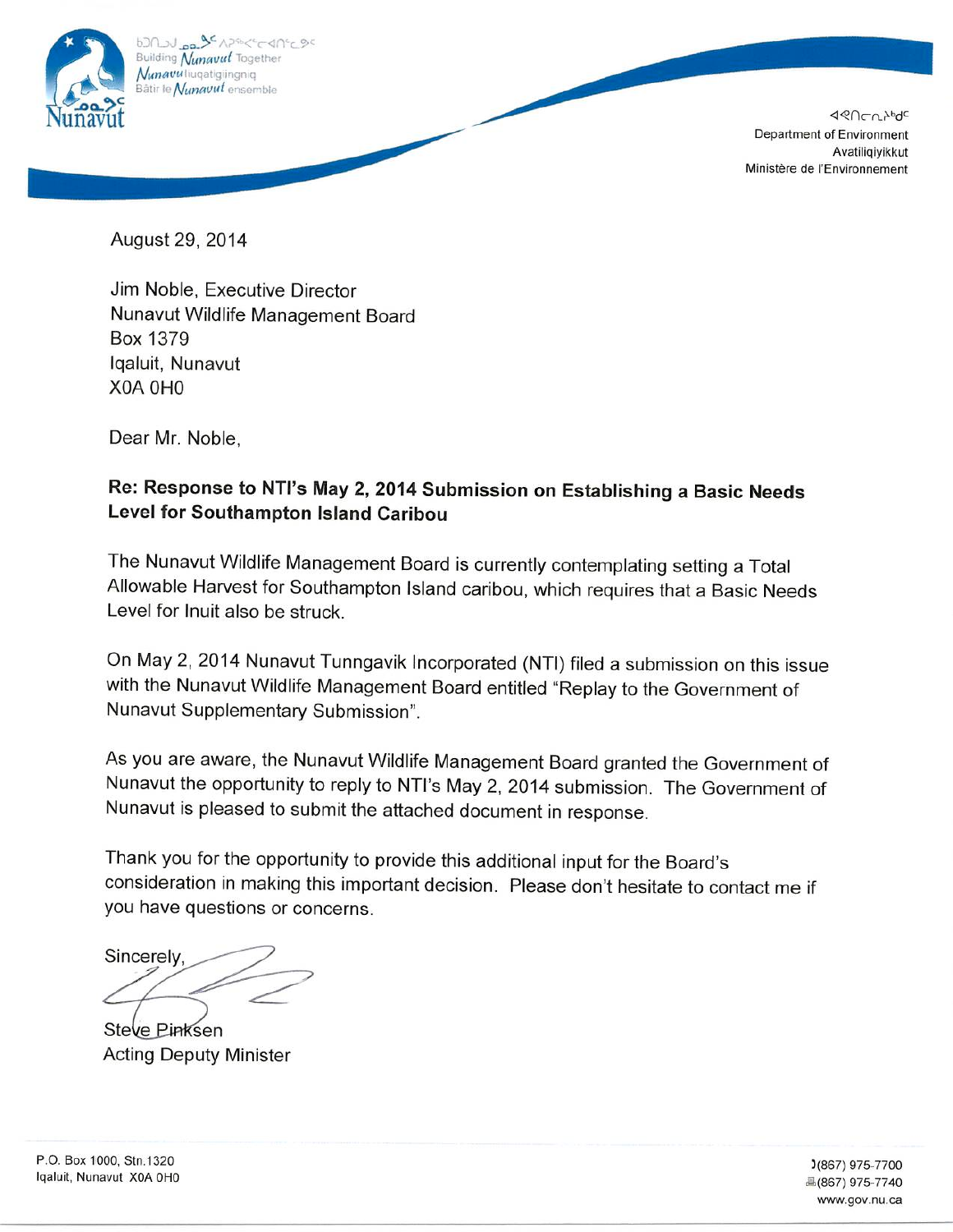#### <span id="page-1-0"></span>**GOVERNMENT OF NUNAVUT DEPARTMENT OF THE ENVIRONMENT REPLY TO NUNAVUT TUNNGAVIK MAY 2ND SUBMISSION**

**August 29th, 2014**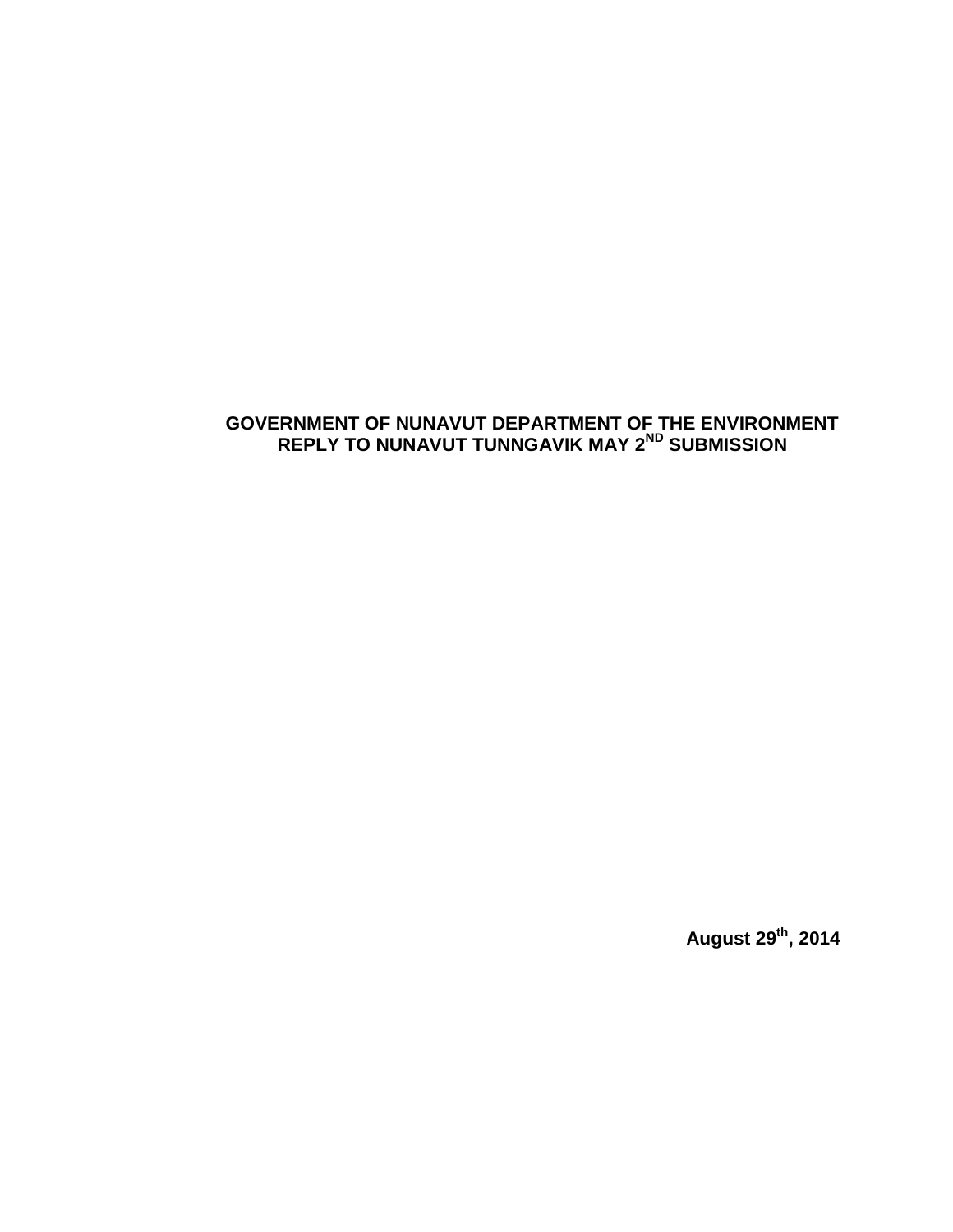#### **INTRODUCTION:**

The Nunavut Wildlife Management Board (NWMB or the Board) granted the Government of Nunavut (GN) the opportunity to reply to the May 2, 2014 submission filed by Nunavut Tunngavik Incorporated (NTI) entitled "Reply to the Government of Nunavut Supplementary Submission" (the May Reply). The GN reply is set out below.

The GN wishes to be clear about the difference between the NTI and GN interpretations of the Nunavut Land Claims Agreement (NLCA). The GN respects and supports the individual right of an Inuk, set out in section 5.7.30 of the NLCA, to "dispose freely to any person any wildlife lawfully harvested, including the right to sell, barter, exchange and give either inside or outside the Nunavut Settlement Area" (NSA). As the Board is aware, the GN has established a number of programs to facilitate the exercise of these rights and has over the years actively supported these Inuit rights.

The GN does not, however, agree that Inuit harvesting rights under Article 5 of the NLCA extend to full-scale commercial harvesting of wildlife<sup>[1](#page-1-0)</sup> for the specific purpose of selling that wildlife outside of Nunavut.<sup>[2](#page-2-0)</sup> Our reasons for this are both historical and legal. It is for this reason that the GN submissions in this proceeding argue that Southampton Island caribou harvested under commercial licenses during the period relevant for the Nunavut Harvest Study and afterwards should not be included when the NWMB is calculating a basic needs leve (BNL).

In order to assist the Board, the submissions below respond to the NTI argument and May Reply. We also provide further explanation of the GN position.

#### **THE BOARD'S ROLE – PRECEDENT AND THE MEEHAN OPINION:**

The NWMB is a quasi-judicial administrative tribunal established under the NLCA as the main instrument of wildlife management in the NSA. In this regard, and consistent with the general role of administrative tribunals in

 $1$  Throughout this Reply, the GN refers only to wildlife under its jurisdiction and any legal interpretations of the NLCA or other authorities herein should be read with this scope in mind.

<span id="page-2-0"></span> $2$  Below in this submission we refer, to such wildlife as "commercially harvested caribou". The treatment of caribou harvested for these purposes is the remaining issue which has complicated this Southampton Island caribou TAH proceeding. In the GN's view, such caribou harvesting is not covered by s.5.7.30.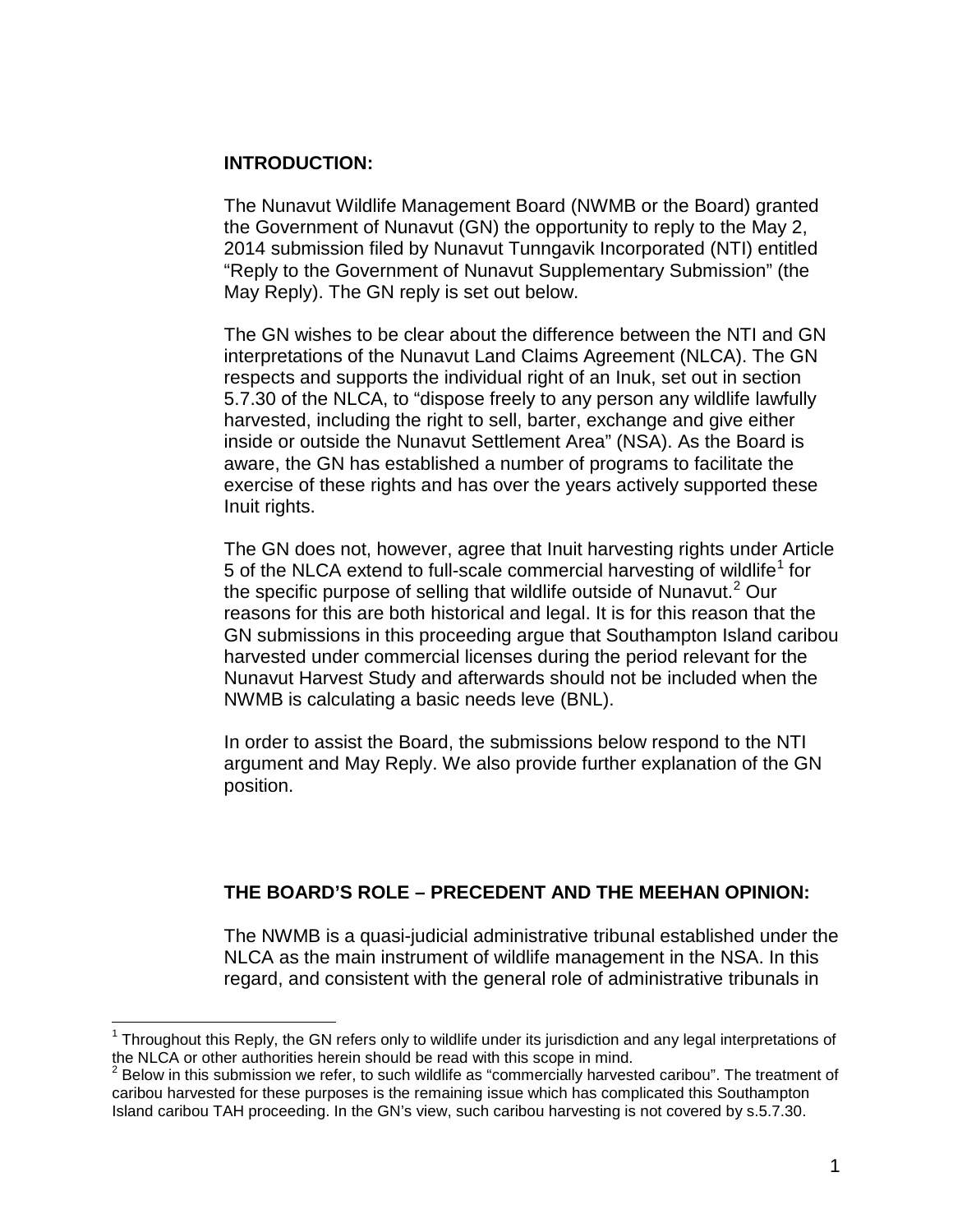law, the Board is not bound by its previous decisions. While it is open to the NWMB to secure and adopt legal advice, the Board must approach each new decision with an open mind and as an independent decisionmaker. This means that the Board must fairly consider the facts and argument advanced by the GN, in particular as it relates to the Meehan opinion and the history and nature of harvesting activities on Southampton Island.

In most respects, the interpretation of Article 5 advanced by NTI is in agreement with the Meehan opinion. In its August 12, 2014 "Reply to GN Status Report" (the August Reply), NTI urges the Board to stick with its precedent – the Meehan opinion. At the end of this proceeding, the Board must make a decision the basis of all the evidence and arguments advanced by the parties. If the result is that NWMB decides to adjust its position in relation to the Meehan opinion, it is free to do so. The Board should not fetter its discretion at this or any stage in the proceeding.

The GN does not agree with Mr. Meehan's opinion and will suggest a different approach to the interpretation of the NLCA, in particular in relation to whether commercial harvesting should be included in the calculation of BNL.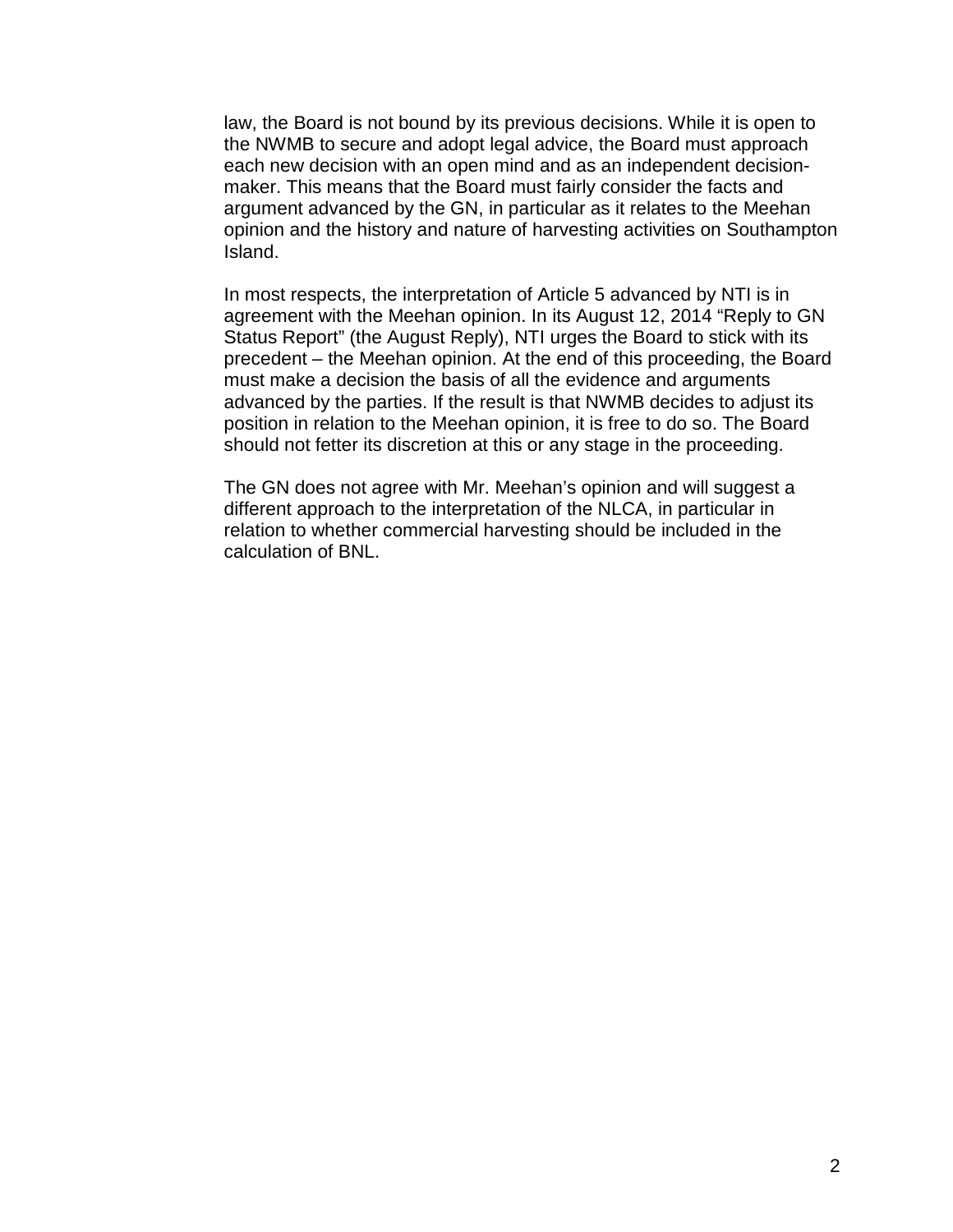**OUTINE OF GOVERNMENT OF NUNAVUT SUBMISSION:**

**Part I. TOTAL ALLOWABLE HARVEST FOR SOUTHAMPTON ISLAND CARIBOU**

**Part II. BASIC NEEDS LEVEL FOR SOUTHAMPTON ISLAND CARIBOU**

- **A. The Facts and the Government of Nunavut Position on BNL**
	- **A.1. The Government of Nunavut Evidence**
	- **A.2. Evidence in the NTI May Reply**
- **B. The Meehan Opinion**
- **C. The Government of Nunavut Position**
- **D. The NTI May Reply Argument**
- **E. Conclusion**

#### **Part III. GOVERNMENT OF NUNAVUT RECOMMENDATIONS TO THE BOARD**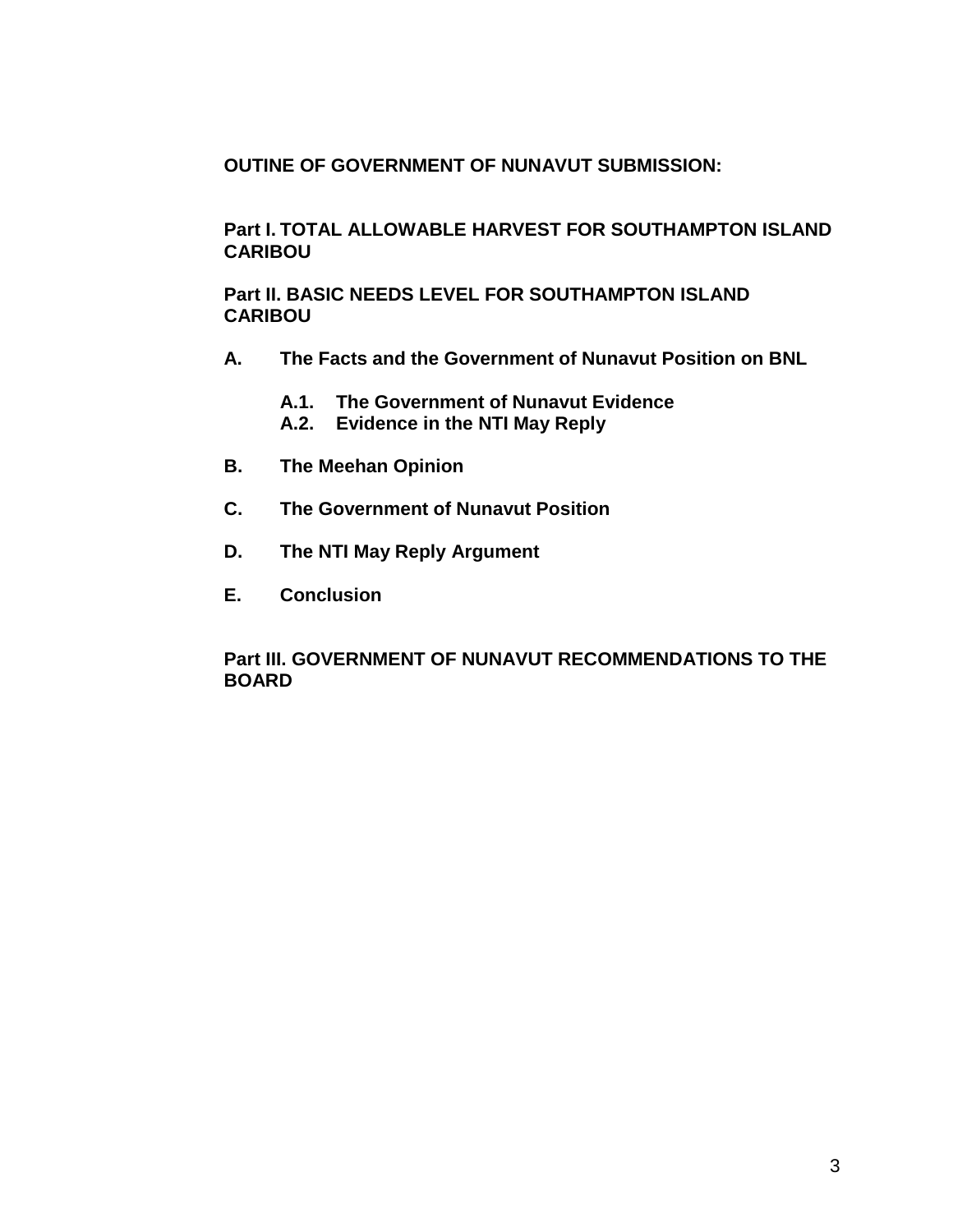#### **Part I. TOTAL ALLOWABLE HARVEST FOR SOUTHAMPTON ISLAND CARIBOU**

On March 31, 2014 the Government of Nunavut Department of Environment provided a supplementary submission to the Nunavut Wildlife Management Board addressing the issue of the establishment of a total allowable harvest (TAH) for Southampton Island caribou (the "GN Supplementary Submission"). Parts 1 and 2 of that submission set out a summary of the current status of Southampton caribou, identified management considerations for the NWMB and set out both the issues to be considered by the Board, and a chronology of events relevant to the decision which the Board must make. In Part 3 of the Supplementary Submission, the GN emphasized the serious nature of the conservation problem with this caribou population. Over the past few years, harvesting of Southampton Island caribou has been restricted on the basis of Ministerial Orders imposed pursuant to s.5.3.24 of the NLCA. These interim decisions are not the best approach for management of this population. All parties to this proceeding agree that a TAH must be established.

The GN Supplementary Submission went on to assert that the setting of a basic needs level (BNL) it is not a precondition to a decision establishing a TAH. Although a BNL must follow after a TAH decision, the NLCA does not specify that these decisions must be made at the same time.

NTI's May Reply takes no issue with the evidence produced by the GN and Inuit from Coral Harbour about the decline in the Southampton Island caribou population. In addition, the May Reply agrees with the setting of a TAH of 800 animals for this caribou population.

In March, Appendix "A" of the GN Supplementary Submission suggested that the BNL for this population should be 1906 animals per year.

#### **Part II. BASIC NEEDS LEVELFOR SOUTHAMPTON ISLAND CARIBOU**

The NLCA s. 5.6.19 requires the NWMB to strike a basic needs level in accordance with Part 6 of Article 5 of the Agreement, once a TAH has been determined. The GN and NTI disagree on the narrow point of how large scale commercial harvesting for sale of caribou outside of the NSA should be treated for purposes of the calculation of a BNL. As we indicated in the introduction, the GN agrees with and supports the individual rights set out in 5.7.30 of the Agreement. We wish to emphasize that subject to Article 5 of the NLCA, there is no issue between the GN and NTI with respect to the inclusion in BNL of caribou harvested for sale,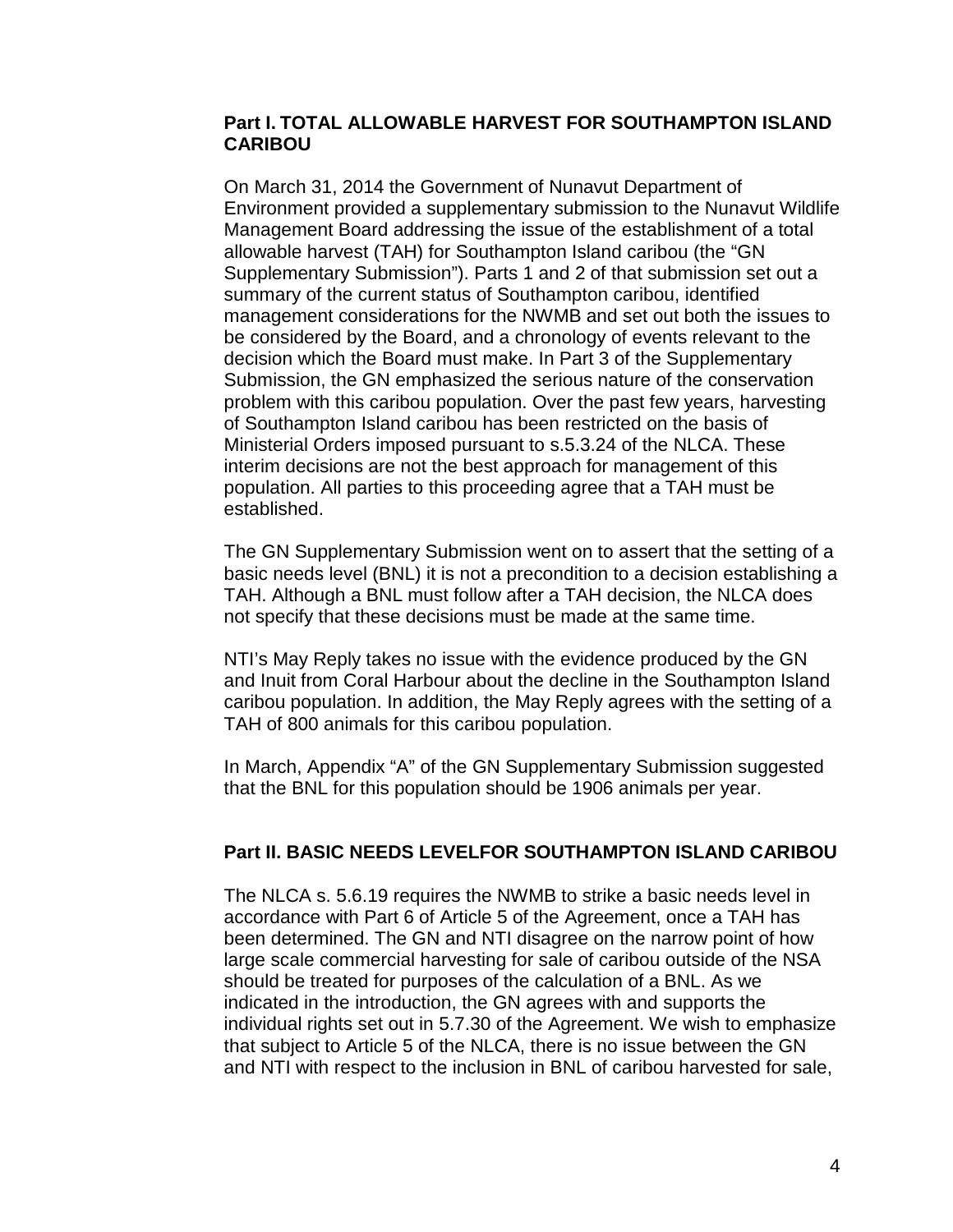barter, exchange or gifts by individual Inuit either inside or outside the NSA.

# **A. The Facts and the Government of Nunavut Position on BNL**

## **A.1. The Government of Nunavut Evidence**

In section 3.2 of its Supplementary Submission, the GN set out its views about the treatment of commercially harvested caribou for purposes of BNL calculation. The GN continues to assert that the history of harvesting of Southampton Island caribou is unique. We suggest that such a disposition of commercially harvested caribou through commercial sale outside the NSA was not in the contemplation of the negotiators of the NLCA, when they set out the framework of Inuit rights in Article 5.

The records included in the Nunavut Harvest Study, between 1996 and 2001, provide little assistance with respect to the specific nature of the commercial harvesting activities on Southampton Island. As a consequence, the GN had to rely on the knowledge and experience of its staff in preparing its Supplementary Submission.

In a May 8, 2014 request to GN, the Board asked the GN for additional documentary to support the Supplementary Submission. This request is below:

- "1. True and complete copies of the licenses issued to the company responsible for *"commercial"* harvesting of Southampton Island (SHI) caribou, referred to by the GN, from and including 1996 to 2007, including all licence conditions;
- 2. The best documentary evidence in the GN's possession or available to the GN for the same period, concerning employment of the hunters, the terms of that employment, and the identity of the employer (subject to applicable privacy laws);
- 3. The best available evidence supporting the GN's understandings of the following facts:
	- (a) that all SHI caribou harvested for the meat plant in 2007 was for sale outside the Nunavut Settlement Area (NSA); and
	- (b) that all caribou harvested for the meat plant in the years 1996 to 2001, inclusive, was for sale outside the NSA; and
- 4. If the GN disputes any of the following facts asserted by NTI, the GN's best available evidence of its different understanding: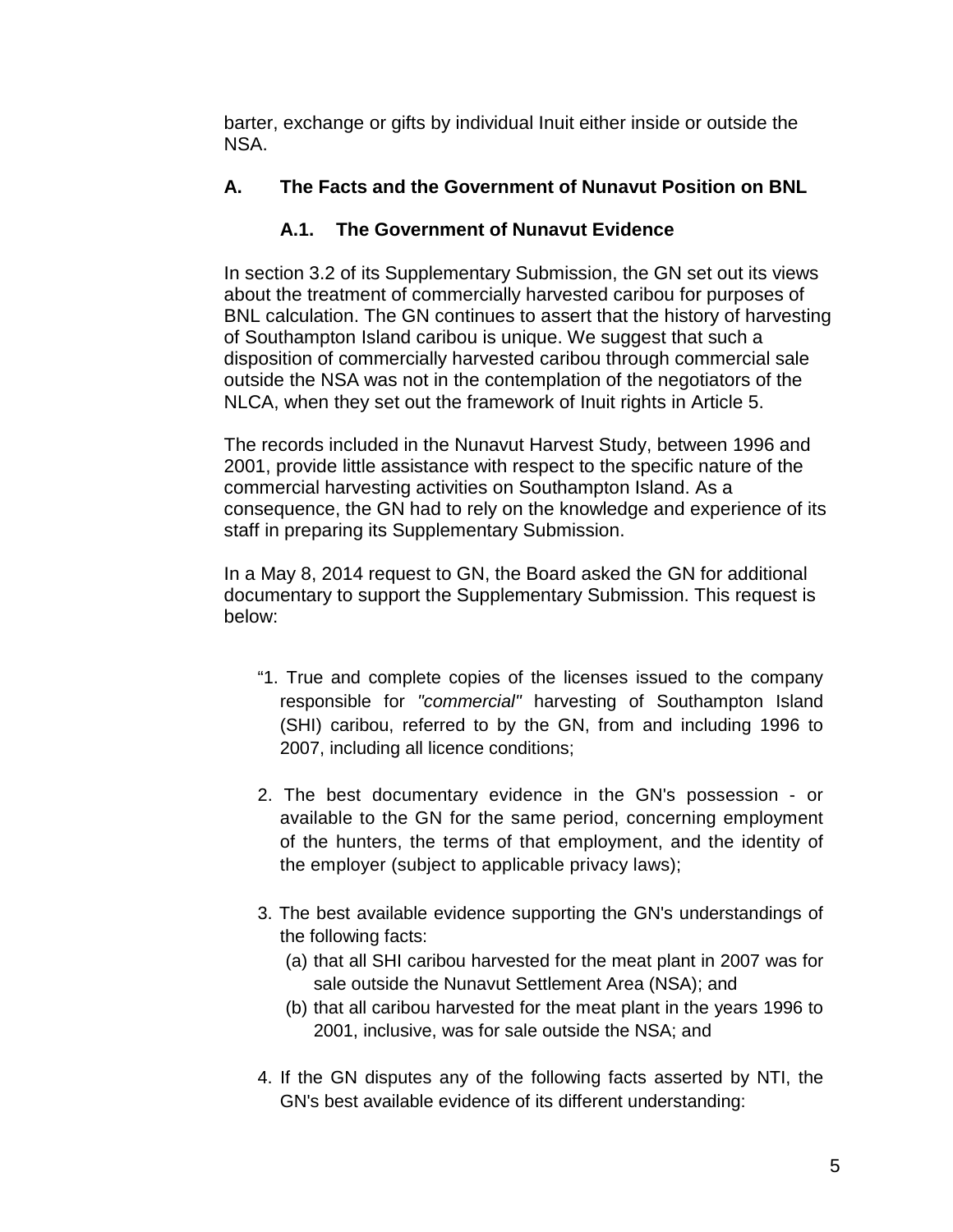- (a) all meat sold by the plant until approximately 1995 was sold in the Northwest Territories;
- (b) from approximately 1996 until 2007, sales from the plant were not limited to destinations outside the NSA - in particular:
	- i. smoked ribs, hocks and dry meat were sold in the NSA; and
	- ii. cuts packaged for export continued to be sold to Nunavut restaurants, and perhaps to other Nunavut buyers (logically inferred from the pre-1995 history); and
- (c) from 1993 until 2007:
	- i. some of the skins were distributed and used locally (sleeping skins, sewing clothing etc.), and
	- ii. tongues, hearts, back fat (tuunu), leg marrow and briskets were transported back to Coral Harbour for distribution to community residents."<sup>[3](#page-2-0)</sup>

The GN complied with this request and on June 27, 2014 filed a Status Report including further responses to the Board's request for documents related to the GN Supplementary Submission. NTI filed a Reply (the "August Reply") to GN Status Report dated August 12, 2014 in which it set out its views of the new evidence from our June 27 filing.

The GN has been completely open and transparent during the process of reviewing its files and attempting to secure the documents requested by the Board. The state of the documentary record (government files) available to the GN has been fully explained. Much of the early history and documentary records from the period before 1999 when the management of wildlife was the responsibility of the Government of the Northwest Territories are simply not available to the GN. In addition, the GN explained that the Government's *Archives Act[4](#page-7-0)* sets out a framework that results in the destruction of any government records which are older than five to seven years depending on the kind of material. Despite these difficulties, the GN conducted searches in its headquarters and regional offices as well as in Coral Harbour in an attempt to secure all the documents requested by the Board. GN will continue to work at filling out the record in this proceeding for the Board.

As we pointed out in our Status Report, only a few documents resulted from that search. In addition, much of the information requested by the NWMB is likely held by third parties and they were not available to the GN. Thus, while there are gaps in the documentary record, the Board should

 $3$  May 8, 2014 letter from Chair NWMB to the Honourable Johnny Mike and leaders of other parties to this proceeding, pages 3 and 4.<br> $^{4}$  R S N W T (1)

<span id="page-7-0"></span> $4$  R.S.N.W.T (Nu) 1988, c.A-8. Some materials can even be destroyed sooner than 5-7 years.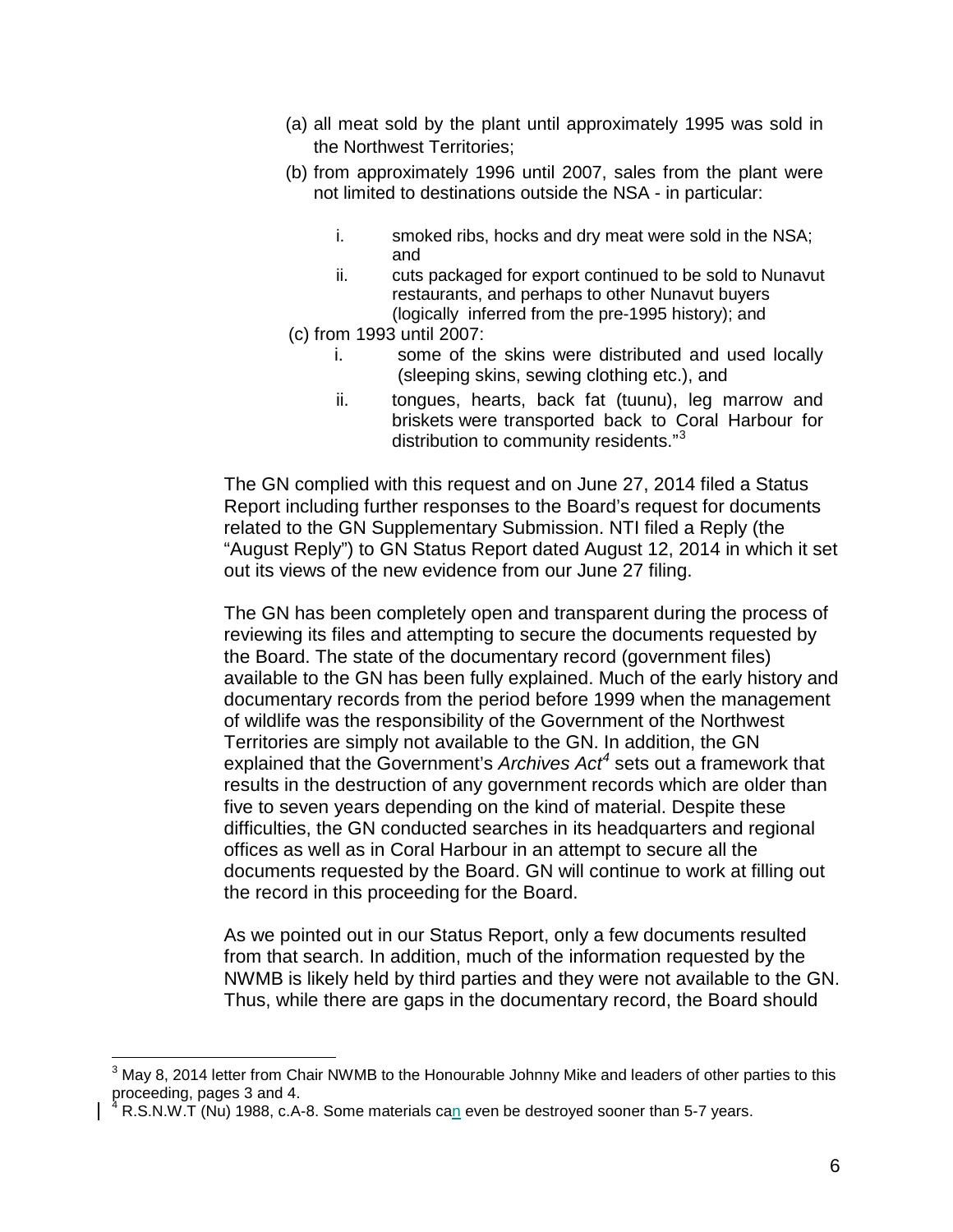recognize that the GN has made best efforts to supplement the documentary evidence available to the Board.

NTI in its August Reply suggests that "...[the] GN has not identified facts and evidence sufficient to support a finding that the harvesting of Southampton Island caribou by Coral Harbour Inuit falls into the exception that the GN reads into the Agreement".<sup>[5](#page-7-0)</sup> This comment and the August Reply in general confuse the documentary record with the full record which will be generated in this proceeding. The Board's request was for additional documentary evidence. The GN's intention is to produce witnesses who will provide oral evidence based on their personal knowledge and experience to support the GN position. Simply put, the documentary record is only a part of the evidence which the Board will have to consider at the end of this proceeding. Thus, the GN disagrees with this conclusion. At best, the conclusions set out in the NTI August Reply are premature and only relate to the documentary record.

In addition, the GN points out that the NLCA anticipates that the NWMB may, on occasion, have to make decisions in circumstances where the evidence available is less than ideal. Such an approach is consistent with the Precautionary Principle and is referenced in section 5.6.24 of the NLCA, which requires the NWMB to make its decisions on the "best evidence available as to the levels of harvesting by Inuit in the five years prior to the establishment of a total allowable harvest". Unfortunately there are difficulties with the documentary record provided by the GN. In our view, however, the Board must still make a decision on the best evidence available. In general response to the many NTI comments in the August Reply, we remind the NWMB that the NTI argument is not evidence.

#### GN Response to NTI Comments Part B Sections 1 to 4 of the August Reply:

• Section B 1 Licences and Conditions –

(a) Licensing in relevant years other than 2007:

NTI's conclusion "that the NWMB should not accept as fact that the company compensating the Coral Harbour hunters for their caribou was operating under a government issued license in the years 1996 – 2000" cannot stand in the face of Appendix F included in the GN's June 27, 2014 submission. The *Wildlife Business Regulations* have been in force since at least 1993. It is simply not possible that any company involved in commercial caribou harvesting on Southampton Island could have operated, much less sold caribou either inside or outside the NSA, in the absence of a commercial

<span id="page-8-0"></span> <sup>5</sup> Section A, page 1 August Reply.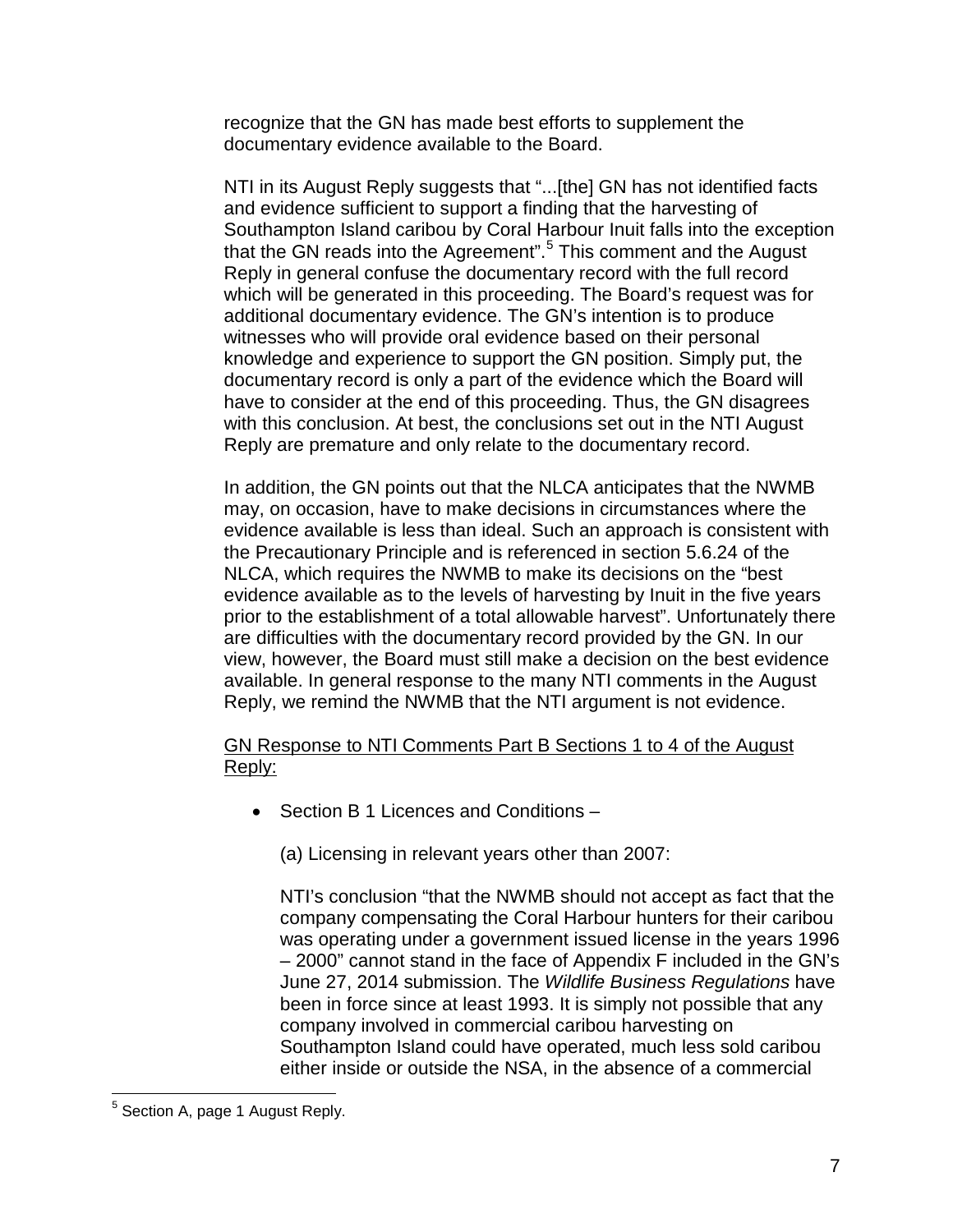license issued by either the GNWT or the GN. Without a licence this activity would be illegal.

NTI goes on to note (and we disagree with this generalization) "there is thus no evidentiary basis for excluding any caribou so harvested in the BNL periods except for the year 2007". The regulatory framework is clear. GN witnesses will address the issue of licensing. It is open to the NWMB, from the documents in hand and the regulatory framework, to infer that such licenses existed.

(b) Reliability of the licensing information offered as a description of the harvesting that occurred:

It is clear from the documents produced by the GN that a meat processing plant operated by Sudliq Developments Limited was licensed in 2009 (see Appendices C, D and E of the GN's June 27 submission). It is thus clear on the face of the documents provided by the GN that the meat processing operation was active in 2009. We suggest that the NTI question asked about determining when the meat plant closed seems to be based on a misunderstanding of the documents already in NTI's possession. We note as well that the GN Supplementary Submission made reference to commercial harvests on Southampton Island 2007 in table 2 of Appendix A. The evidence in hand also shows that no commercial harvesting took place in 2008.

• Section B 2 Documentary evidence of employment, including terms of employment and identity of employees –

In its June 27, 2014 submission the GN made it clear that the information which NTI complains is missing, including "written contracts of employment, written offers of employment, or other documentary evidence [and] terms of any employment or the identity of any employer" was never in the GN's possession. In addition, GN advised that information of this nature is protected by privacy law.

NTI has made much of the assertion found in section 2 (c) of the GN Supplementary Submission (page 10) that "... [more] specifically, all sales of caribou were conducted by companies licensed by the government. Inuit involved in these operations were employed as hunters. Aside from the hunting they had no involvement in this commercial operation." As a result, NTI has demanded a variety of documentary evidence, most of which is out of GN's reach.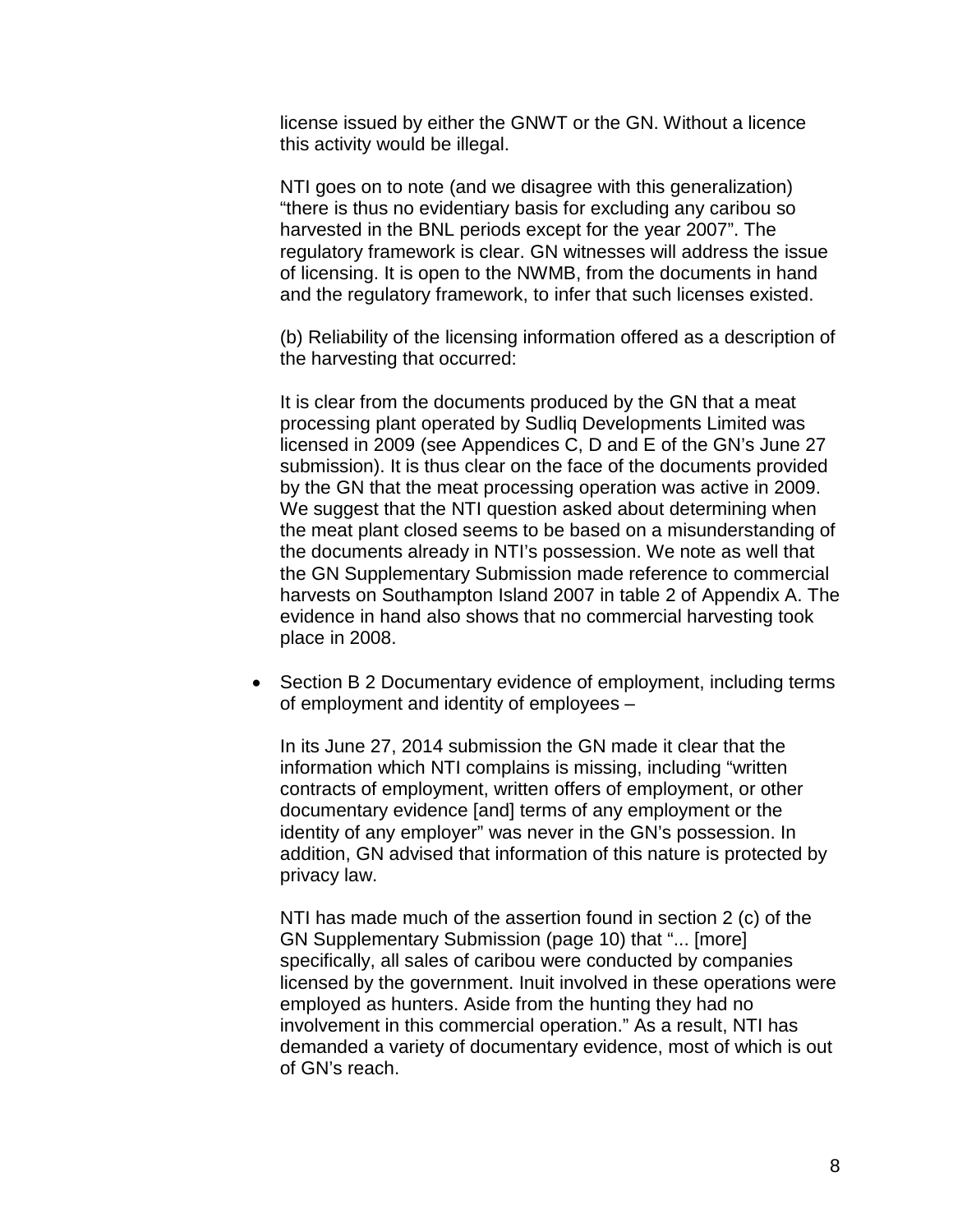In our view, NTI's conclusion in this section fairly points out "The absence of a demonstrable employment relationship between the Inuit hunters and the meat processing companies does not require concluding that there was no contractual relationship at all between them." (emphasis added) The GN's view of this arrangement, as set out in the Supplementary Submission, is that the harvesting undertaken by these hunters under admittedly unspecified contractual conditions would never have taken place if the commercial harvesting license had not been issued to the companies involved.

At the time that this commercial harvesting took place, there were no restrictions on Inuit caribou harvesting on Southampton Island. Inuit had the right to harvest up to their full level of economic, social and cultural needs under s.5.6.1 of the NLCA, and GN assumes that they did. The commercial harvesting of caribou for sale outside of Nunavut would simply not have taken place in the absence of the government initiative to establish a business both to reduce the caribou population and generate economic development opportunities for Coral Harbour Inuit. We also draw the Board's attention to the terms and conditions of the commercial license granted to Sudliq Developments Limited in 2009. They indicate that the meat processing had to meet the standards set by the Canadian Food Inspection Agency (CFIA). This is a clear indication that the purpose of the license was to sell meat outside the NSA. It is not possible to export meat from Nunavut for commercial purposes which do not meet these standards, and not necessary to meet CFIA standards for meat which remains within the territory. In addition GN staff advise that CFIA required that all caribou accepted for export had a GN commercial tag assigned to it.

• Section B 3 Sales and other uses of the caribou harvested –

In the GN's view, the caribou harvested under these commercial licenses were intended to generate products which could provide the basis for the development of an export market. That market was primarily for high-quality meat products. The commercial licenses did not prevent the use of some components of these caribou carcasses locally, or elsewhere in Nunavut. From an economic standpoint, as well as a conservation standpoint, it made sense for the licensed companies to derive as much economic return from the harvested animals as possible. The fact that some components of the animals such as rib cages, hocks or sled skins and even small quantities of meat were sold or consumed in Nunavut does not detract from the fundamental commercial nature of the whole operation or its primary marketing focus – sales to the south.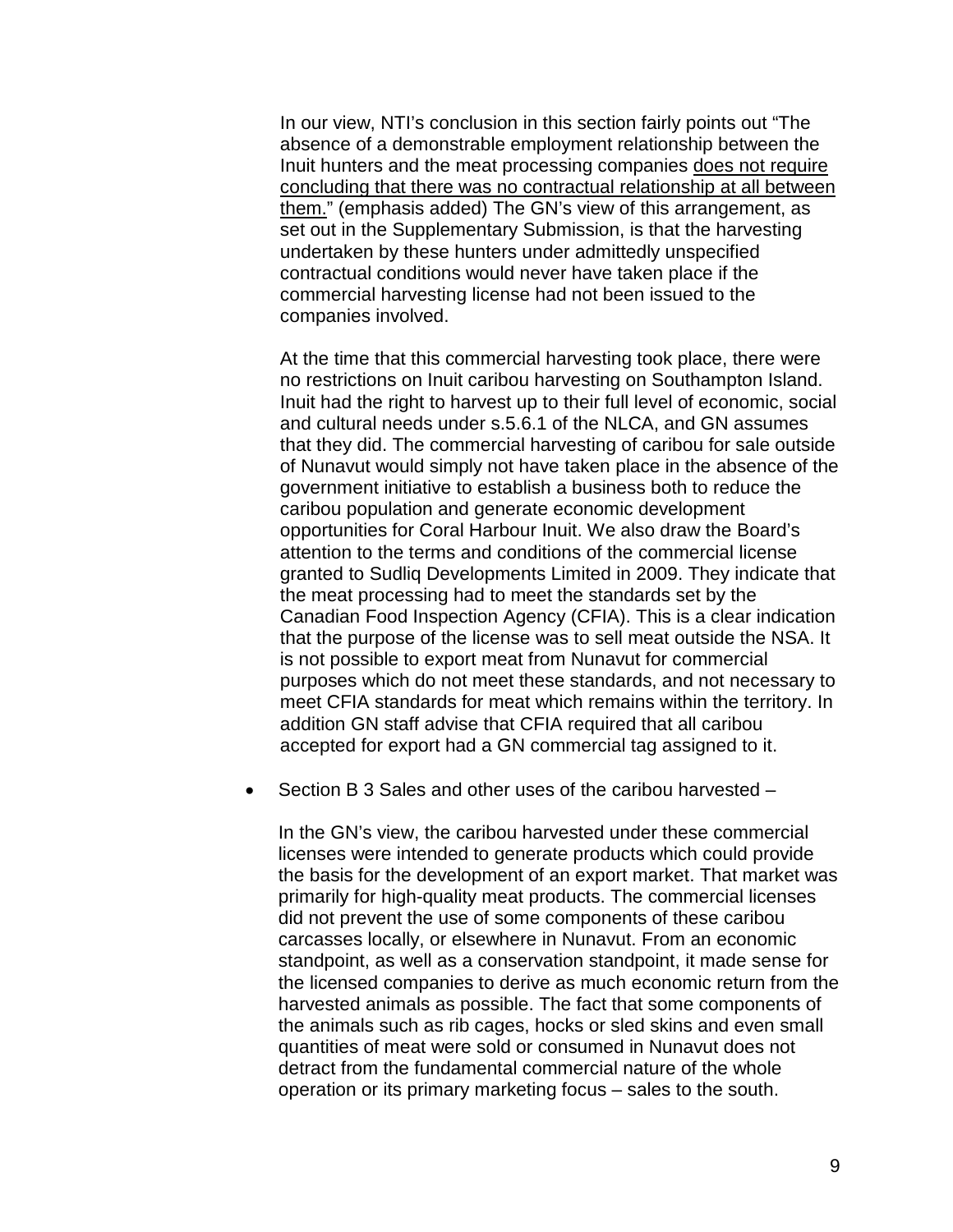• Section B 4 Acting honourably and in good faith with due diligence at the community/HTO level

It is not clear to GN what these comments provided by NTI are intended to mean. GN has, throughout the preparation of its application for the setting of a TAH, made efforts to ensure that the Hunters and Trappers Organization (HTO) of Coral Harbour and community were involved in the development of caribou management proposals and any submissions made to NWMB. Working collaboratively with the community in this way is a long standing approach for the GN. The fact that the local community and HTO were consulted before commercial licenses were issued should come as no surprise to either NWMB or NTI.

### **A.2 The NTI Evidence**

In its May Reply, NTI set out in Part B, between pages 20 and 22 a series of questions which it asked be addressed by the Board and referred to the GN. The NWMB agreed and on May 8, 2014 requested that the GN respond to NTI's questions. The GN's efforts to respond to these questions resulted in a status report and ultimately in the GN's June 27, 2014 submission to the Board. On page 22 of the May Reply, NTI sets out its understanding of the ownership of the companies or businesses which held commercial licenses for caribou harvesting on Southampton Island between 1993 and 2007. The GN does not dispute this information about the ownership of these businesses. The governments' intention in fostering this commercial harvest was always to generate benefits for Inuit, locally and specifically, in Coral Harbour. Despite this information the GN simply notes that corporate entities do not possess or exercise Aboriginal rights and that the ownership of these businesses is not relevant to the issue at hand.

### **B. The Meehan Opinion**

The Meehan opinion (the "Opinion" below in this section) was provided to the Board by Mr. Eugene Meehan, Q.C. on April 29, 2009. After a period of reflection and with input from interested parties, the NWMB adopted the advice from Mr. Meehan about the manner in which BNL should be calculated. On several occasions since, including in this proceeding, NTI has indicated its agreement with the conclusions set out in the opinion. In the Kingnait Fjord fisheries proceeding, however, the NWMB made a decision which relied on the Opinion and the Board's decision was rejected by the Minister of Fisheries and Oceans Canada. At least in respect of its relationship to commercial fisheries, there still appear to be questions about the applicability of the Opinion.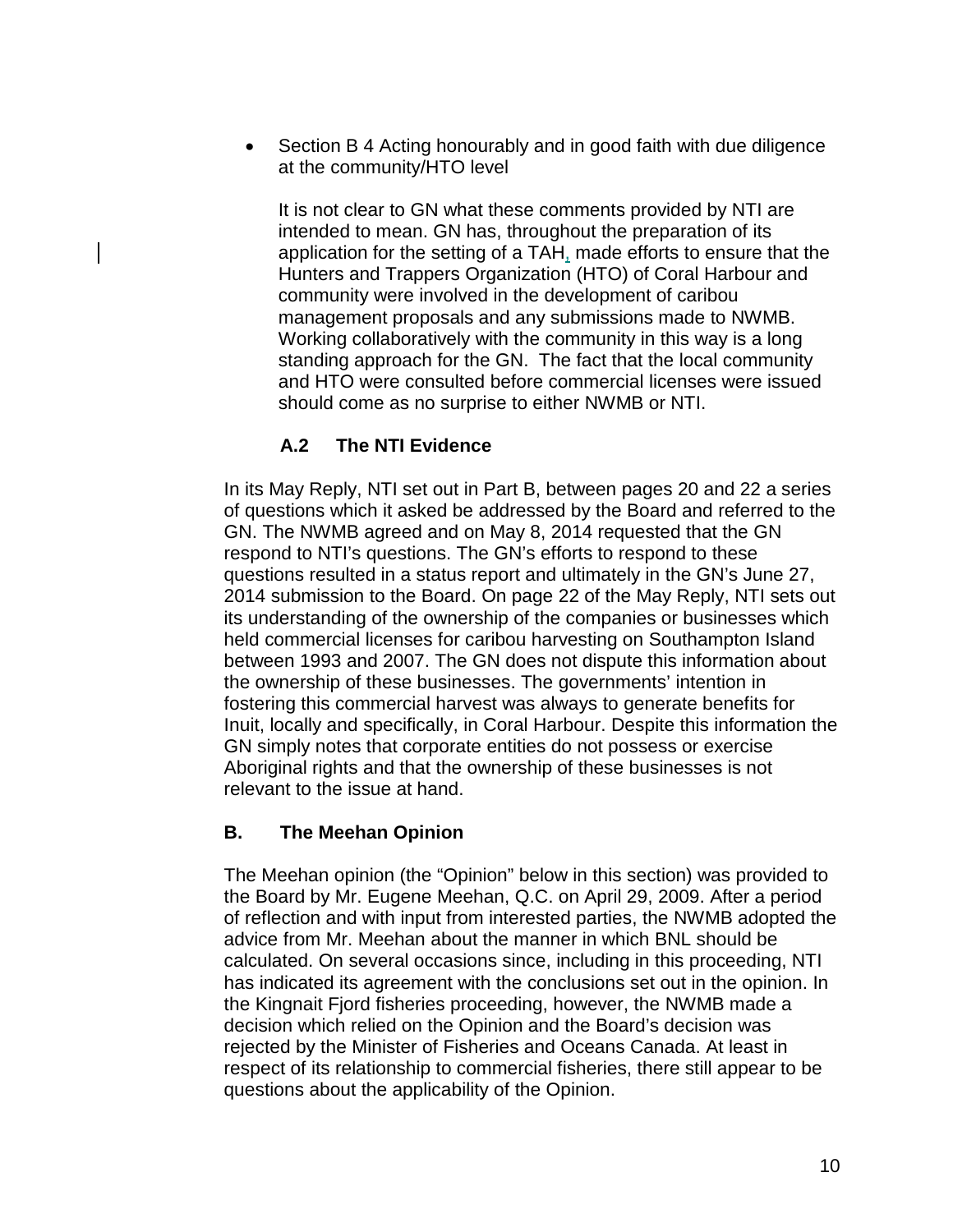The GN did not take a position with respect to the conclusions drawn in the Opinion as it was applied to the commercial fisheries proceeding because the issue is outside the GN's jurisdiction. In this proceeding, the GN's preferred approach is still to have the NWMB establish a TAH for Southampton Island caribou and leave the issue of BNL be addressed separately at a later date. GN has indicated, its view that a TAH should be established as soon as possible. Because the agreed-upon TAH number of 800 caribou is so low, it will be below even the lowest possible number for BNL for some time to come.

As indicated in the Opinion, the provisions of Article 5 include no explicit language addressing the manner in which commercial harvesting is to be treated in the calculation of BNL Part 6 of Article 5 which sets out the provisions governing harvesting does not even use the word "commercial" in relation to Inuit rights. The first use of the word in Part 6 is in relation to the surplus and the allocation system set out to deal with the surplus.<sup>[6](#page-8-0)</sup> Thus, the Opinion must infer the treatment of commercial harvests in relation to Inuit rights and the context of BNL calculations from an analysis of the text of Article 5. That text is less than clear.

The Opinion was written in 2009 before the Supreme Court of Canada set out is views about the proper approach to the interpretation of modern land claim agreements in *Moses[7](#page-12-0)* and *Little Salmon Carmacks, [8](#page-12-1)* in addition although the Opinion made brief mention of Supreme Court jurisprudence in relation to the treatment of, and distinction between subsistence and commercial exploitation of resources<sup>[9](#page-12-2)</sup> by Aboriginal rights holders, it really made no attempt to apply the guidance offered by the Court in those cases to the interpretation of the text of Article 5. It is noteworthy that since the Opinion was written the Supreme Court has made another important decision in *Lax Kw'aalams[10](#page-12-3)* on the question of Aboriginal commercial harvesting and has offered further guidance on the way in which Aboriginal commercial rights are to be reconciled with those of other Canadians.<sup>[11](#page-12-4)</sup>

In addition, the Opinion fails to make any attempt to address the historical and social context within which the NLCA is intended to reconcile Inuit rights with those of other Canadians. It appears on our reading of the Opinion that it is focussed narrowly on the words of Article 5 of the NLCA.

<span id="page-12-1"></span><span id="page-12-0"></span>

<sup>&</sup>lt;sup>6</sup> See s.5.6.31 NLCA.<br><sup>7</sup> Quebec (Attorney General) v. Moses, 2010 SCC 17 ["Moses"].<br><sup>8</sup> Beckman v. Little Salmon/Carmacks First Nation, 2010 SCC 53 ["Little Salmon"].<br><sup>9</sup> See pages 11 and 12 of the Opinion.<br><sup>10</sup> Lax Kw'

<span id="page-12-2"></span>

<span id="page-12-3"></span>

<span id="page-12-4"></span> $11$  Some aspects of the recent Nunavut Court of Appeal decision in Nunavut Tunngavik Incorporated v. Canada (Attorney General), 2014 NUCA 02 also support this approach to land claim interpretation, see for example, paragraph 39.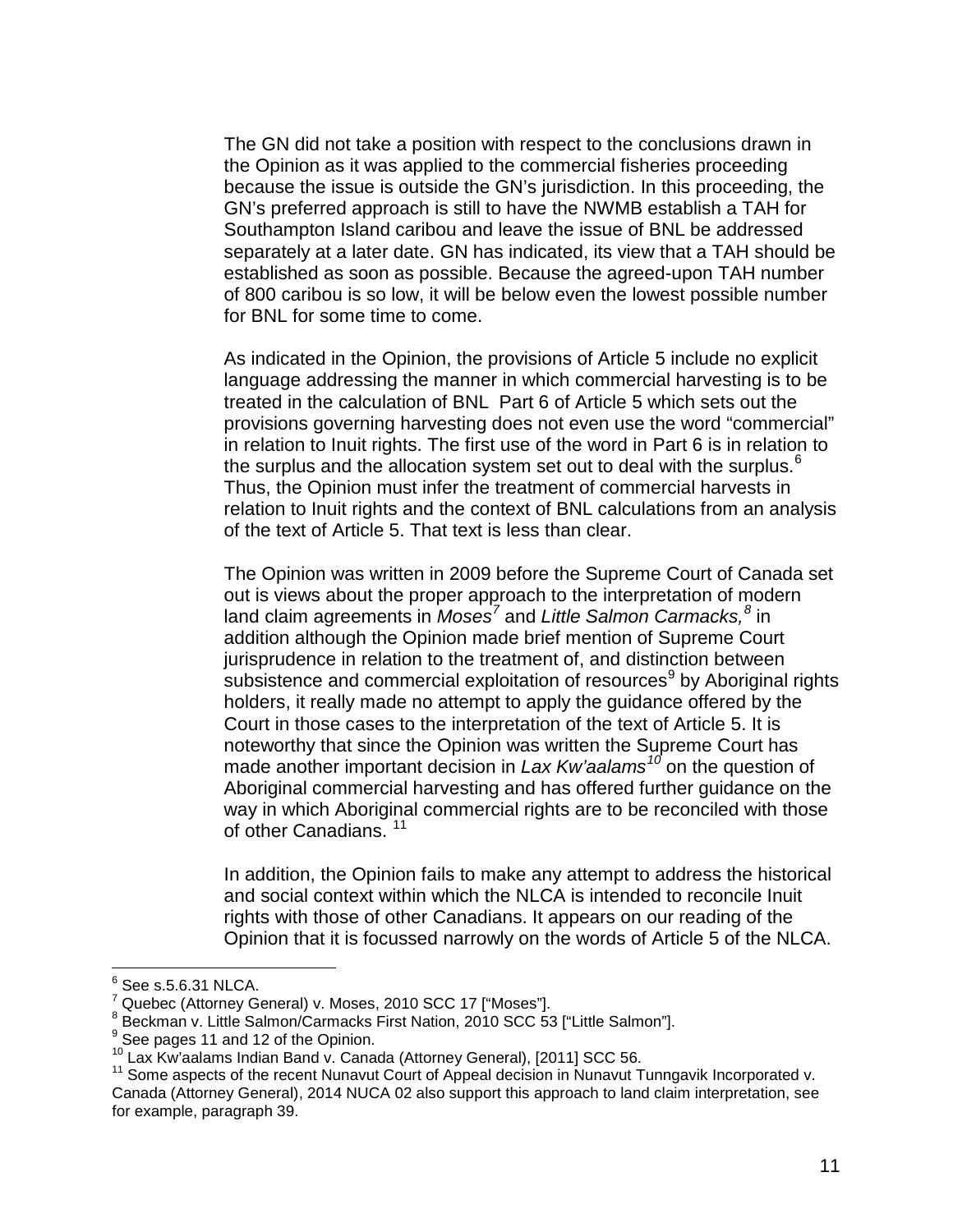This interpretive approach is tantamount to the "whole agreement" approach to modern land claim interpretation which is no longer supported by Supreme Court jurisprudence.<sup>[12](#page-12-3)</sup> Finally, the conclusion drawn in the Opinion about including commercial harvests in BNL is inconsistent with the internal scheme for the allocation of the surplus set out in Article 5.

The purpose of this GN submission is not to provide a line by line critique of the Opinion. We have identified our general areas of disagreement with the Opinion and prefer to set out the GN position in relation to our own analysis of Article 5. In so doing, we will comment on the cases cited above, the Opinion and the NTI May Reply. That explanation is set out below.

### **C. The Government of Nunavut Position**

The Nunavut Land Claims Agreement is an "extinguishment - grant back" land claim. Article 2 of the NLCA provides an explanation of how this works. Through the NLCA, the Inuit of Nunavut agreed to "cede, release and surrender to Her Majesty the Queen in right of Canada, all of their aboriginal claims, rights, title and interests, if any", anywhere within Canada and adjacent offshore areas within the jurisdiction or sovereignty of Canada.[13](#page-13-0) Simply put, what this means is that Inuit exchanged their traditional and historical rights and interests for those set out in the NLCA. What is left after the completion of this transaction is the rights set out in the NLCA.

This means that for an Inuit right to exist after 1993, it must be found within, or by inference from the full text of the NLCA. Article 2 of the Agreement sets out some internal rules for interpretation of the Agreement and these provisions are supplemented by the guidance provided by the Courts, most importantly, the Supreme Court of Canada, in a number of cases, including the *Moses* and *Little Salmon* cases referred to above and in Appendix 1.

#### Interpreting the NLCA:

Since Inuit rights are constitutionally protected, any interpretation of their content or effect must be undertaken with great care. Of course when the

<span id="page-13-1"></span> $12$  See Appendix 1 below. In deference to Mr. Meehan, we point out that the Opinion could not have considered these matters. The case law has evolved quickly since 2009. The cases relied on by the GN in Appendix 1 were not decided when Mr. Meehan rendered his opinion.

<span id="page-13-0"></span> $13$  See section 2.1.7 (a) NLCA.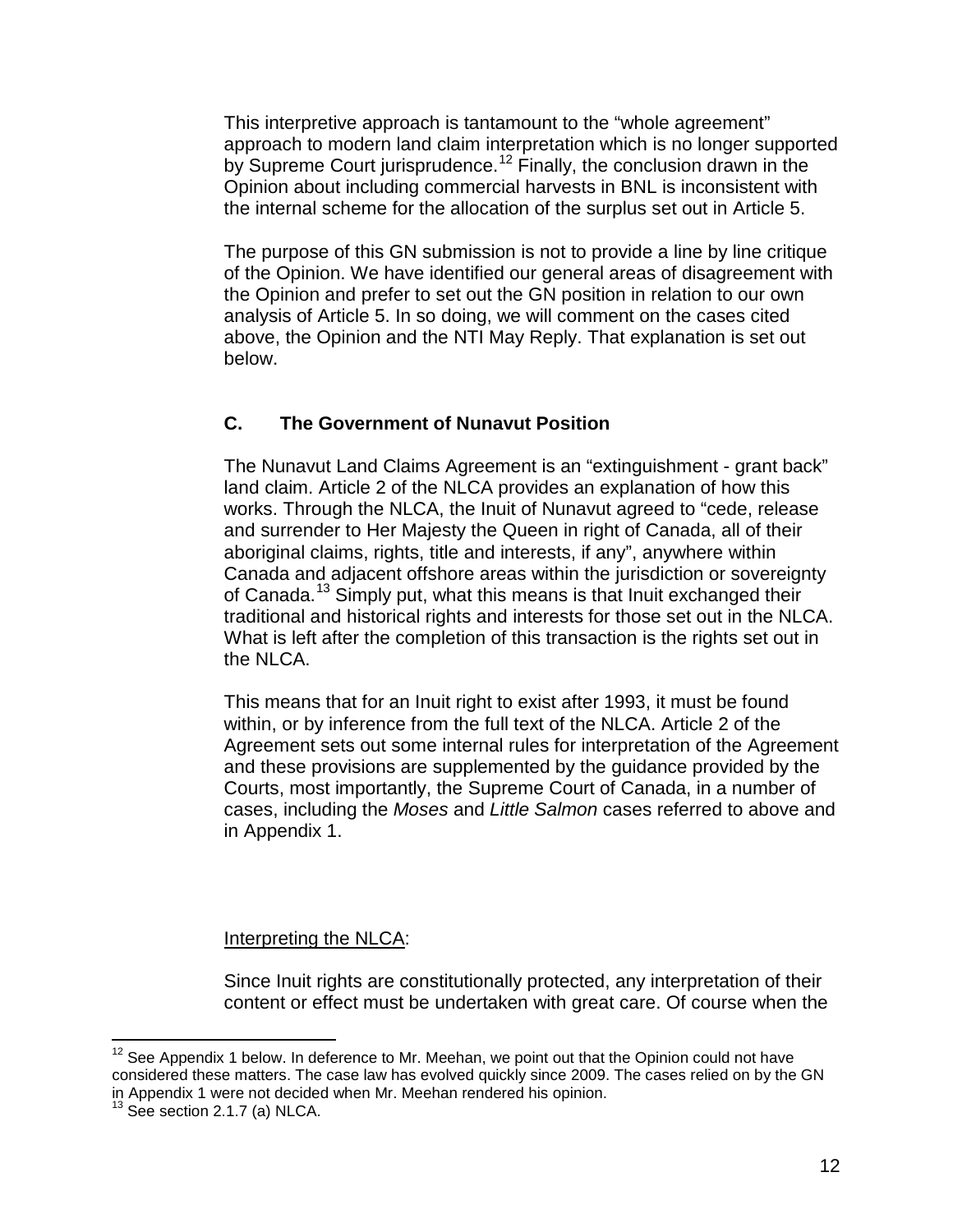rights in question are explicitly set out in the Agreement, the interpretive exercise is easy. For example, section 5.6.5 of the NLCA sets out presumptions as to needs for Inuit which ensure that the total allowable harvest of species such as bears, musk ox, bowhead whales and others is reserved exclusively for Inuit. This makes it quite clear that only Inuit can harvest these species, unless there is a surplus. But even in a case where a right is described in writing, there can still sometimes be difficulties interpreting the appropriate scope and content for the right, or the meaning of the section involved. Thus, for example, section 5.6.1 includes the phrase "up to the full level of his or her economic, social, and cultural needs,...". The exact meaning of these words must still be interpreted in the appropriate context in order to give full recognition to the right set out in that section. The meaning of those words and content of the right is not made clear simply by reading them.<sup>[14](#page-13-1)</sup>

The interpretive exercise becomes even more difficult when the existence, scope or content of a right must be inferred from the full text of Article 5 or the NLCA. It is possible, and not unusual in such instances, for the interpretation of a land claim to require an interpretation of both the text and a more general context in order to determine how to deal with an issue that is not addressed explicitly in the words of the Agreement.<sup>[15](#page-14-0)</sup> In our submission, that is precisely the situation the NWMB is confronted with when dealing with the question of whether commercial harvesting of caribou for sale outside of Nunavut is to be included in the calculation of BNL. We suggest that the words of Article 5 need to be interpreted in a broader context. The starting point is Article 5 but the Board can consider other contextual materials to assist in this exercise. As a result, the GN has provided the materials in Appendix 2 and 3 to this submission to assist the Board.

This is clearly a difficult situation for the Board. Lawyers from NTI, DFO, the Board's outside counsel, Mr. Meehan, and now the GN have been providing differing and conflicting advice about this point of interpretation for over five years. No one expects a co-management wildlife board to be comprised of constitutional lawyers. The NWMB is simply required to listen to the positions advanced to it with an open mind and make the best and most reasonable decision that it can. We hope the arguments that follow will help.

The Meehan Conclusion:

 $14$  At a minimum you would also have to read 5.6.2 and 5.6.9 of the NLCA and then apply all that language to the definition of the 5.6.1 right. In the Meehan opinion, of course, a number of other NLCA provisions were resorted to in interpreting the 5.6.1 right and the way it relates to BNL.<br><sup>15</sup> Appendix 1 further explains this assertion.

<span id="page-14-0"></span>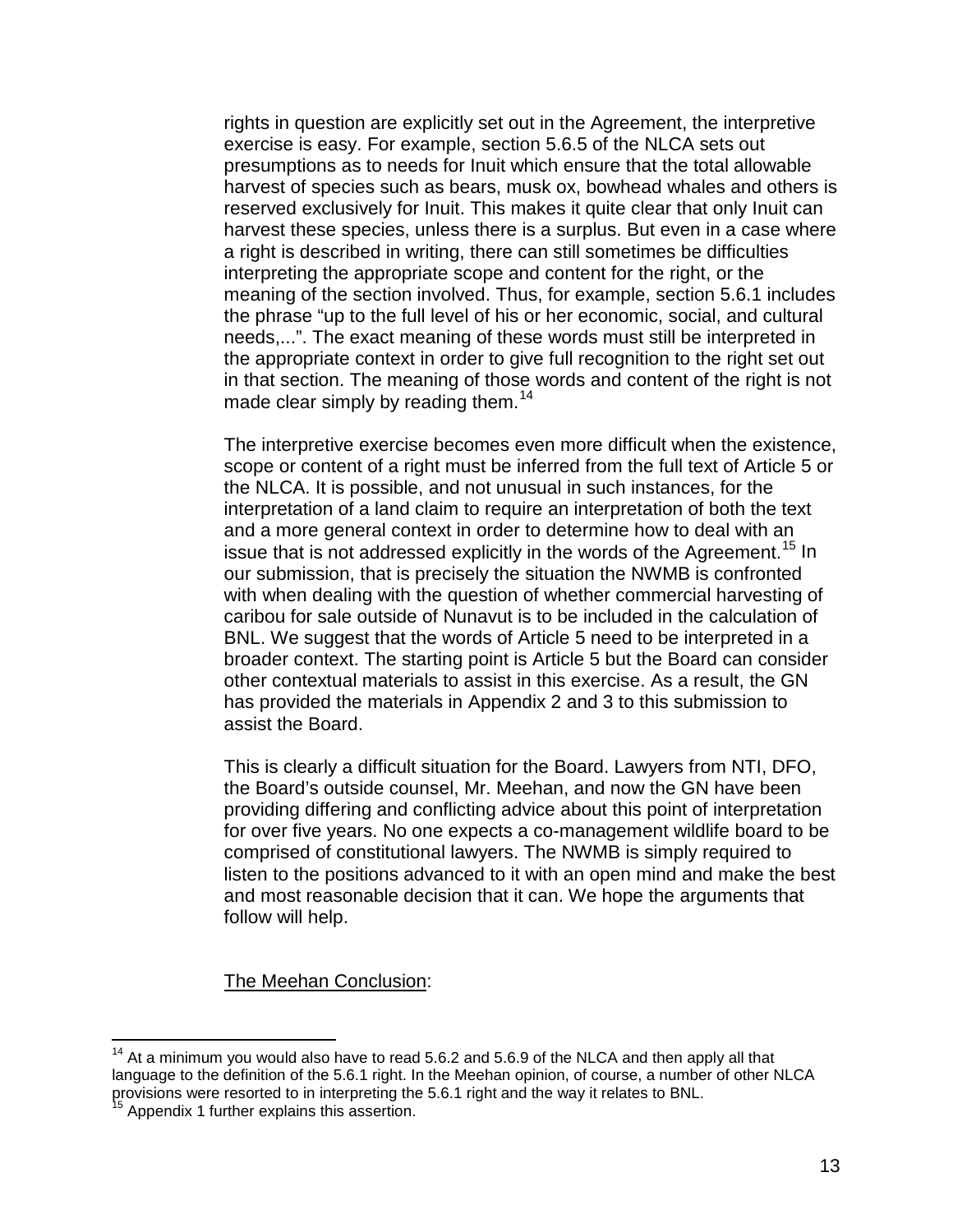We begin by restating the conclusion drawn by Mr. Meehan:

"Sections 5.6.19 to 5.6.25 of the NLCA do not specify what types of harvests the NWMB shall include in calculating a basic needs level. However, read in context with the whole of Article 5 and the NLCA, in our opinion the calculation of a BNL is a numeric calculation based on (i) the amounts harvested during the original 5 year Nunavut Wildlife Harvest Study or (ii) those amounts and harvests during the 5 year period prior to the imposition of a total allowable harvest, as applicable, without regard to the type of consumption or use by Inuit. We find no express or implied distinction to be drawn between the subsistence or commercial purposes for which may have been harvesting during the applicable period. A BNL is intended as a snapshot of certain harvest levels subject to the applicable formulas specified in Sections 5.6.21 and 5.6.23 - and it obliges the NWMB to strike a base line level of harvesting for Inuit which captures and preserves this first demand by Inuit on the total allowable harvest for that stock or population."<sup>[16](#page-14-0)</sup>

If this interpretation is correct, only the requirements of conservation and the capacity of Inuit to harvest limit the scope of the right set out in 5.6.1 of the NLCA. This is because as Mr. Meehan indicates, correctly in our view, the calculation of BNL is merely an arithmetic exercise. We also agree that sections 5.6.19 to 5.6.25 of the NLCA do not say explicitly what types of harvests can be included in the calculation of a BNL. Notwithstanding these points of agreement, it is the GN's view that Mr. Meehan's overall conclusion is incorrect.

The Meehan Conclusion is Not Consistent with the Scheme or Contents of Article 5 or More Generally with Canadian Wildlife Law and Other Land Claims:

In the GN's view, Article 5 sets out a comprehensive framework for the management of wildlife in Nunavut. This scheme includes the rights granted to Inuit and sets out opportunities for others to harvest wildlife, subject always to the priority granted to Inuit rights. Article 5 establishes the NWMB and sets out its powers and relationship to government. The general Inuit right to harvest is set out in section 5.6.1. But the content and any limits applicable to this right must be found through a broader reading of Article 5 of the NLCA, and by reference to the broader constitutional context applicable to the interpretation of Inuit rights.

The GN view is that this interpretive exercise must begin with careful consideration of the principles and objectives set out in sections 5.1.2 and 5.1.3 of the NLCA. Given the ambiguity which we suggest is associated with the interpretation of the 5.6.1 right, context is important. The words in these sections refer specifically to both "traditional and current use" as well as to the "levels, patterns and character of Inuit harvesting". A simple

<span id="page-15-0"></span><sup>&</sup>lt;sup>16</sup> Page 3 of the Meehan opinion dated April 29, 2009.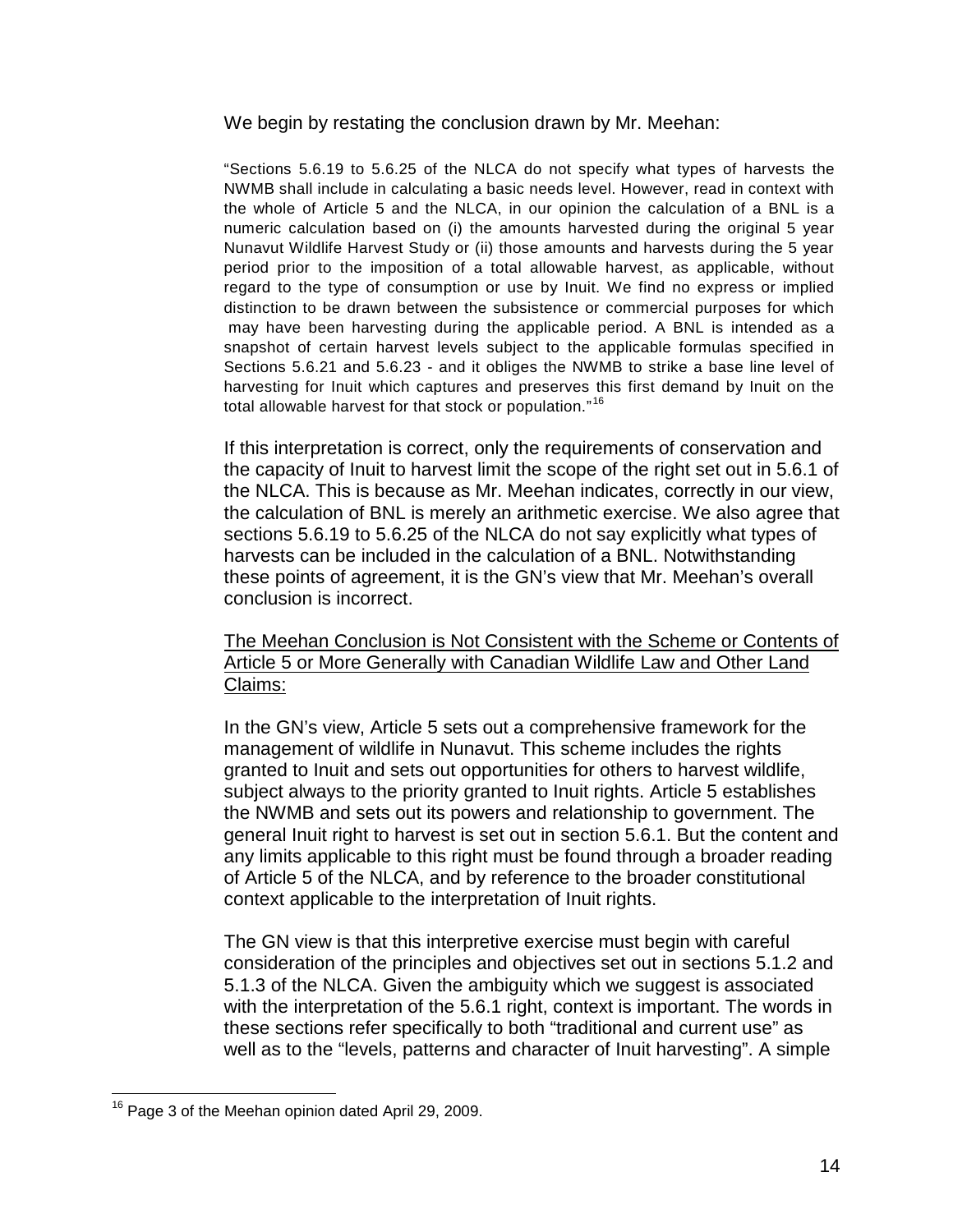reading of this language invites consideration of what those traditional and current uses as might be. Such consideration requires reference to a broader context than the words of Article 5.

The issue before the Board is the relationship between the 5.6.1 right and commercial harvesting of caribou for sale outside the NSA. In its May 2nd Reply, NTI made reference to Inuit commercial use of other species.<sup>[17](#page-15-0)</sup> It is unlikely that any of the harvesting referred to in that portion of the NTI Reply could have a bearing on an Inuit aboriginal right to harvest wildlife for commercial purposes.<sup>[18](#page-16-0)</sup> In the cases cited in his review of "Aboriginal Rights SCC Jurisprudence" by Mr. Meehan, and the *Lax Kw'alaams* case reviewed in Appendix 1, it is clear that for such a right to exist there had to be a pre-contact practice, tradition or custom related to commercial harvesting of wildlife which was an integral part of the culture and of Inuit society. All the NTI examples are post-contact. In any effort to ground such a right, the onus is on the aboriginal group claiming it. No such claim was made and there has been no evidence to support the existence of such a right in Nunavut put forward in this proceeding.

Wildlife legislation in the NWT in 1993 was consistent with the general framework of Canadian wildlife law in that commercial harvesting of wildlife was not permitted as of right. At best, such was heavily regulated and consequently, it was not considered to be an Aboriginal right.<sup>[19](#page-16-1)</sup> Appendix 2 provides an overview of the regulatory regime applicable to Inuit harvesting before the NLCA came into force. It is clear from that review that no Inuit "right" to harvest caribou commercially for sale of outside of Nunavut existed in 1993. The NTI May Reply acknowledges as much in that it suggests that the s.5.7.30 right for an individual Inuk to harvest and sell wildlife outside of the NSA, achieved through the negotiation of the NLCA, represented an expansion of Inuit rights.

Review of all other comprehensive northern land claim agreements<sup>[20](#page-16-2)</sup> indicates that not a single one includes the kind of right claimed by NTI for Nunavut Inuit through section 5.6.1 of the NLCA. As a result, the conclusion reached by Mr. Meehan puts the NLCA harvesting rights granted to Inuit in a very unique class.

As the dominant authority for the management of wildlife in Nunavut, the NLCA, and more particularly, Article 5 must also play a central role in reconciling the interests of Inuit with the interests of broader Canadian society, including non-Aboriginal residents of Nunavut. The structure of

<span id="page-16-3"></span><span id="page-16-0"></span><sup>17</sup> See pages 13 to 15 of the document.<br><sup>18</sup> Note for example concerns about the expansion of the GN approach to muskox harvests. This is clearly not relevant because muskox are a "presumption as to needs" species under s.5.6.5 of the NLCA.

<span id="page-16-1"></span><sup>19</sup> See "The Evolution of Wildlife law in Canada" CIRL Occasional Paper #9, May 2000 by John Donihee.<br><sup>20</sup> See Appendix 3.

<span id="page-16-2"></span>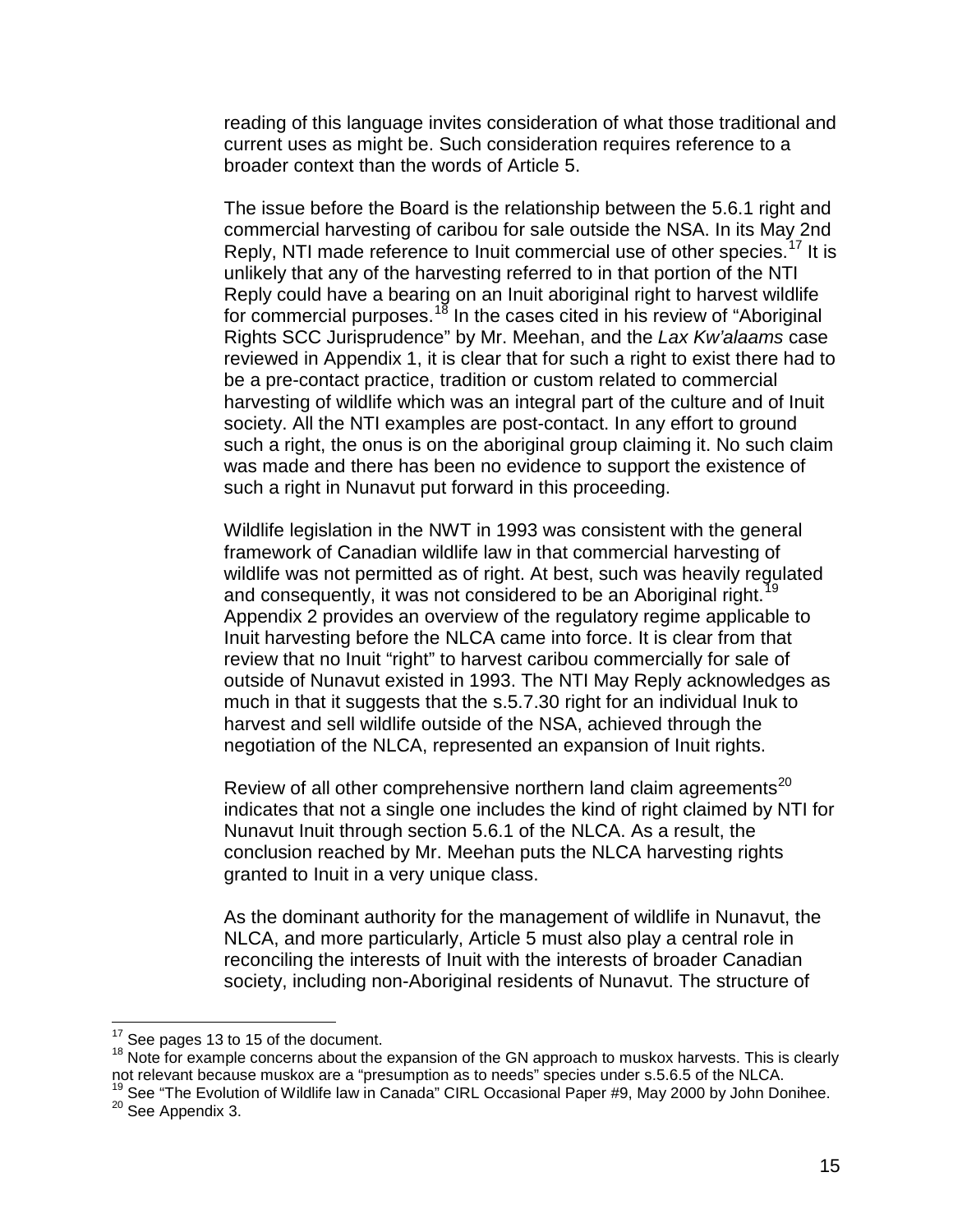Article 5 achieves this goal by setting out Inuit rights, guaranteeing their priority, within the limits of conservation, and relating Inuit rights to those of others who also live in Nunavut. Thus, Article 5 sets out the principles and objectives which guide and frame the rights and decision-making processes established for the wildlife management purposes of the NLCA. For our purposes, Part 6 and some of Part 7 of Article 5 are the key provisions.

We suggest that the right granted in section 5.6.1 is best characterized by reference to the Inuit needs set out in section 5.6.26. These are the matters which must be considered at the time when an Adjusted Basic Needs Level (ABNL) must be set by the NWMB.

The GN suggests that an interpretation of the right set out in section 5.6.1 such as that advanced by Mr. Meehan and NTI, which in the absence of a conservation concern is essentially unlimited, could lead to circumstances in which there is never a surplus.

If large–scale commercial harvesting for sale of wildlife outside Nunavut is part of the s.5.6.1 right, there would have been little reason to set out the right in section 5.6.39 which guarantees an opportunity for HTOs and RWOs to participate in commercial operations such as "sports and all other forms of commercial ventures, designed to benefit Inuit". Likewise, there would be no need for section 5.6.46 of the NLCA which guarantees Inuit the opportunity to participate in the limited entry system and thus grants another opportunity for Inuit participation in commercial wildlife opportunities. Thus the GN suggests that the outcomes which would result from the interpretation of Article 5 set out in the Meehan opinion are thus inconsistent with the overall wildlife management scheme in the NLCA.

#### The Rights Granted Inuit in the NLCA Did Not Include the Right to Harvest Commercially for Sale outside the Nunavut Settlement Area:

In the GN's view, the scope of the basic or core right to harvest granted to Inuit in s.5.6.1 is the key to the issue before the Board. This is because what goes into BNL is dependent on the wildlife which Inuit are legally authorized to harvest. Calculating BNL is an "arithmetic exercise". Let's have a look at the words of that section.

5.6.1 Where a total allowable harvest for a stock or population of wildlife has not been established by the NWMB pursuant to Sections 5.6.16 and 5.6.17, an Inuk shall have the right to harvest that stock or population in the Nunavut Settlement Area **up to the full level of his or her economic, social, and cultural needs, subject to the terms of this Article.** (emphasis added)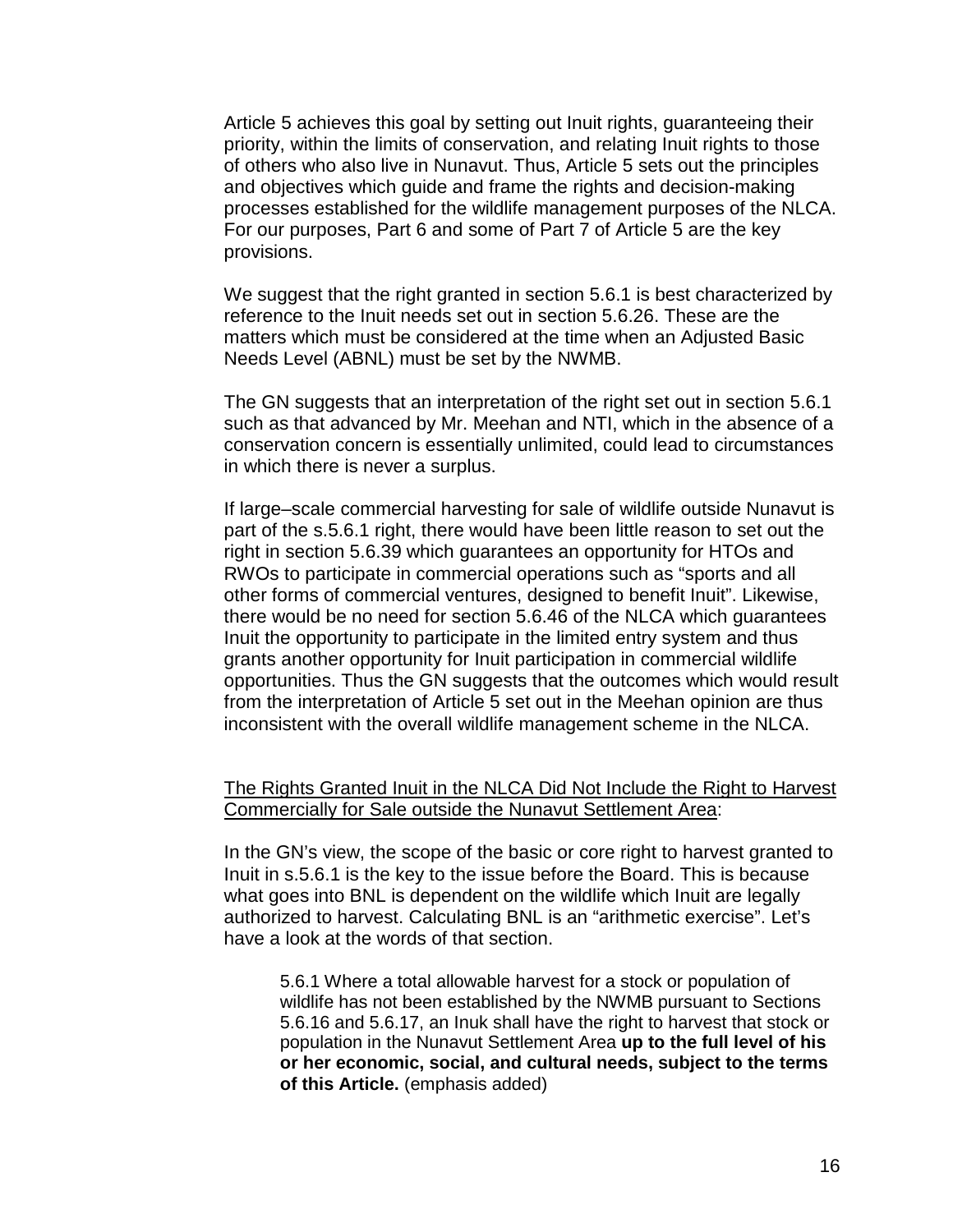Despite assistance from s.5.6.2 and 5.6.9, the exact scope of the right granted in section 5.6.1 is not clear. Nor is it immediately clear how this right fits within the context of Nunavut wildlife laws. The NLCA does not use the word "subsistence". And it only refers to "commercial harvests" in relation to the surplus. Obviously the terms of Article 5 can limit the 5.6.1 right, since the section is explicit in that regard. Section 5.6.9 identifies other factors which guide a determination of the meaning of "full level". But in the end, the actual meaning of the highlighted phrase in 5.6.1 is not clear, nor is the scope and content of this right. The Meehan opinion had to look elsewhere to interpret it too.

The GN suggests that the proper interpretation of the scope of the 5.6.1 right must be based on a consideration of all the provisions of Article 5, or the NLCA, if other components are helpful. We submit that consideration of the general law, and even other land claims may also provide some useful context.

The place to begin any consideration of the rights granted to Inuit is with the principles and objectives set out in ss. 5.1.2 and 5.1.3 of the NLCA. Now these provisions don't say exactly what the 5.6.1 right is, but we suggest that any right alleged to be found through an analysis of the text of Article 5 must be consistent with both these principles and objectives. The parties to the Agreement clearly intended that, because as s.5.1.2 (b) states:

5.1.2 This Article recognizes and reflects the following principles:

(a) Inuit are traditional and current users of wildlife; **(b) the legal rights of Inuit to harvest wildlife flow from their traditional and current use;** (emphasis added)

So the legal rights of Inuit were to "flow from"– that is, be related to their traditional and current use. After the NLCA was settled, of course, Inuit continued to use wildlife, but subject to the terms of Article 5. Those terms include a right to harvest. But that right has a content that flowed from traditional and current use at the time the NLCA was settled (1993).

The Agreement goes on to be even more specific about this point. Its objectives also specify that as in s. 5.1.3 (a):

- 5.1.3 This Article seeks to achieve the following objectives:
	- (a) the creation of a system of **harvesting rights**, priorities and privileges that

(i) reflects the **traditional and current levels, patterns and character** of Inuit harvesting, (emphasis added)

............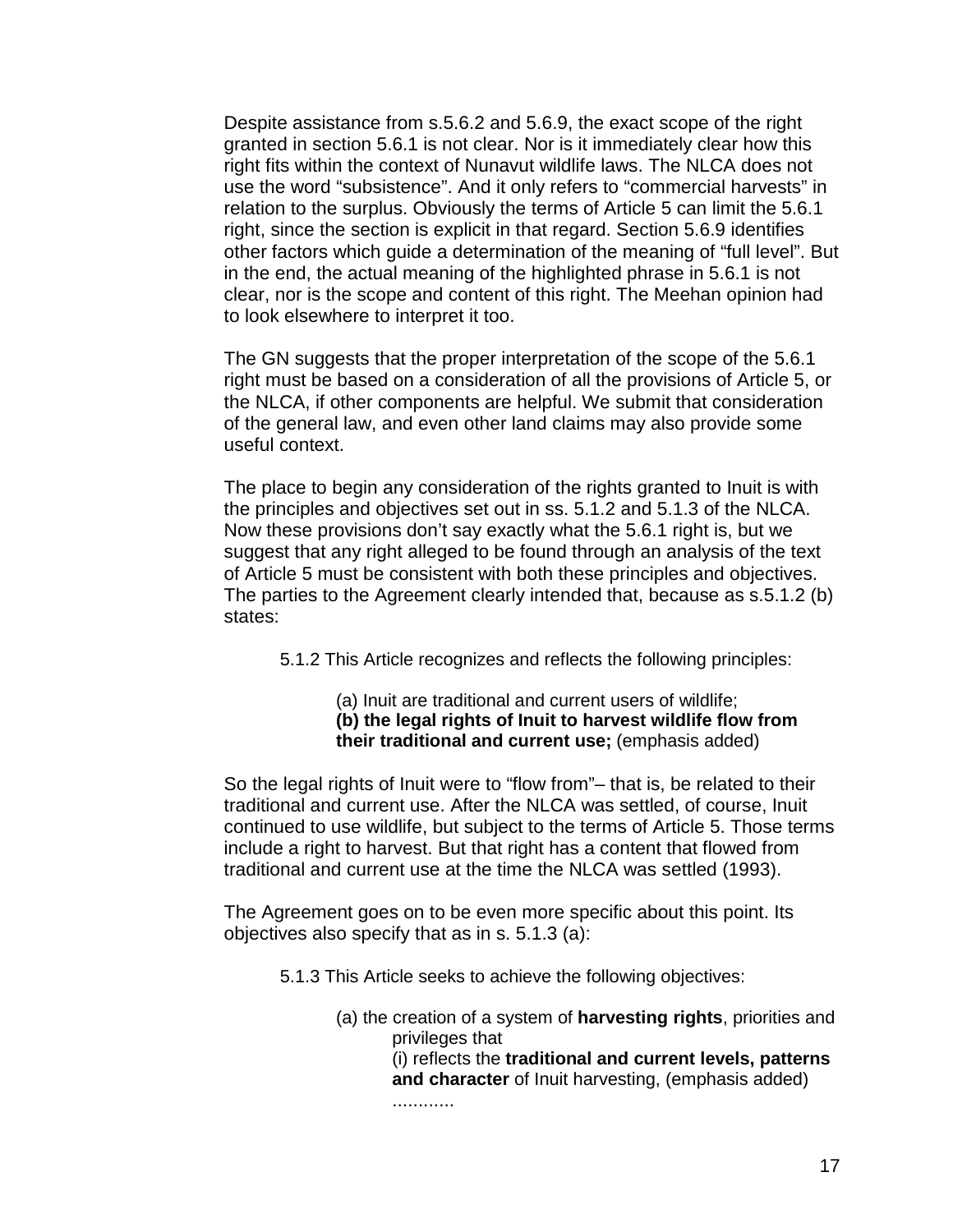So the objectives of the system of harvesting rights established by Article 5 are also that they reflect the traditional and current levels, patterns and character of Inuit harvesting. Traditional includes historical and, current at the time the NLCA was settled, emphasizes the system in place in 1993. $^{21}$  $^{21}$  $^{21}$ Clearly Inuit have continued to harvest after 1993. But we suggest that when considering whether the 5.6.1 right includes large-scale commercial harvesting, the Board needs to address some external context to define the content of the right.

Aboriginal rights can be restricted if necessary and, as the *Sparrow[22](#page-19-0)* case made clear, aboriginal rights (such as those held by Inuit before 1993) could even be extinguished, or continue to exist in regulated form. In the GN's view, at best, Inuit commercial harvesting activities were heavily regulated in 1993. This is the context for the rights that flowed into the NLCA. This interpretation is consistent with s.5.1.2 and 5.1.3 of the Agreement. Section 5.4.5 of the Agreement does refer to "current harvesting levels" but that is a reference to what would happen after the Agreement was settled. The 5.4.5 "uses" are subject to the scope of the right granted in the NLCA in 1993. That is consistent with the language in  $5.6.1<sup>23</sup>$  $5.6.1<sup>23</sup>$  $5.6.1<sup>23</sup>$ 

In the GN's submission, a characterization or summary of the harvesting rights of Inuit in 1993 would described them as "an unlimited right to hunt wildlife for food, unless the species was declared to be in danger of extinction. Inuit did not have "rights" to harvest commercially. Any such activities were heavily regulated and subject to government licensing. Inuit had the right to sell, exchange and barter lawfully harvested wildlife with other aboriginal people in the NWT pursuant to a General Hunting Licence, but only in Nunavut".

We note that this summary of the Inuit rights current in 1993 is consistent with the right set out in 5.7.30 and clearly related to the elements to be considered for purposes of the development of an Adjusted Basic Needs Level (ABNL).

There has to be a point in time when the rights provided by the NLCA as the "grant back" crystallized. And that had to be when the Agreement came in to force. Because of the way that BNL is calculated in accordance with section 5.6.23 (a) or (b), the result of the NTI interpretation would be that only the level of Inuit harvesting defines the content of the 5.6.1

<sup>&</sup>lt;sup>21</sup> See Appendix 2 for a review of the history of regulation of Inuit harvesting rights before the NLCA came in to force.<br> $^{22}$  R. V. Sparrow, [1990] 1 S.C.R. 1075. [Sparrow}

<span id="page-19-2"></span><span id="page-19-1"></span><span id="page-19-0"></span><sup>&</sup>lt;sup>23</sup> Section 5.4.2 always anticipated that the Harvest Study would take place after the NLCA was settled. In 1995 that section was amended so the Harvest Study did not have to take place until 1996.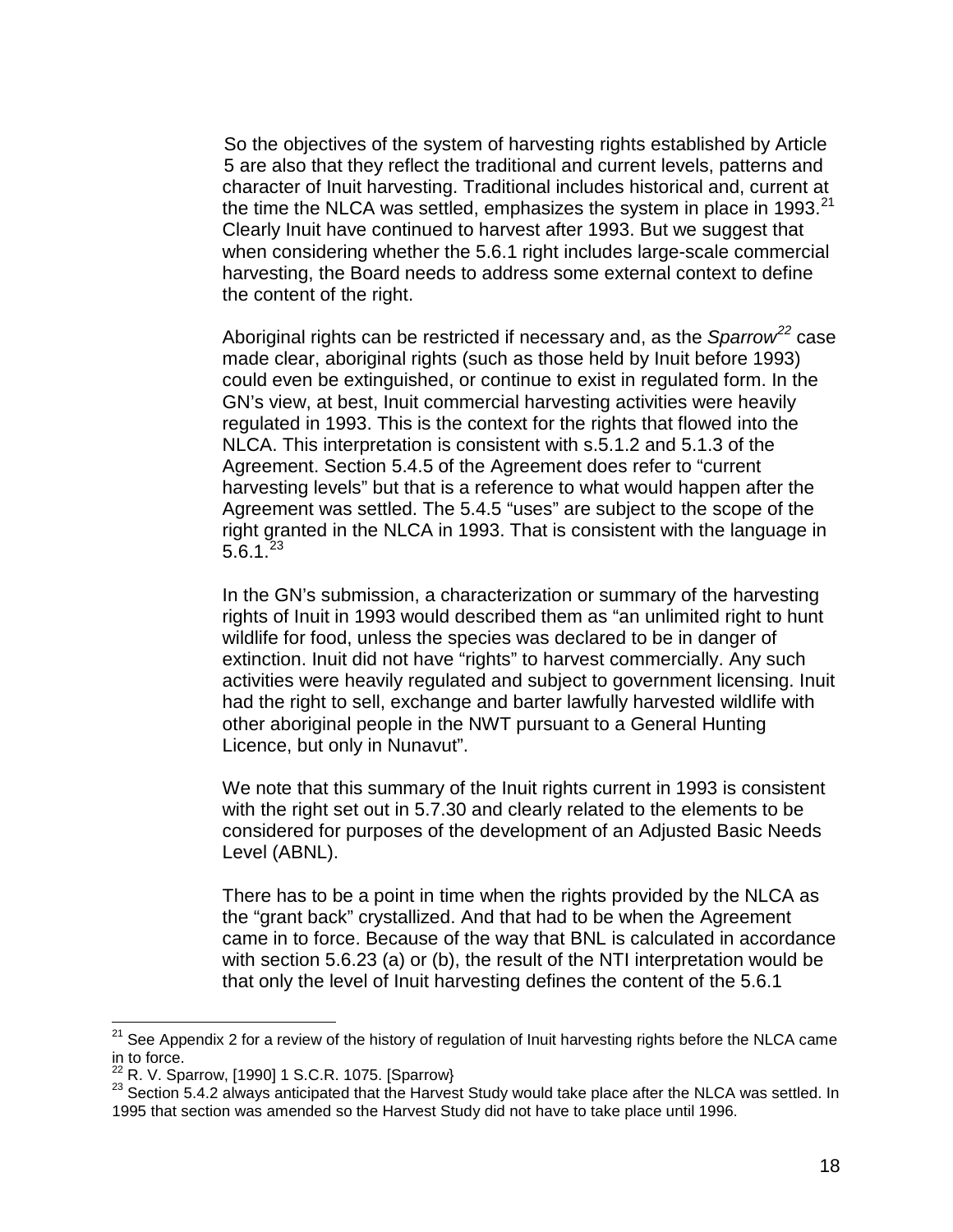harvesting right. The extent or nature of such a right is not limited.<sup>[24](#page-19-2)</sup> Even after 5.6.1 needs are fulfilled, indeed even after the need for intersettlement trade, marketing for consumption in Nunavut and the sale outside of Nunavut by individual Inuit is satisfied, Inuit commercial harvesting for sale outside of Nunavut could continue. This could take place even if it meant that the surplus was eliminated and no other Nunavut residents could harvest a species of wildlife.

In the GN's view such an interpretation is at odds with the scheme in Article 5. More importantly, it is not reasonable and it is not consistent with the Supreme Court of Canada's emphasis on the purpose for recognizing Aboriginal right which is to reconcile Aboriginal and non-Aboriginal rights and interests with those of other Canadians. In speaking to this issue in *Lax Kw'alaams* the Court identified the following principle as part of the restated test for Aboriginal commercial rights:

4) Fourth and finally, in the event that an aboriginal right to trade *commercially* is found to exist, the court, when delineating such a right should have regard to what was said by Chief Justice Lamer in *Gladstone* (albeit in the context of a Sparrow justification), as follows:

Although by no means making a definitive statement on this issue, I would suggest that with regards to the distribution of the fisheries resource after conservation goals have been met, objectives such as the pursuit of economic and regional fairness, and the recognition of the historical reliance upon, and participation in, the fishery by non-aboriginal groups, are the type of objectives which can (at least in the right circumstances) satisfy this standard. *In the right circumstances, such objectives are in the interest of all Canadians and, more importantly, the reconciliation of aboriginal societies with the rest of Canadian society may well depend on their successful attainment.* [Emphasis in original; para. 75.]

In its recent interim decision on the NTI law suit challenging Canada's performance in the implementation of the NLCA, the Nunavut Court of Appeal reinforced this approach:

[39] The obligation of governments to balance the interests of many competing groups in society has been recognized even in the context of aboriginal rights. As the Court noted in *Wewaykum Indian Band* at para. 96, the Crown is entitled to balance aboriginal rights with broader public rights:

> When exercising ordinary government powers in matters involving disputes between Indians and non-Indians, the Crown was (and is) obliged to have regard to the interest of all affected parties, not just the Indian interest. The Crown can be no ordinary fiduciary; it wears many hats and represents many interests, some of which cannot help but be conflicting. . . .

<span id="page-20-0"></span> $24$  Harvesting under s.5.6.23(b) can always change it.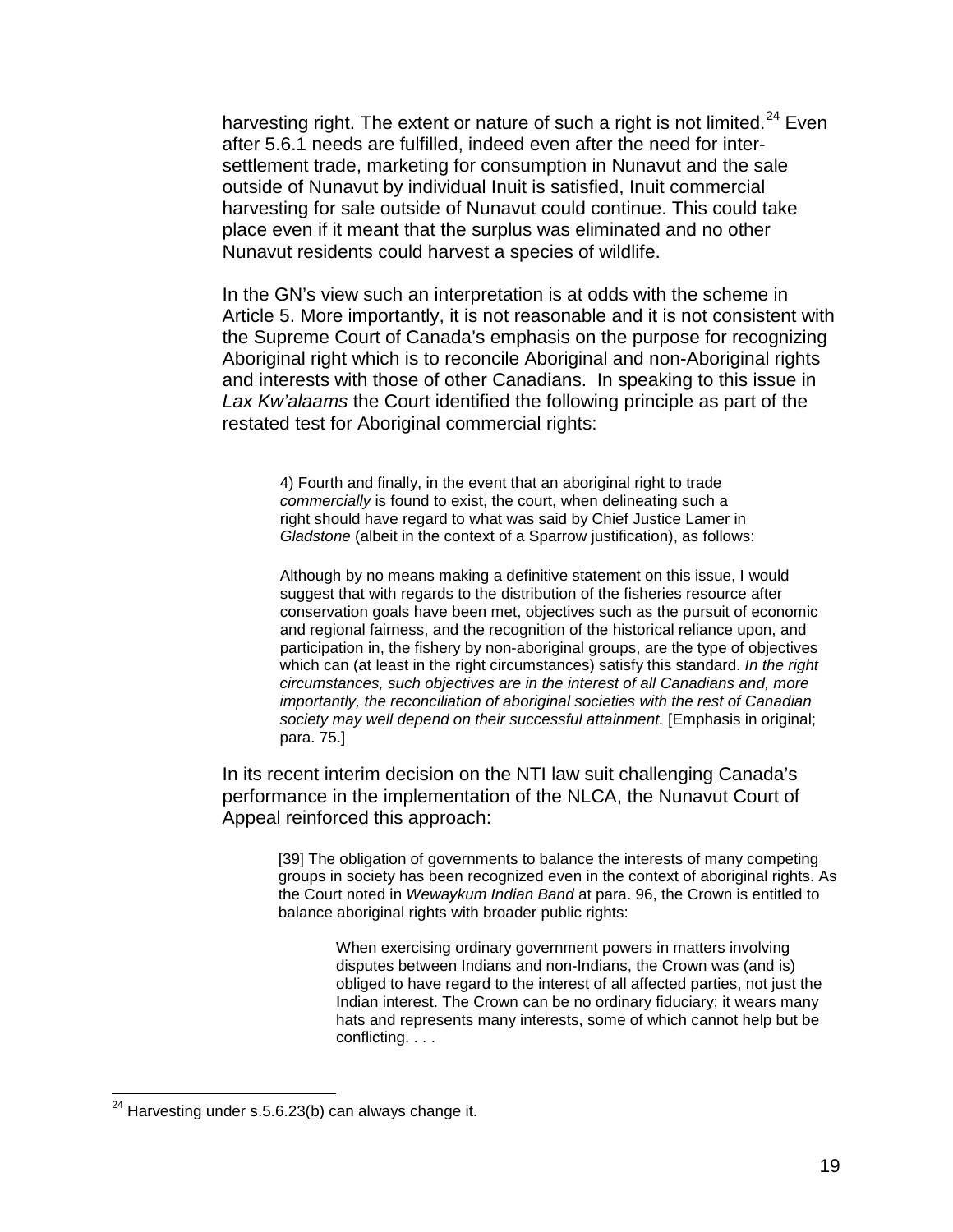In *R. v Nikal*, [1996] 1 SCR 1013 at para. 92 the Court adopted with approval the comment in *R. v Agawa* (1988), 65 OR (2d) 505 (CA) at p. 524:

. . . Indian treaty rights are like all other rights recognized by our legal system. The exercise of rights by an individual or group is limited by the rights of others. Rights do not exist in a vacuum and the exercise of any right involves a balancing with the interests and values involved in the rights of others. . . . <sup>[25](#page-20-0)</sup>

In the GN's view the Meehan and NTI interpretation of section 5.6.1 and BNL is not a reasonable approach to the interpretation of Article 5 and, as we have indicated above, the GN does not consider this interpretation to be consistent with Article 5.

We suggest in addition that allowing large-scale commercial harvesting of caribou for export to be included in BNL is not consistent with a purposive interpretation of the NLCA which is intended to reconcile Inuit rights with those of other residents of Nunavut.

How do we relate this argument to the right in s.5.6.1 and the manner in which BNL is calculated? It is our submission that the 5.6.1 right simply does not include the right to large scale commercial harvest of wildlife when the purpose of that harvest is sale outside of Nunavut. The proper interpretation of the s.5.6.1 right is that its content is generally consistent with the needs set out in section 5.6.26. The Meehan opinion offer no explanation as to why the purposes for harvesting for BNL should differ from the nature those set out in s.5.6.26 for ABNL.

We suggest that the Board should find that they are the same.

# **D. The NTI May Reply Argument**

The NTI May Reply to the GN's Supplementary Submission is very lengthy. It runs some 42 pages in length some 23 of which are given over to a detailed review of matters included in the GN's submission, including a review of the Meehan opinion. This NTI Reply also includes a great deal of speculation about the position of the GN, as well as comments and questions in relation to, and a reply to the GN's evidence. NTI's own limited evidence is included as well. All of the evidentiary matters have been addressed earlier in this submission.

In addition, the GN has set out its legal position in greater detail in section C above. The GN repeats its assertion that its position is advanced only in relation to the rather unique matter before the Board which relates to commercial harvesting of Southampton Island caribou for sale outside of

<span id="page-21-0"></span> <sup>25</sup> *Supra*, note 11.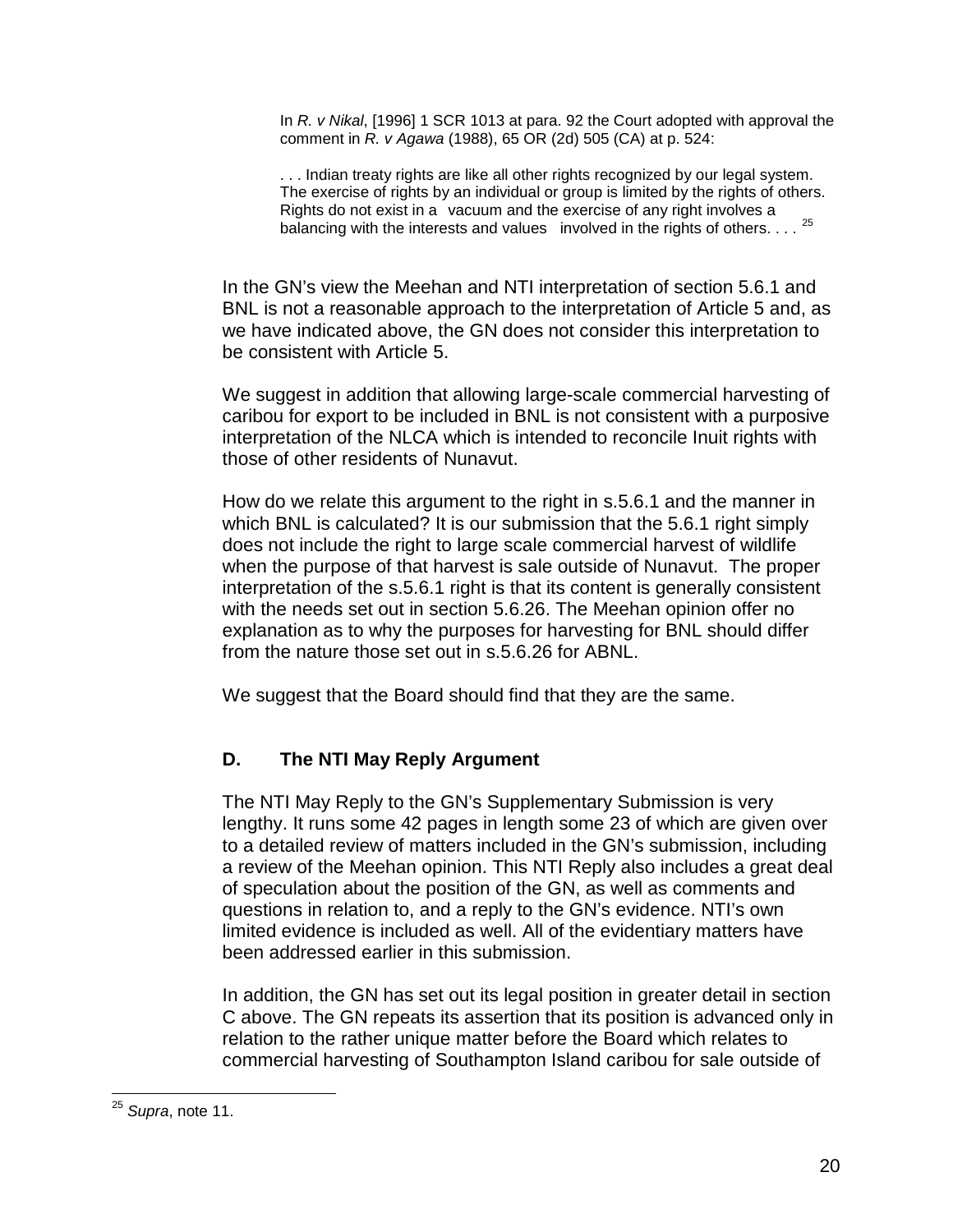Nunavut. Whether or not this position has any relationship to other matters, either past or future, which might come before the NWMB is irrelevant. We strongly suggest to the Board that allowing its decision on the issues related to commercial harvesting of Southampton Island caribou for sale outside of Nunavut to be affected by concerns about what might happen to fisheries quotas could be a legal error.

The GN has provided its response to both the Meehan opinion and the NTI argument based on and related to that opinion in part C of this submission. The GN has also responded to NTI's argument with respect to Inuit use of other species<sup>[26](#page-21-0)</sup> in part C above.

Below, we respond to a number of other points made by NTI in their May Reply.

- The GN suggests that Inuit harvesters long-term economic and other interests are amply protected by a scheme for wildlife management which permits harvesting up to an individual Inuk's full economic social and cultural needs and which permits inter-settlement trade, sale barter and gifting of wildlife within and outside the Nunavut settlement area. Before 1993, there is no evidence that Inuit were personally involved in the sale of commercially harvested caribou outside the NSA. All these activities were commercially licensed and conducted by corporations. As indicated earlier in the submission, the GN supports Inuit harvesting and the rights set out in section 5.7.30 of the NLCA.
- The NLCA grants Inuit exclusive access to all the species listed in s,5.6.5 and such harvests are not at issue here
- The GN is of the view that the "needs" referred to in the term basic needs level does include the economic needs of Inuit, to the extent that those needs are satisfied without the requirement for sale of commercially harvested caribou outside the NSA.
- In the GN's view the right of Inuit to sell wildlife harvested under the BNL or ABNL inside or outside the NSA is a clear expansion of the right held by Inuit GHL holders before 1993. That being said, however, GN does not agree that this right includes the sale of caribou harvested commercially for the specific purpose of sale outside the NSA. The NLCA gives the individual Inuk a broader right of sale than was previously held under a GHL. This is consistent with the recognition of both the traditional and individual economic rights

<span id="page-22-0"></span> $26$  Set out at pages 13 to 15 of the NTI Reply.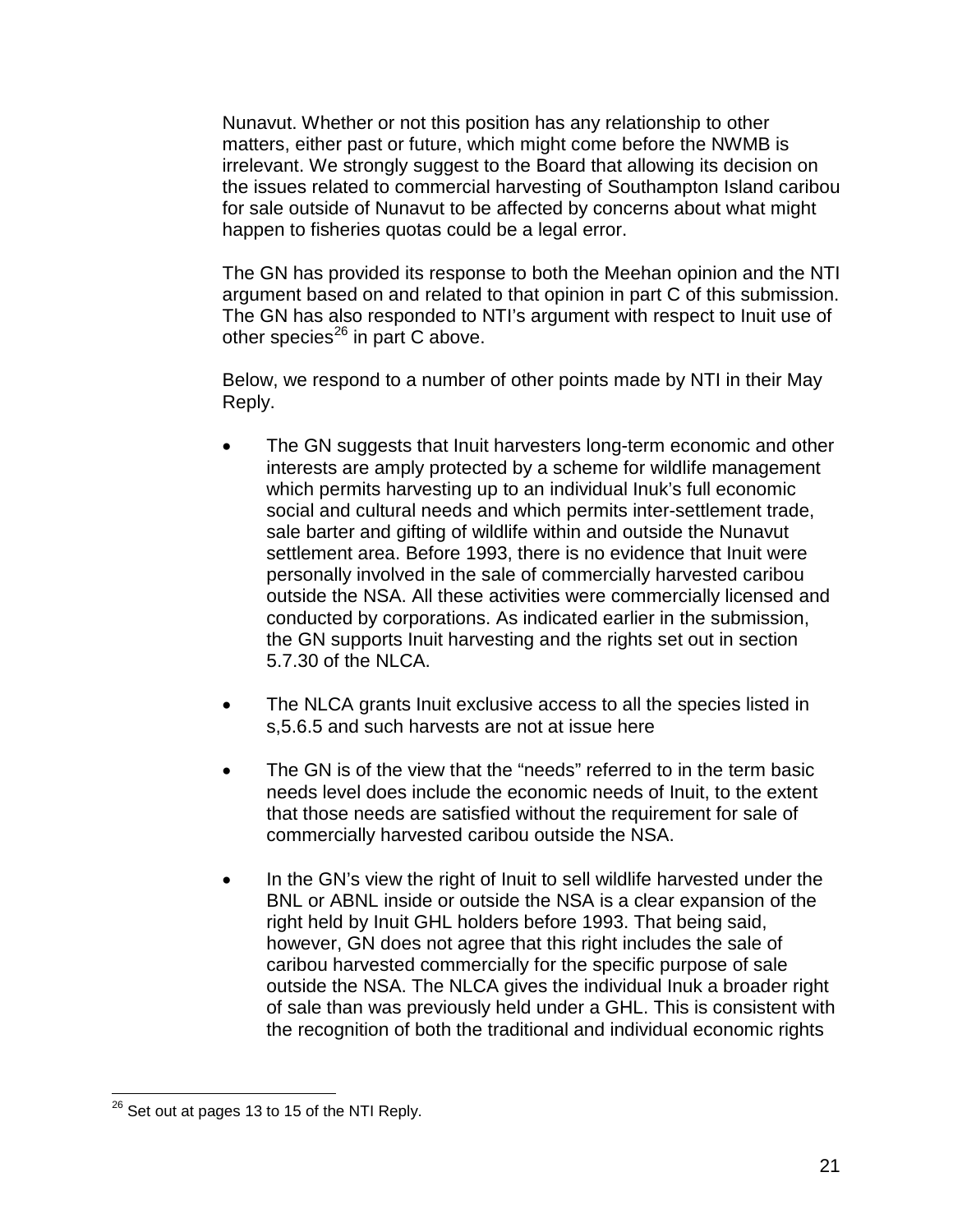of Inuit. This right does not include the authority to engage in large scale commercial harvests specifically for sale outside the NSA.

• In the GN's view, the Inuit employed to hunt caribou to satisfy the needs of commercially licensed meat processing operations on Southampton Island did so pursuant to a contractual arrangement whether oral or written. In the GN's view this harvesting was in addition to that permitted under section 5.6.1 and it would never have occurred, if the specific purpose of managing the caribou population and generate economic development opportunities for Inuit had not resulted in a government decision to sponsor a commercial enterprise whose sole purpose was to produce high-quality meat products for export from the NSA. The fact that some portions of these carcasses which were not suitable for export were sold in the NSA does not detract from the nature of the operation or the fact that the harvesting was not conducted in the exercise of a 5.6.1 right.

### **E. Conclusion**

The Government of Nunavut respectfully submits that the NWMB should keep an open mind with respect to the Meehan opinion in light of the facts and arguments provided in the GN submissions to date and which will be provided at the hearing scheduled for this proceeding at a later date. It is our submission that a more coherent approach is possible to the construction of Article 5 of the NLCA and in particular to the determination of the scope and content of the right set out in 5.6.1 of the Agreement. The GN has set out its approach to this interpretation exercise for consideration by the NWMB.

In the GN's view, the approach suggested in this submission respects Inuit rights as set out in the NLCA and achieves the proper balance between those rights and the interests of other residents of Nunavut. We anticipate the opportunity to address these matters before the Board at the hearing.

#### **Part III. GOVERNMENT OF NUNAVUT ECOMMENDATION TO THE BOARD**

The Government of Nunavut respectfully requests the following rulings from the Nunavut Wildlife Management Board:

- 1. The establishment of a TAH of 800 caribou per year for the Southampton Island caribou population;
- 2. That the TAH remain in place until such time as new information becomes available;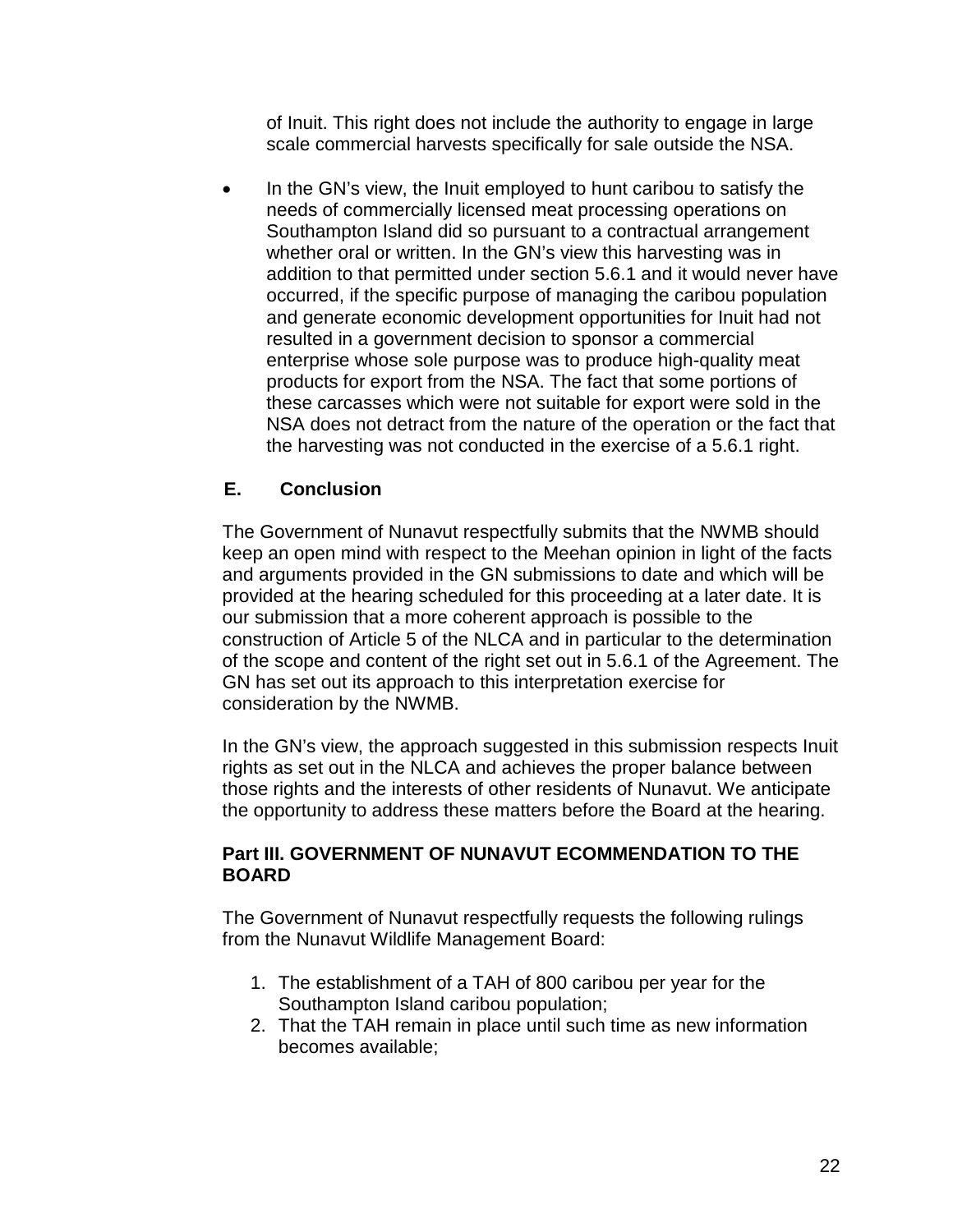- 3. That the Board rule that the BNL calculation for this population should not include caribou harvested specifically for sale outside of the NSA by companies licensed for this purpose;
- 4. That a BNL be established accordingly and on the basis set out in the GN's Supplementary Submission;
- 5. That according to section 5.6.20 of the NLCA Coral Harbour hunters shall have the right to the entire TAH of the Southampton herd on an ongoing basis; and
- 6. That according to section 5.6.48 of the Agreement, non-quota limitations shall be established to conserve the Southampton herd by prohibiting the harvest of any and all cow/calf pairs on the island.

**All of which is respectfully submitted, this 29th day of August, 2014:**

**Stephen Pinksen, Assistant Deputy Minister Department of the Environment Governmen**t **of Nunavut**

**\_\_\_\_\_\_\_\_\_\_\_\_\_\_\_\_\_\_\_\_**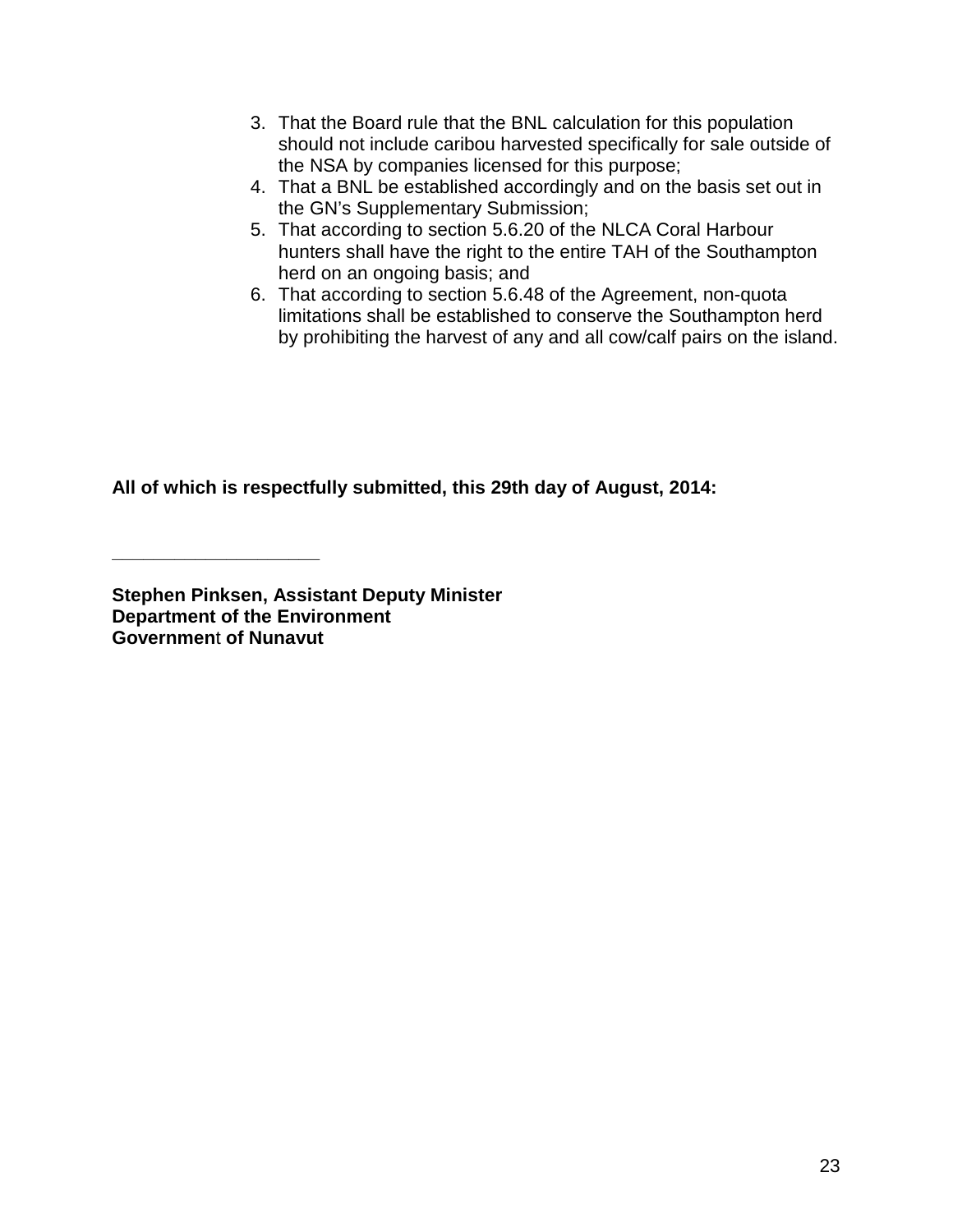### **APPENDIX 1**

### **REVIEW OF SOME RECENT CASES ON LAND CLAIM INTERPRETATION**

#### *Supreme Court of Canada*

The Supreme Court of Canada became directly engaged with the interpretation of modern land agreements in a pair of 2010 decisions. These two decisions are *Quebec (Attorney General) v. Moses[27](#page-22-0)* and *Beckman v. Little Salmon/Carmacks First Nation*. [28](#page-25-0) A brief synopsis of each decision is below.

In *Moses*, the Court had to determine which, or how many, of three environmental assessments processes would apply to a mining project located within the area covered by the James Bay Agreement. The majority, (5-4 split) held that the James Bay Agreement did not eliminate federal jurisdiction to carry out an environmental assessment.

In *Little Salmon*, the Court considered whether an ongoing duty to consult applied in the context of the Little Salmon/Carmacks First Nation Agreement. The Court was split again (7-2) in determining that the duty to consult is a constitutional requirement, and it must be adhered to notwithstanding the language in a modern land agreement.

Notwithstanding the Supreme Court's division, the judgments are quite similar in the approach taken to the interpretation of modern land claims. Each majority and minority judgment highlights the contractual approach and desire to respect the parties' choice of language. Following the two decisions, Professor Dwight Newman of the University of Saskatchewan – College of Law published an article in the Supreme Court Law Review and made similar suggestions:

> …the judges split over some matters in these cases, there is actually a remarkable degree of agreement amongst the different judges on the different principles applicable to modern treaty interpretation…**the judges on both sides of the splits affirm a strong adherence to the text of modern treaties, albeit with the shared aim of interpreting them to achieve certain purposes. The judges actually adopt the implicit analogy with contractual interpretation**. [29](#page-25-1) (emphasis added)

*Interpreting Modern Land Claims*

<span id="page-25-1"></span>

<span id="page-25-2"></span><span id="page-25-0"></span><sup>&</sup>lt;sup>27</sup> Quebec (Attorney General) v. Moses, 2010 SCC 17 ["Moses"].<br><sup>28</sup> Beckman v. Little Salmon/Carmacks First Nation, 2010 SCC 53 ["Little Salmon"].<br><sup>29</sup> Newman. Dwight, *Contractual and Covenantal Conceptions of Modern Tre* Supreme Court Law Review – Aboriginal Rights, (2011), 54 S.C.L.R. (2d) 475 – 491 ["Newman"].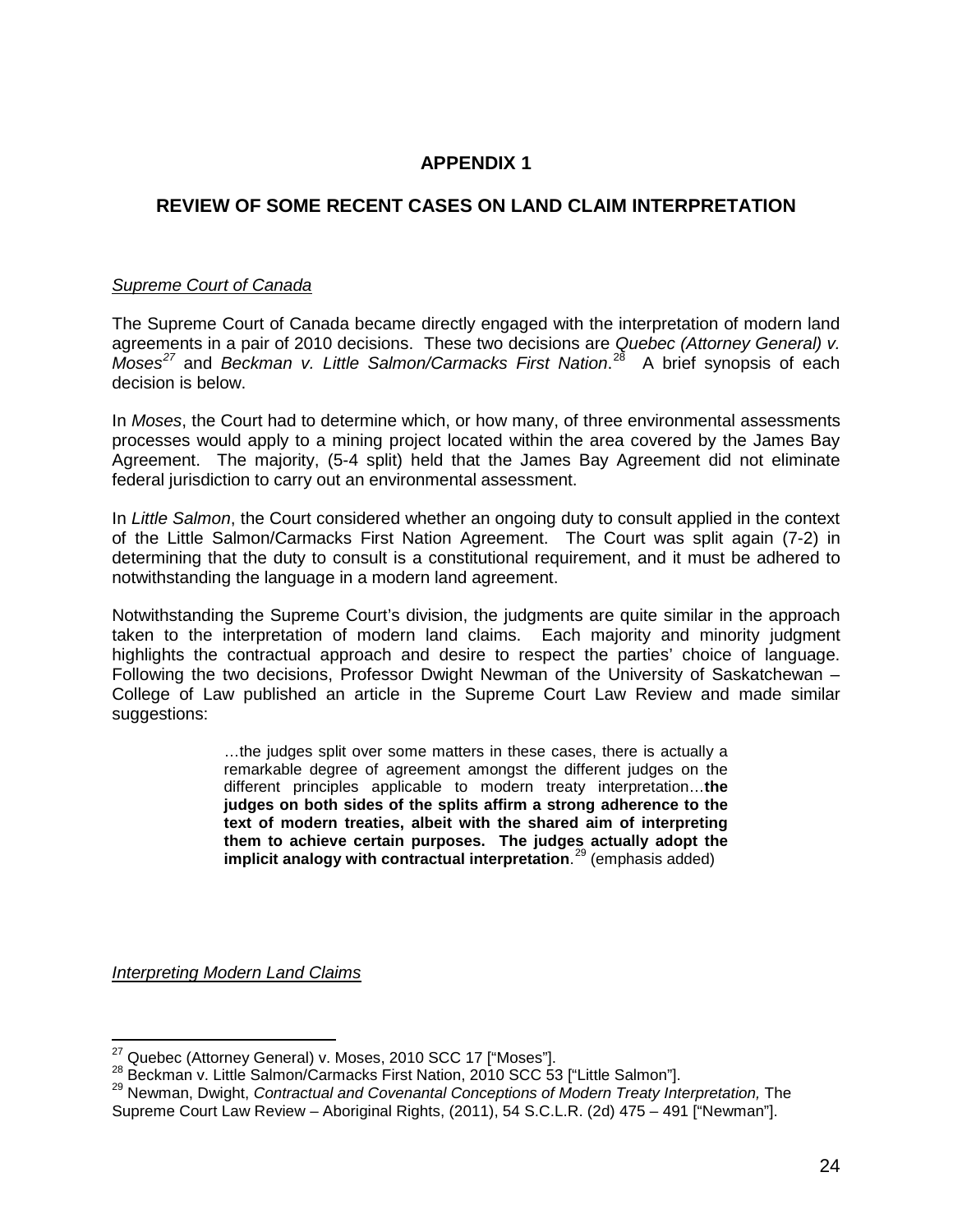Jurisprudence guiding the interpretation of modern land agreements begins with a case originally rendered in the context of an 1899 treaty. In *R. v. Badger* the Supreme Court of Canada was tasked with determining the scope of Aboriginal hunting rights pursuant to Treaty No. 8.<sup>30</sup> This case is recognized as one of the foundational decisions distinguishing the interpretation of Aboriginal treaty rights from common law Aboriginal rights. Justice Cory, writing for the majority, held as follows on the interpretation of treaties generally.

> Treaty rights, on the other hand, are those contained in official agreements between the Crown and the native peoples. **Treaties are analogous to contracts**, albeit of a very solemn and special, public nature. They create enforceable obligations based on the mutual consent of the parties. It follows that the scope of treaty rights will be determined by their wording, which must be interpreted in accordance with the principles enunciated by this Court.<sup>[31](#page-26-0)</sup> (emphasis added)

Notwithstanding Justice Cory's allusion to contract interpretation, the Court remained quite firm in its view that historic treaties represented a phase in Canadian history marked by inequality in bargaining power between Aboriginal groups and the federal government. The following extract from Justice Cory's judgment makes this point clear:

> Treaties and statutes relating to Indians should be liberally construed and **any uncertainties, ambiguities or doubtful expressions should be resolved in favour of the Indians**. In addition, when considering a treaty, a court must take into account the context in which the treaties were negotiated, concluded and committed to writing. The treaties, as written documents, recorded an agreement that had already been reached orally and they did not always record the full extent of the oral agreement.[32](#page-26-1) (emphasis added)

This early comparison of treaty language to contracts has permeated the more recent jurisprudence. This passage from *Badger* has been relied on, and expanded upon, by the Supreme Court in *Moses* and *Little Salmon*.

In *Moses*, Justice Binnie, begins by drawing on the same principles and expanding upon them as follows:

> **The contract analogy is even more apt in relation to a modern comprehensive treaty** whose terms (unlike in 1899) are not constituted by an exchange of verbal promises reduced to writing in a language many of the Aboriginal signatories did not understand (paras. 52-53). **The text of modern comprehensive treaties is meticulously negotiated by well-resourced parties**. As my colleagues note, "all parties to the Agreement [James Bay] were represented by counsel, and the result of the negotiations was set out in detail in a 450-page legal document" (para. 118). The importance and complexity of the actual text is one of the features that distinguishes the historic treaties made with Aboriginal people from the modern comprehensive agreement or treaty, of which the James Bay Treaty was the pioneer. **We should therefore pay close attention to its terms.[33](#page-26-2)** (emphasis added)

 $\frac{30}{31}$  R. v. Badger [1996] 1 S.C.R. 771 ["Badger"].<br> $\frac{31}{32}$  Ibid at para. 76.<br> $\frac{32}{33}$  Moses supra note 3 at para. 7.

<span id="page-26-0"></span>

<span id="page-26-1"></span>

<span id="page-26-2"></span>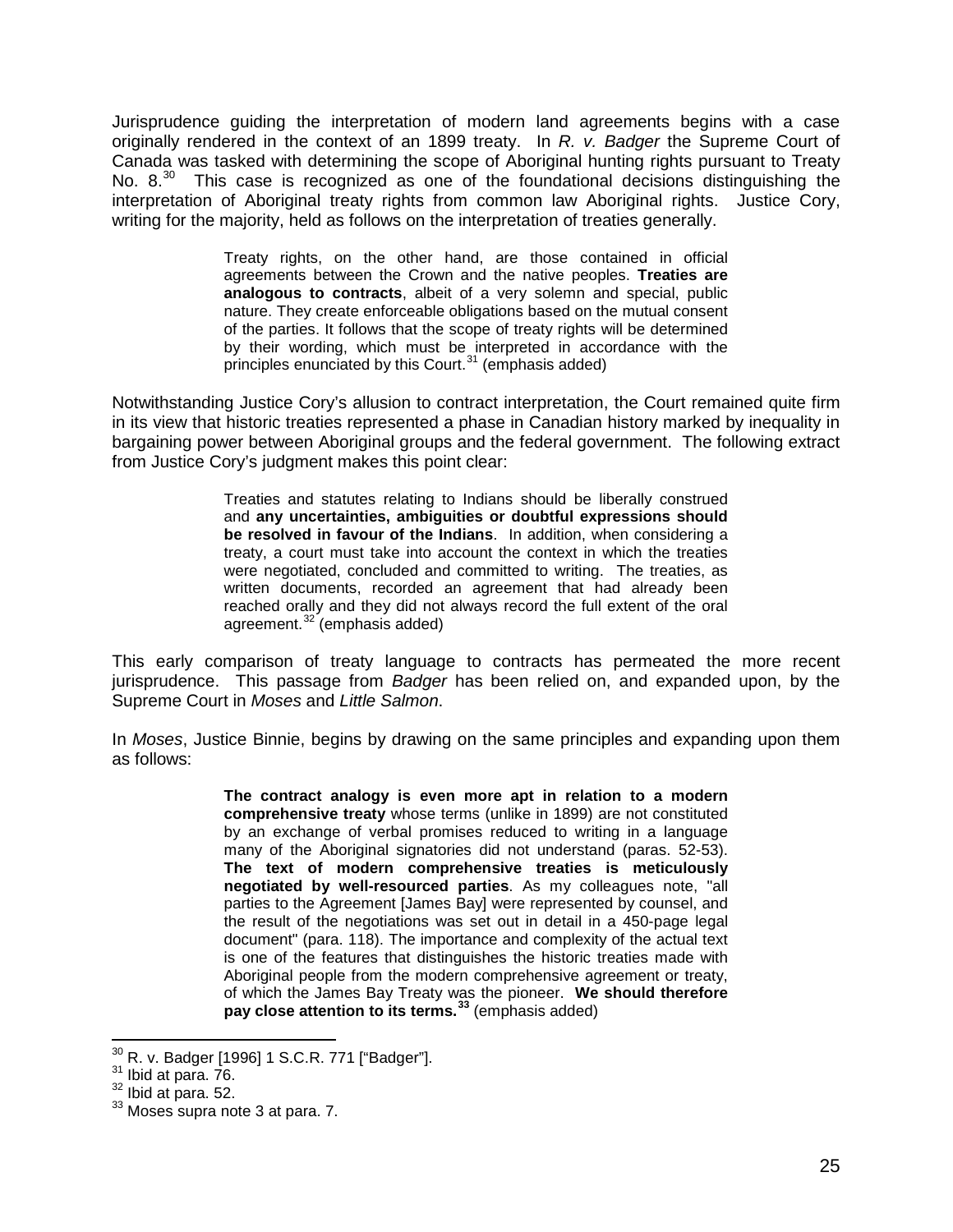The minority judgment in *Moses* echoed the majority in this regard, and went even further. The reasons of the four Justice minority were delivered by Justices LeBel and Deschamps. Consider the following extracts from the dissenting judgment:

> …the circumstances at the root of the principle that ambiguities in historical treaties must be resolved in favour of the Aboriginal signatories – unequal bargaining skill and vulnerability of the Aboriginal parties in particular – do not necessarily exist in the context of a modern agreement.

> **When interpreting a modern treaty, a court should strive for an interpretation that is reasonable, yet consistent with the parties' intentions and the overall context, including the legal context, of the negotiations**. Any interpretation should presume good faith on the part of all parties and be consistent with the honour of the Crown. Any ambiguity should be resolved with these factors in mind. $34$  (emphasis added)

The Supreme Court of Canada reached very similar conclusions in *Little Salmon* as were reached in *Moses*. The Court identified the same distinction between the products of modern negotiations as compared to those which accompanied historic treaties. The majority stated this point as follows:

> Unlike their historical counterparts, the modern comprehensive treaty is the product of lengthy negotiations between well-resourced and sophisticated parties.

> When a modern treaty has been concluded, the first step is to look at its provisions and try to determine the parties' respective obligations...<sup>[35](#page-27-0)</sup>

The Court went on to distinguish some of the characteristics of early treaties highlighted by Justice Cory in *Badger.* As noted above, historic treaties were reduced to writing after oral promises were exchanged. Unfortunately, however, many of the oral promises were never included in the treaty language. This caused significant issues in resolving ambiguities when they arose.

In *Little Salmon*, the Court notes the relative complexity and completeness of modern land agreements, which has assisted in limiting the need to resolve ambiguous terms:

> The increased detail and sophistication of modern treaties represents a quantum leap beyond the pre-Confederation historical treaties such as the 1760-61 Treaty at issue in *R. v. Marshall,* [1999] 3 S.C.R. 456, and post-Confederation treaties such as Treaty No. 8 (1899) at issue in *R. v. Badger,* [1996] 1 S.C.R. 771, and *Mikisew Cree First Nation v. Canada (Minister of Canadian Heritage),* 2005 SCC 69. The historical treaties were typically expressed in lofty terms of high generality and were often ambiguous. The courts were obliged to resort to general principles (such as the honour of the Crown) to fill the gaps and achieve a fair outcome.<sup>3</sup>

The Court goes on to suggest modern land agreements do not suffer from these same issues.

<span id="page-27-2"></span><span id="page-27-0"></span><sup>&</sup>lt;sup>34</sup> Ibid at paras. 115 & 118.<br><sup>35</sup> Little Salmon supra note 4 at para. 9 & 67.<br><sup>36</sup> Ibid at para. 12.

<span id="page-27-1"></span>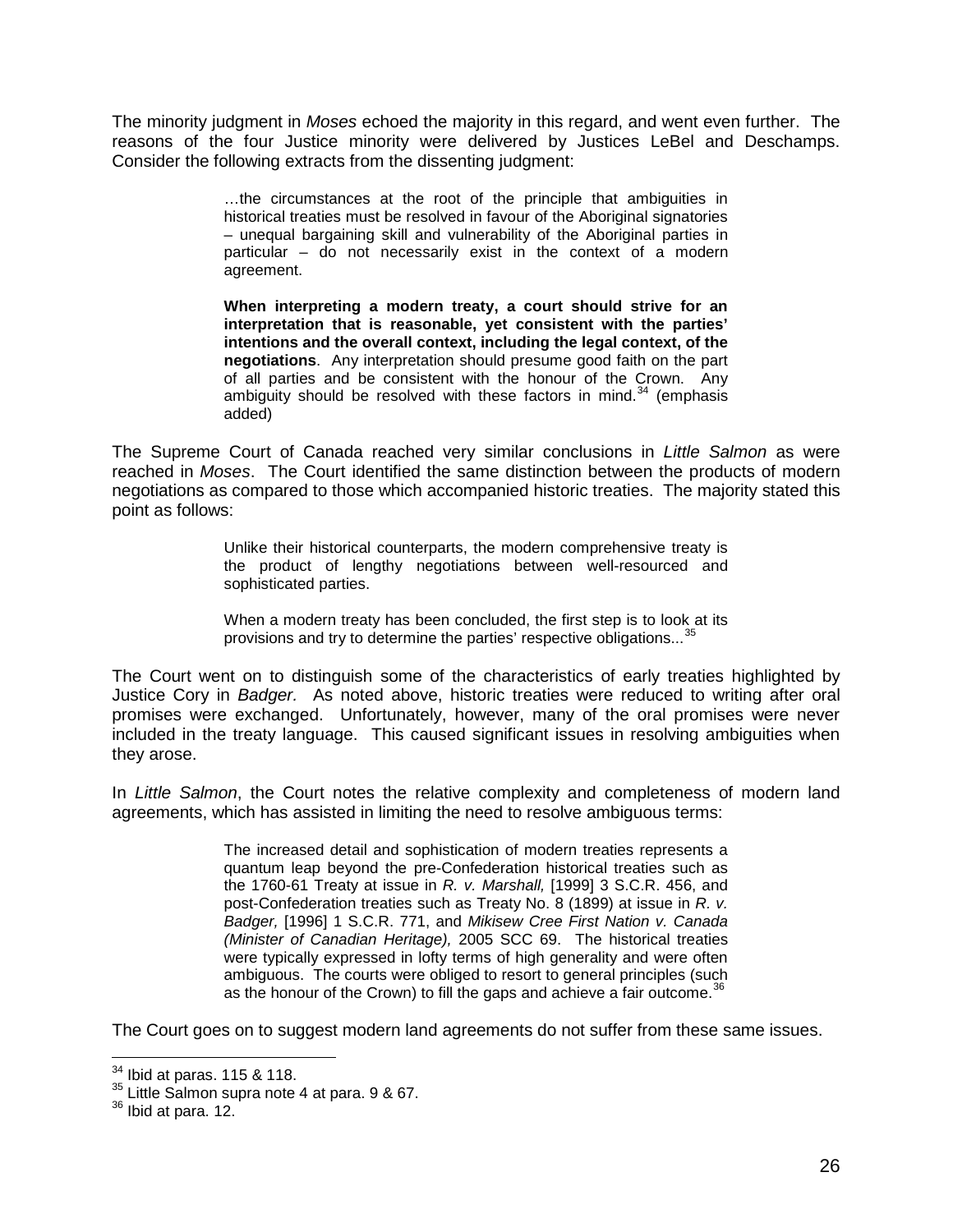Instead of ad hoc remedies to smooth the way to reconciliation, the modern treaties are designed to place Aboriginal and non-Aboriginal relations in the mainstream legal system with its advantages of continuity, transparency, and predictability. It is up to the parties, when treaty issues arise, to act diligently to advance their respective interests.<sup>3</sup>

In *Little Salmon,* Justices Deschamps and LeBel again dissented with the majority's finding. This time however, the judges were alone, forming a two judge minority. Again, the dissenting judgment agreed with the majority insofar as the interpretation of modern land agreements should be undertaken.

In fact, the dissent adopted an even stricter approach to contractual interpretation of the agreement. The second paragraph of the dissenting judgment contains the following:

> Through these agreements, the First Nations concerned have taken control of their destiny. The agreements which deal in particular with land resources, are of course not exhaustive, but they are binding on the parties with respect to the matters they cover. The Crown's exercise of its rights under the treaty is subject to the provisions on consultation. To add a further duty to consult to these provisions would be to defeat the very purpose of negotiating a treaty. **Such an approach would be a step backward that would undermine both parties' mutual undertaking and the objective of reconciliation through negotiation. This would jeopardize the negotiation processes currently underway across the country**. [38](#page-28-0) (emphasis added)

Justice Deschamps and LeBel went so far as to refute the majority's assertion that the common law duty to consult applies in every case, regardless of the terms of the treaty in questions.<sup>[39](#page-28-1)</sup> The minority, in this regard, is taking the position that the parties are bound quite strictly to only what is written in the agreement.

Given that this was only a minority judgment, we ought to consider when the Courts will allow for external interpretive aids and evidence when interpreting a modern land agreement.

#### *External Interpretive Tools*

The contemporary jurisprudence of the Supreme Court is quite clear. The relevant question is whether the language of the modern land agreement contemplates the matter at issue. Although this remains the primary consideration, the Courts allow for consideration of common law and statute outside of the "four corners" of an agreement.

In both *Moses* and *Little Salmon*, the Court had to reconcile the interpretation of the modern land agreements with either common law or statute. In *Little Salmon*, the Court considered the common law / constitutional duty to consult. In *Moses* the Court considered the effect of the *Canadian Environmental Assessment Act* on the interpretation of the agreement. In both cases, the Court reached a similar result, importing the general law into the interpretation of those agreements.

 $37$  Ibid.<br> $38$  Ibid at para. 91.

<span id="page-28-1"></span><span id="page-28-0"></span> $39$  Ibid at para. 94.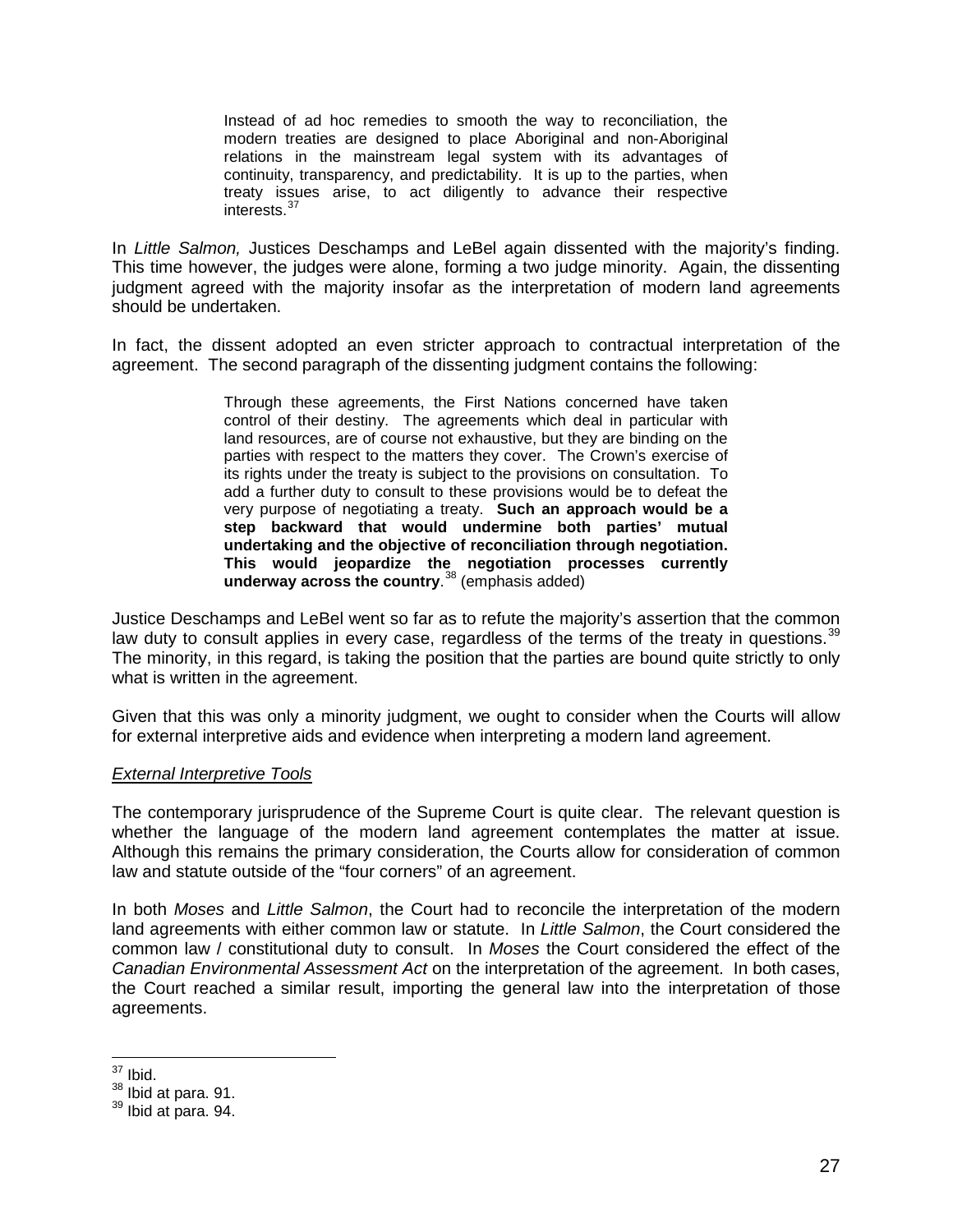A review of recent jurisprudence suggests a dichotomy in the interpretation of these agreements. The first approach is often referred to as the "complete code". Advocates of this perspective suggest an agreement must be read as representing the whole agreement between the parties. Therefore, if the agreement speaks to a certain issue, there should be no interference by the Courts. This was argued in *Little Salmon* and is reflected in the dissenting judgments of Justices Deschamps and LeBel. The other perspective does not interpret the agreements as strictly and will include the application of general law and context to achieve a proper constitutional interpretation. Where agreements and legislation or common law diverge, the ambiguity will be resolved in favour of a reasonable interpretation of the agreement with access to external authority permitted.

The latter method of interpretation has emerged as the preferred approach at the Supreme Court of Canada level, as made clear by the majority judgments in *Moses* and *Little Salmon*. In *Little Salmon* the majority held "the general law exists outside the treaty". For example, the Court said the following with respect to the common law duty to consult:

> …the duty to consult is derived from the honour of the Crown which applies independently of the expressed or implied intention of the parties.<sup>[40](#page-28-0)</sup>

In *Moses*, even Justices Deschamps and LeBel allude to the use of external interpretive aids. Recall paragraph 118 of the dissenting judgment which is also extracted above:

> When interpreting a modern treaty, a court should strive for an interpretation that is reasonable, yet consistent with the parties` intentions and the overall context, **including the legal context, of the negotiations.[41](#page-29-0)**

The analyses in *Moses* and *Little Salmon* shows that the Court will apply a more generous analysis which allows consideration of laws of general application and context in order to supplement the wording of a land claim and provide context where the treaty is silent or ambiguous on a point. In *Moses* the majority decided that federal fisheries legislation must be adhered to notwithstanding the ambiguity in the agreement. In *Little Salmon,* the majority decided that the duty to consult was mandatory, again, notwithstanding the "entire agreement" clause provisions of the Yukon agreement.

Based on the foregoing, it seems the Court has an appreciation that modern land agreements do not exist in a legal vacuum. Rather, consideration must be afforded to the legal context in which it was drafted. Most importantly, agreements, or the proposed interpretation of such an agreement, must stand up to constitutional scrutiny and fit with the Courts' broad goals of reconciliation and accommodation.

<span id="page-29-1"></span>The Court has even shown some attention to the social context in which an agreement must be interpreted. Consider the following extract from *Little Salmon*:

> Underlying the present appeal is not only the need to respect the rights and reasonable expectations of Johnny Sam and other members of his community, but the rights and expectations of other Yukon residents, including both Aboriginal people and Larry Paulsen, to good government.

<span id="page-29-0"></span> $40^{40}$  Ibid at para. 38.<br> $41^{41}$  Moses supra note 3 at para. 118.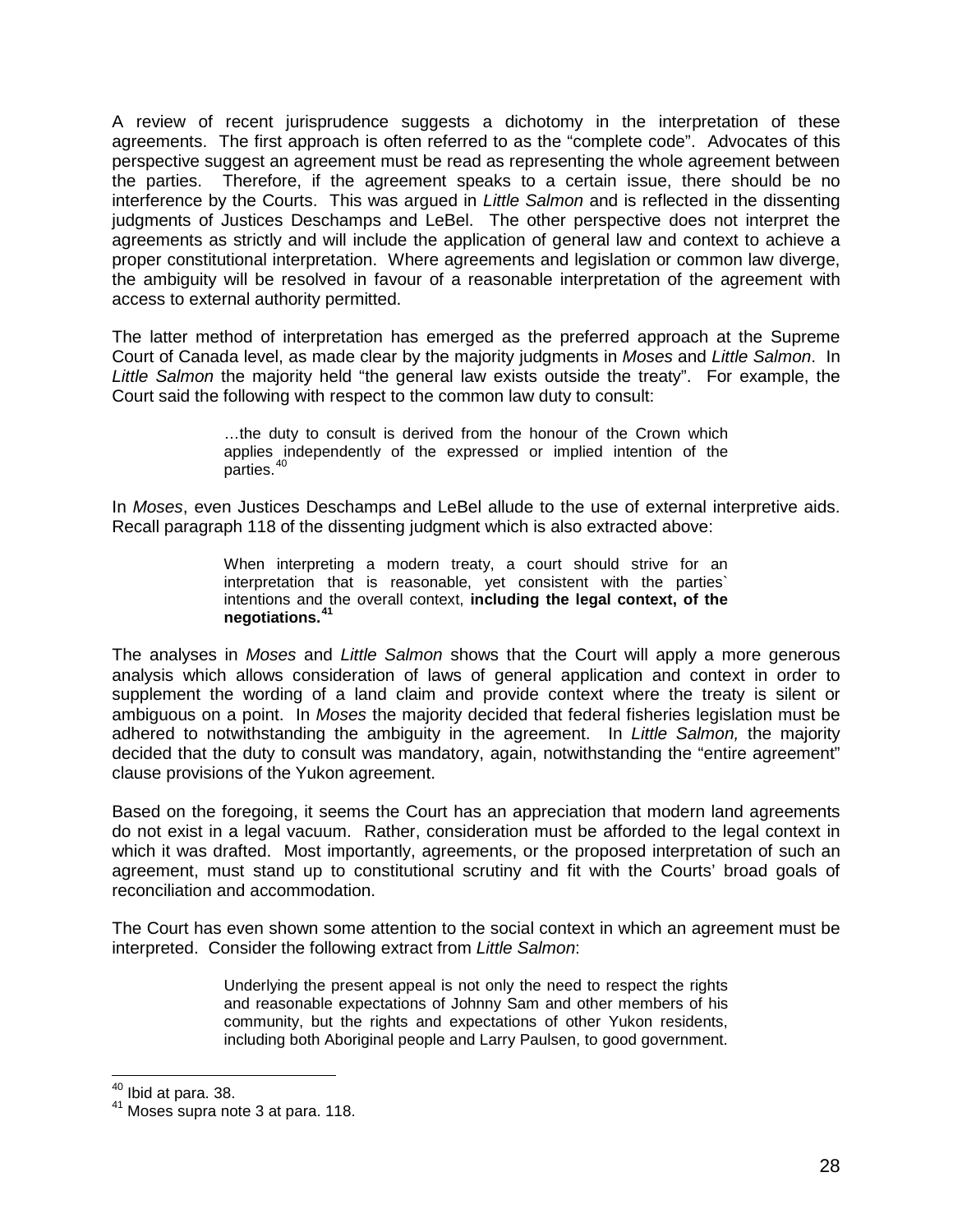The Yukon treaties are intended, in part, to replace expensive and timeconsuming ad hoc procedures with mutually agreed upon legal mechanisms that are efficient but fair.<sup>[42](#page-29-1)</sup>

It is interesting that the Supreme Court chose to include a reference to all "Yukon residents". This suggests the interpretation or adjudication of a modern land agreement must be carried out with some consideration of the community as a whole. This attention to the effect of the interpretation of the rights set out in a modern treaty is also manifest in a recent case addressing a claim for aboriginal rights to harvest commercially.<sup>[43](#page-30-0)</sup> We suggest that this approach is consistent with the legal framework for interpretation of land claims described above, as it has been developed by the Supreme Court of Canada. That framework is premised on interpreting aboriginal rights in a manner which ensures reconciliation and accommodation of aboriginal peoples and broader Canadian society.

In *Lax Kw' Alaams* the Supreme Court of Canada addressed a claim by a group of First Nations whose ancestral land stretched along the northwest coast of British Columbia. They claimed an Aboriginal right to conduct commercial harvesting and sale of "all species of fish" within their traditional waters.

In this case the Court reviewed the decisions of *Van der Peet*, *Gladstone*, *NTC Smokehouse*, *R. v. Marshall*, and *R. v. Sappier*, which set out the test to establish whether an Aboriginal right to harvest resources commercially exists.

More importantly for this memo, the Supreme Court further refined the test set out in *Van der Peet*, and noted that the public interest and resolution of Aboriginal claims calls for a measure of flexibility not always present in ordinary contractual litigation. It restated the appropriate test for determining whether an aboriginal right exists in the context of a s. 35(1) claim which is summarized below: [44](#page-30-1)

1) First, at the characterization stage, identify the precise nature of the First Nations claim to an aboriginal right based on the pleadings. If necessary, in light of the evidence, refine the characterization of the right claimed on terms that are fair to all parties;

2) Determine whether the First Nation has proved, based on the evidence adduced at trial, the existence of a pre-contact practice, tradition or custom advanced in the pleadings as supporting the claimed right, and that this practice was integral to the distinctive pre-contact aboriginal society;

3) Determine whether the claimed modern right has a reasonable degree of continuity with the integral pre-contact practice. In other words can the claimed modern right demonstrably be connected to and reasonably regarded as a continuation of a precontact practice; and,

<span id="page-30-0"></span> $^{42}$  Little Salmon supra note 4 at para. 34.<br> $^{43}$  Lax Kw'Alaams Indian Band v. Canada (Attorney General), [2011] SCC 56.

<span id="page-30-2"></span><span id="page-30-1"></span><sup>44</sup> The test as modified by *Lax Kw'Alaams* has been applied in the recent decision of *Ahousaht Indian Band and Nation v. Canada (Attorney General*), 2013 BCCA 300, and may be considered the most recent statement of principles set out in *Sparrow* and elaborated upon in *Van der Peet* and subsequent decisions concerning aboriginal commercial harvesting rights.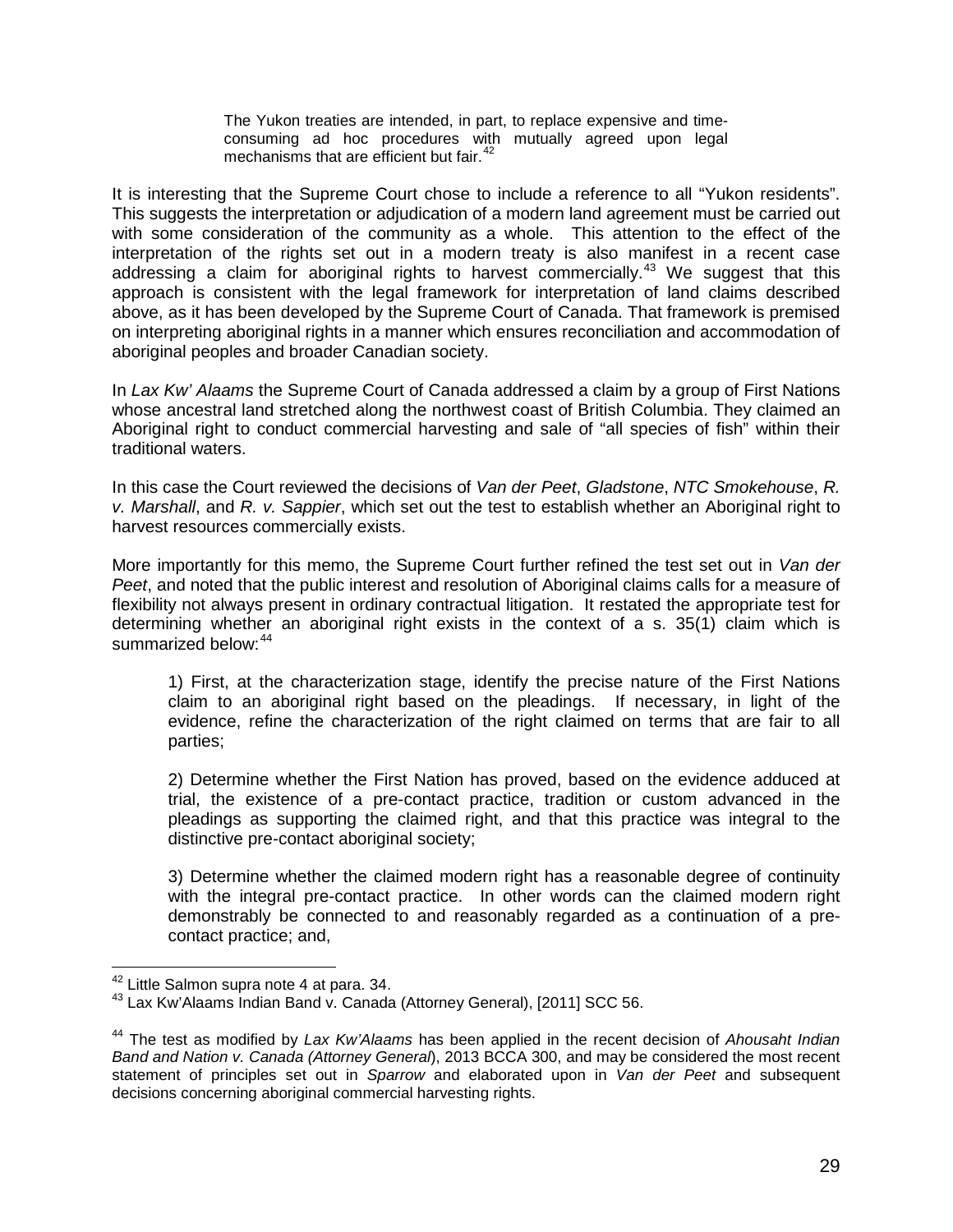4) In the event that an aboriginal right to trade commercially is found to exist, the court, when delineating such a right should consider the rights of non-aboriginal Canadians, including economic and regional fairness and the industry or resource as used by nonaboriginal persons, among others.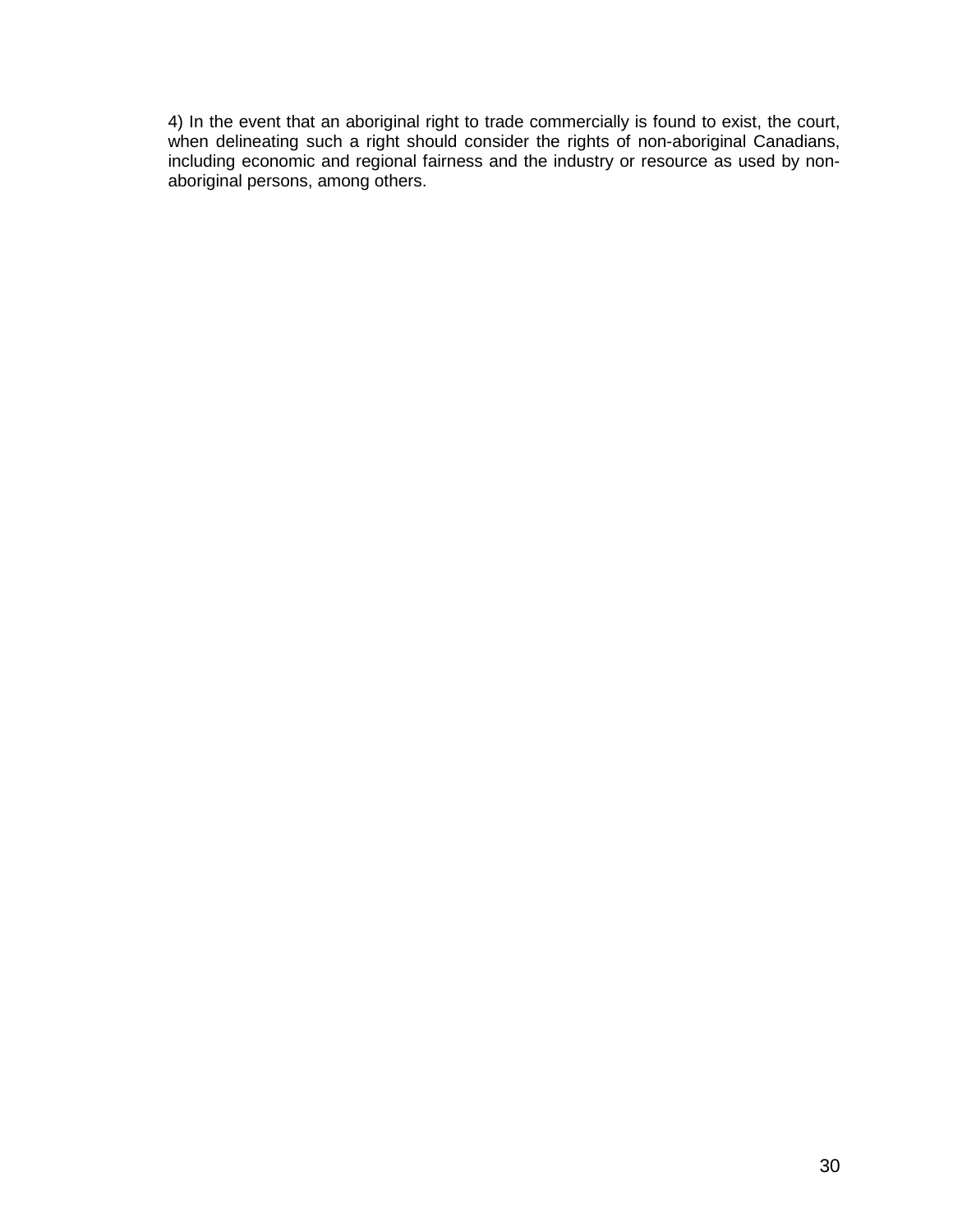Thus, in conclusion, it is clear that when ambiguity exists in a land claim agreement, and we suggest, even in the absence of such ambiguity, that when important interpretive decisions must be made that it can be appropriate to look to the outside context, in other words the general legal framework within which the claim must operate in order to give a proper constitutional interpretation to its terms. In addition, when interpreting rights such as those related to commercial harvesting, which have effects on the interests of non-aboriginal persons, the framework established by the Supreme Court for reconciliation and accommodation of these rights requires consideration of the rights of others.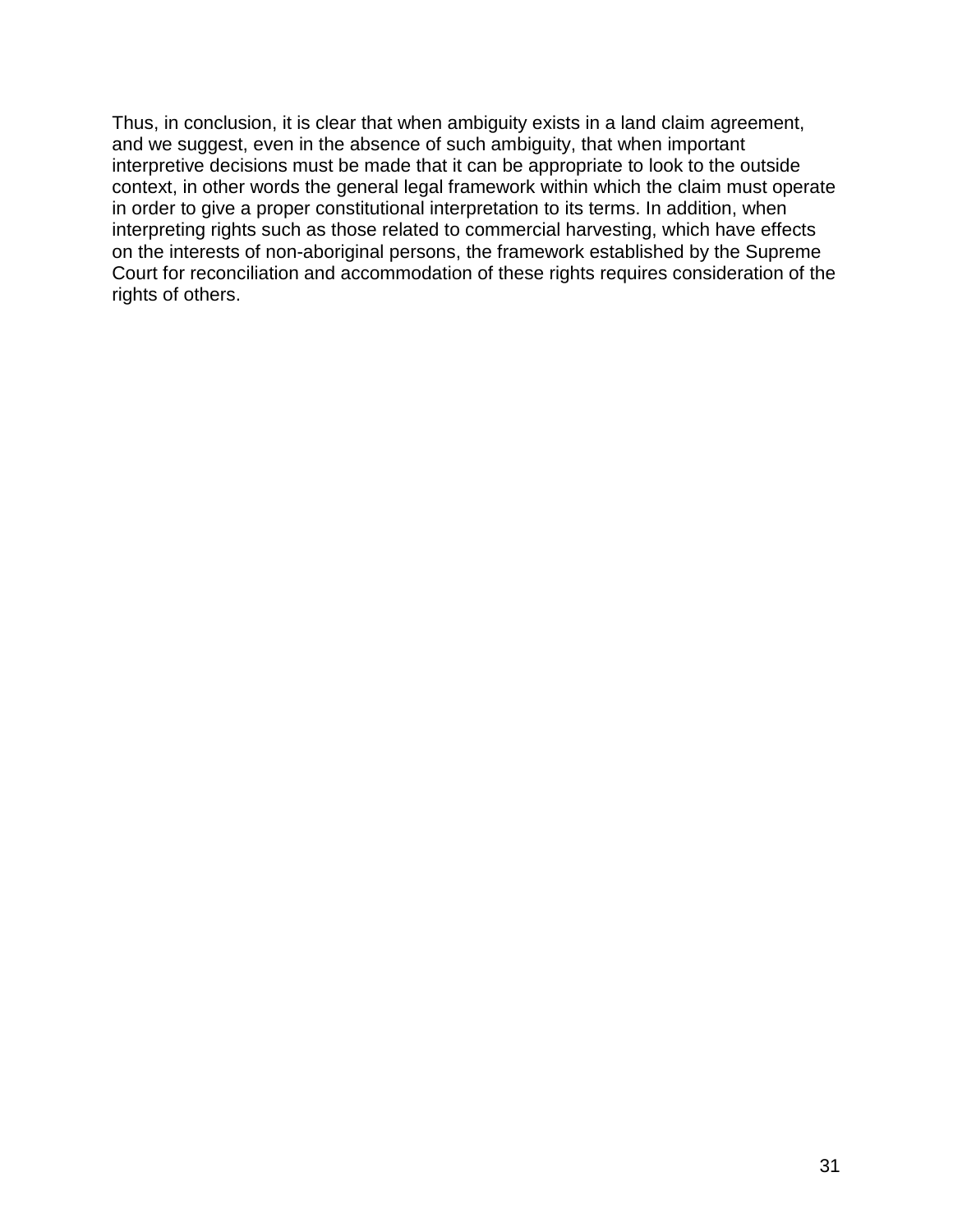### **APPENDIX 2**

#### **History of Aboriginal (Inuit) Commercial Rights (sale and export of meat) under** *Northwest Territories Wildlife Ordinances* **and the** *NWT Wildlife Act*

The *Nunavut Land Claims Agreement* and the *Nunavut Act*[45](#page-30-2) came into force in 1993 and distinguished the legislative scheme of Nunavut from that of the NWT. Prior to division, Nunavut was governed as a part of the Northwest Territories and Inuit harvesting was subject to NWT laws, modified as required after the *Nunavut Land Claims Agreement Act*[46](#page-33-0) came in to force. This means that the legislation briefly described below applied to the Inuit of what is now Nunavut prior to 1993 and until 1999.

The Government of the Northwest Territories' (GNWT) authority to pass legislation affecting wildlife began with an amendment to the *Northwest Territories Act (NWT Act)* in 1948. That amendment gave the NWT a legislative authority over the 'preservation of game' which existed in that form from 1948 until 2014.[47](#page-33-1) In the 1985 *NWT Act*[48](#page-33-2) this legislative authority was set out in section 16(m). Section 16(m) of the *NWT Act* was incorporated in to the *Nunavut Act* in 1993 at section 23(s).

A further amendment to the *NWT Act* in 1960 gave the territory the authority to enact Ordinances related to wildlife which applied to Indians and Inuit. This authority was set out at section 18 (2) and (3) of the 1985 *NWT Act*:

*18. (1) Notwithstanding section 17 but subject to subsection (3), the Commissioner in Council may make ordinances for the government of the Territories in relation to the preservation of game in the Territories that are applicable to and in respect of Indians and Inuit.*

*(2) Any ordinances made by the Commissioner in Council in relation to the preservation of game in the Territories, unless the contrary intention appears therein, are applicable to and in respect of Indians and Inuit.*

*(3) Nothing in subsections (1) and (2) shall be construed as authorizing the Commissioner in Council to make ordinances restricting or prohibiting Indians or Inuit from hunting for food, on unoccupied Crown lands, game other than game declared by the Governor in Council to be game in danger of becoming extinct.*

In the period between the introduction of these provisions in 1960, and 1982 when s. 35 to the *Constitution Act* came in to force, the NWT was been able to pass Ordinances affecting the preservation of game which were applicable to Indians and Inuit. Section 18(3) limits this authority in relation to game hunted for food unless a species is declared to be endangered. However, because commercial activities, including the sale

 <sup>45</sup> S.C. 1993, c.28.

<span id="page-33-0"></span><sup>46</sup> S.C. 1993, c.29.

<span id="page-33-1"></span><sup>&</sup>lt;sup>47</sup> GNWT still has authority to legislate in respect of wildlife but the description of that power was amended through changes to the NWT Act in the *Northwest Territories Devolution Act* , Bill C-15 which became law in March, 2014.

<span id="page-33-2"></span><sup>&</sup>lt;sup>48</sup> This is the version that was repealed for devolution.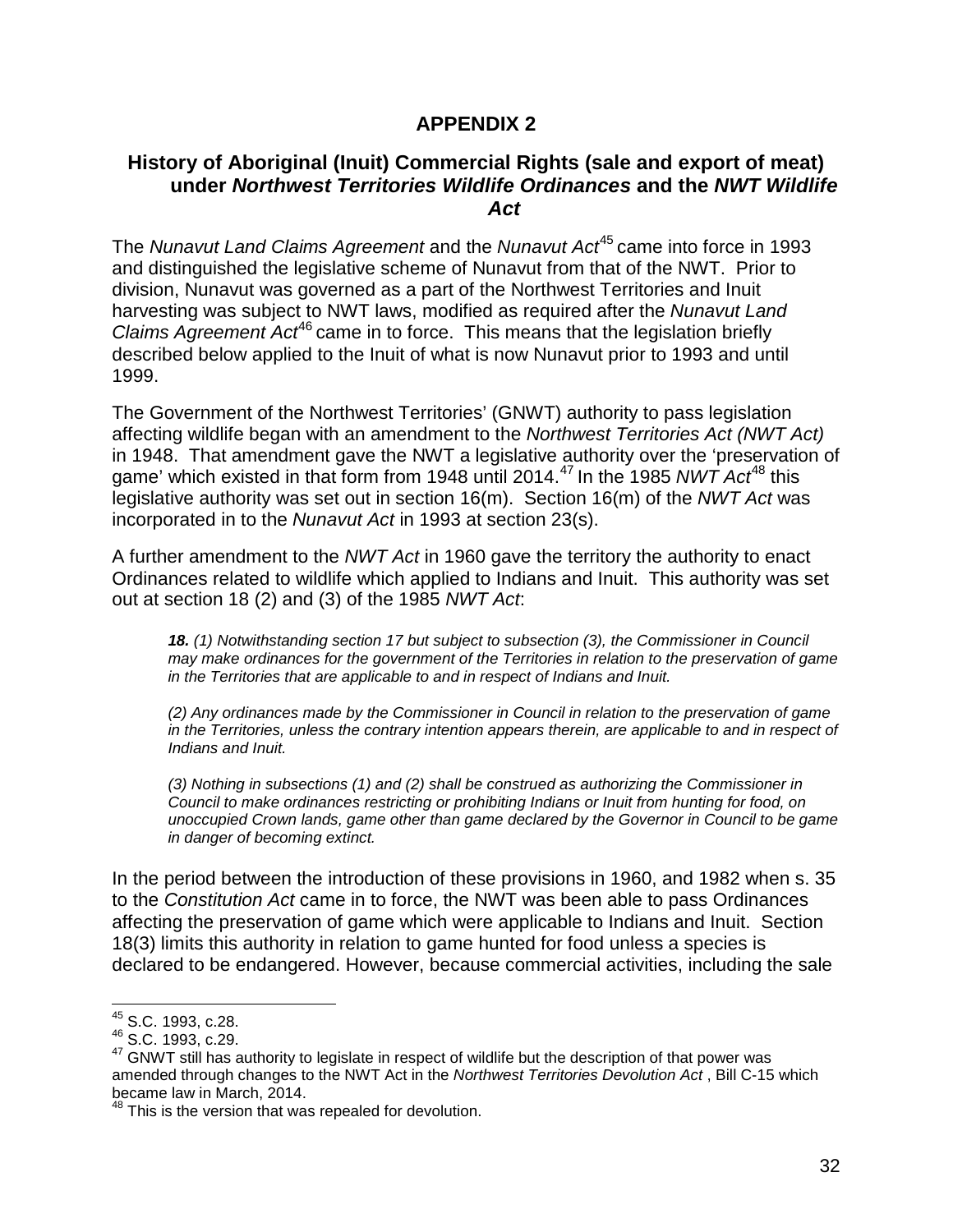and export of meat are not 'hunting for food' (at least for the hunter) they could be and were regulated for some time. It is noteworthy that 18(3) was also included in the *Nunavut Act* at section 24.

### *Historical legislation relating to game or wildlife (commercial rights)*

### *1956 game Ordinance*

Commercial rights contained in the 1956 *NWT Game Ordinance* were not restricted in the way they were in subsequent Ordinances. In 1956, trade and sale of game meat was authorized by a "trading post or outpost" licence, there were no restrictions on who could apply for one. Indians and Inuit could apply for a General Hunting Licence ("GHL") which would allow them to sell game meat. They essentially enjoyed unlimited hunting privileges. The first step toward limiting commercial harvest in the NWT came in the 1974 *NWT Wildlife Ordinance.* 

### *1974 Game Ordinance*

Section 17 of the 1974 Ordinance dealt with the sale of game and included a prohibition at subsection (1) against the buying, selling, bartering, or killing for gain or reward of big game (which included caribou). Subsection 17(3) allowed the holder of a GHL to sell or barter caribou meat to any person so long as it was for consumption within the territories. Subsection 17(4) allowed a person to purchase or barter for caribou meat for direct consumption in the territories or for resale to a commercial establishment for consumption within the territories. Both of these rights were subject to regulations made by the Commissioner which allowed him to control or prohibit the purchase, barter or sale of caribou in the territories or any part thereof [17(6)]. It should be noted that the 1974 Ordinance did not specify any preferential treatment or rights to be afforded to Aboriginals.

The regulations made under the 1974 Ordinance did not take effect until 1976. The regulations contained a section called "commercial caribou" and stipulated how many commercial harvesting tags would be issued for the territory (3450) and how they would be divided among the 35 management zones. The regulations did not stipulate a number of tags as being available only to Aboriginals. Pursuant to the regulations, GHL holders (almost exclusively Aboriginals) were only allowed to sell or barter caribou meat if they possessed a commercial tag issued by the NWT government.

#### *1978 Wildlife Ordinance*

The 1978 Game Ordinance bore many similarities to the 1974 Ordinance, however, hunting controls under the Ordinance were expanded and became more detailed. GHL holders, who were allowed under the 1974 Ordinance to sell meat, had some limits attached to this ability by regulations made under the Ordinance. Further, the export of game was prohibited in 1978 except with the permission of the Commissioner.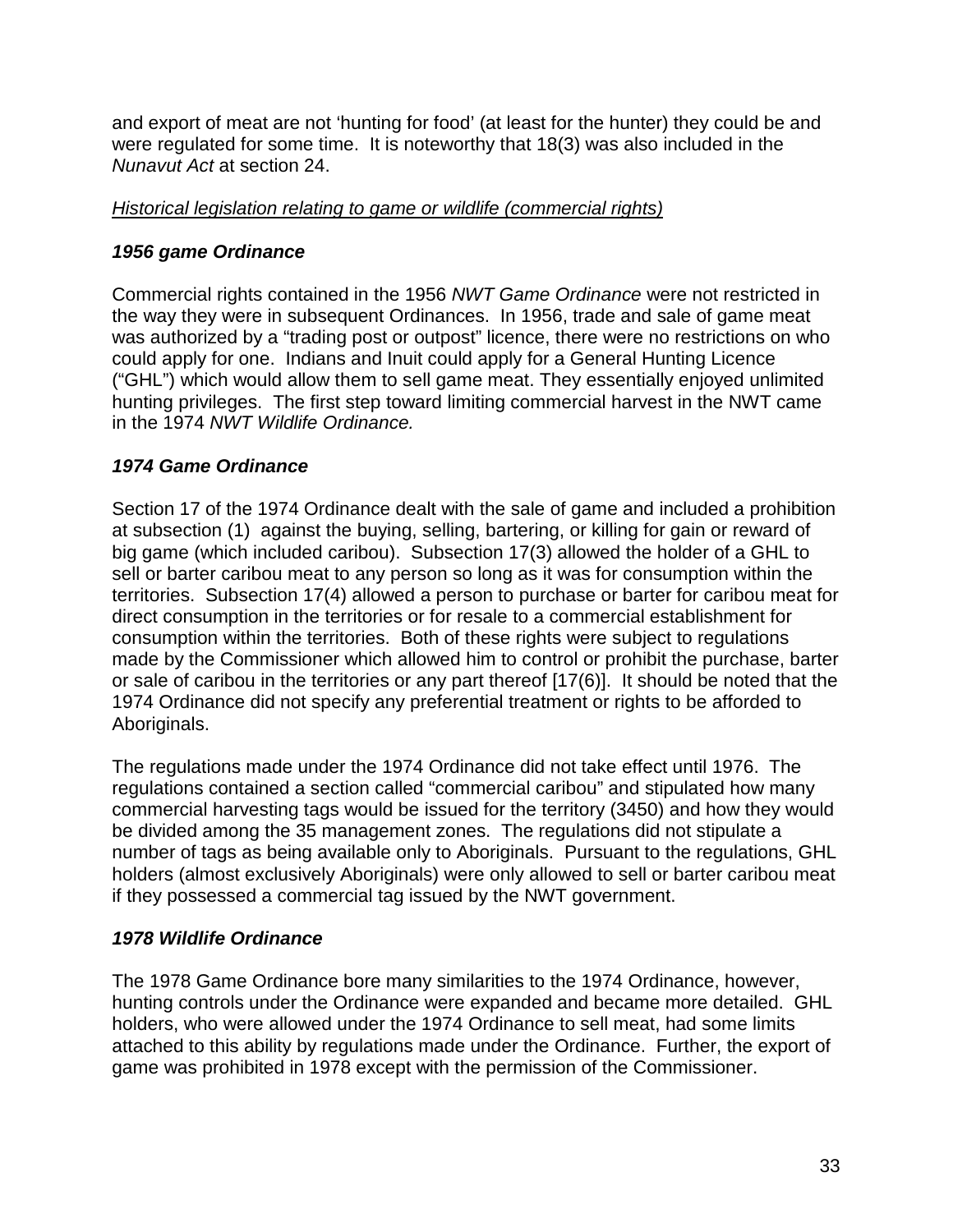Section 55(1)(b) of the Ordinance made it an offence to buy, sell, or trade the meat or any part of wildlife. However, GHL holders were allowed to do so, as long as the person who bought the meat, or sold it was also a GHL holder [ss.55(5)]. This represents a far greater restriction than was present in the 1974 Ordinance. Section 56 of the Ordinance operated to prohibit the killing of wildlife for money or money's worth [subject to the Ordinance and corresponding regulations].

47(1) of Regulation 310, which was brought into force in 1980, stated that the meat of lawfully killed game could be exported but it also established limits to how much meat could be exported. Pursuant to 47(1)(b) a GHL holder could export up to 500kg of meat in a given year, but is silent on the ability to charge money for it. The ability to export the meat was subject to getting an export permit under section 61 of the Ordinance.

## *NWT Wildlife Act*

The framework for the *NWT Wildlife Act*<sup>[49](#page-33-1)</sup> has not changed in a significant way since the 1978 Ordinance.<sup>[50](#page-35-0)</sup> After the NLCA came in to force the regulation of Inuit harvesting was based on Article 5 and the work of the Nunavut Wildlife Management Board, subject to section 5.6.4 of the NLCA. In 1999 division of the territories took place and the Government of Nunavut operated under the NWT wildlife legislation until 2003 when it enacted its own *Wildlife Act*. [51](#page-35-1)

### **Conclusion**

A review of the history of "game" and later wildlife management in the NWT and then Nunavut clearly indicates that commercial harvesting by Inuit was subject to government restrictions from at least 1974 onward and that as far back as 1956 Inuit commercial harvesting activities depended on having a GHL. By the time the NLCA came in to force in 1993, GHL holders were able to sell, barter and exchange game meat only with other GHL holders. Any other commercial exchange of the meat of game, including export from Nunavut was prohibited without a licence.

<sup>&</sup>lt;sup>49</sup> After the 1988 restatement of the NWT legislation the GNWT changed the name of its legislation from "Ordinance" to "Act". The <sup>1988</sup>*Wildlife Act* was essentially unchanged from 1978. 50 GNWT enacted a new Wildlife Act in late 2013. It is not yet in force. <sup>51</sup> SNu 2003, c.26.

<span id="page-35-0"></span>

<span id="page-35-1"></span>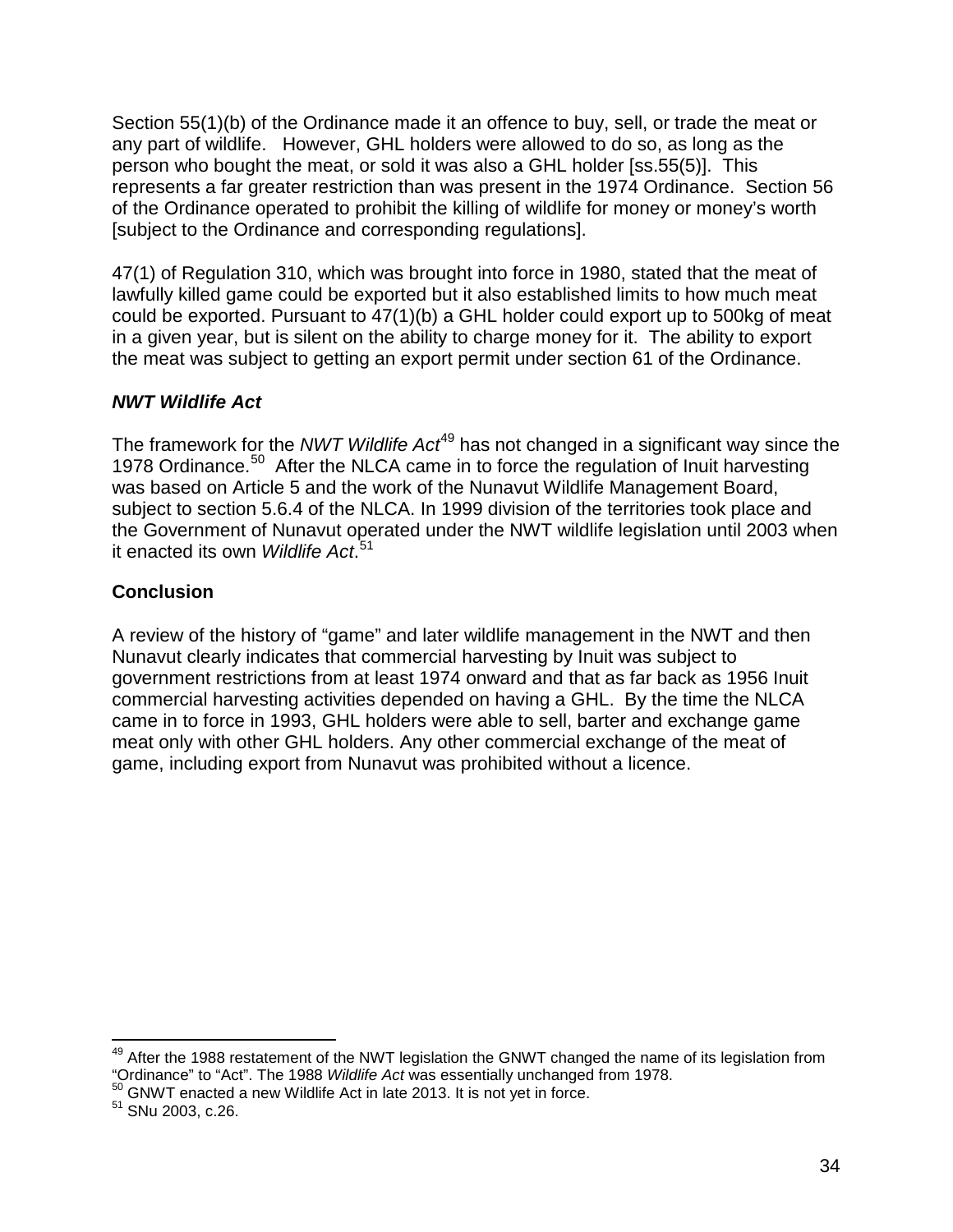# APPENDIX 3

#### REVIEW OF COMMERCIAL HARVESTING RIGHTS IN NORTHERN LAND CLAIM AGREMENTS

|                | <b>Title of Land</b><br><b>Claim</b>                                                             | <b>Harvest</b><br><b>Provisions</b>          | Is<br>commercial<br>harvesting<br>of wildlife<br>permitted?                         | <b>Comment on Scope of Rights</b>                                                                                                                                                                                                                                                                                                                                                                                                                                                                                                                                                         |
|----------------|--------------------------------------------------------------------------------------------------|----------------------------------------------|-------------------------------------------------------------------------------------|-------------------------------------------------------------------------------------------------------------------------------------------------------------------------------------------------------------------------------------------------------------------------------------------------------------------------------------------------------------------------------------------------------------------------------------------------------------------------------------------------------------------------------------------------------------------------------------------|
| $\mathbf{1}$   | The James Bay<br>Northern<br>and<br>Quebec<br>Agreement<br>(JBNQA) (1975)                        | S.<br>24<br>Hunting,<br>Fishing,<br>Trapping | No.<br>Restrictions<br>imposed.                                                     | Harvesting Rights for commercial purposes is restricted<br>to (traditional) activities related to the fur trade<br>(commercial trapping) and commercial fisheries.<br>See S. 24.1.13; S. 24.2.11; S. 23.3.16; and S.4.3.19.                                                                                                                                                                                                                                                                                                                                                               |
| $\overline{2}$ | The<br>Eeyou<br>Marine<br>Region<br>("EMR")<br>Agreement<br>(Crees of Eeyou<br>Istchee) $(2010)$ | Ch.<br>11<br>Harvesting                      | Yes<br>but  <br>limited<br>by<br>species.<br>S.<br>11.5<br>Commercial<br>Operations | In the EMR, certain species of wildlife are reserved for<br>the exclusive use of the Cree. This includes the right to<br>harvest species for "all commercial purposes" listed in<br>Schedule 11-1 subject to licensing.<br>Schedule 11-2 includes species which can be harvested<br>commercially -- Caribou others are small game or non-<br>migratory birds.<br>The Cree have right of first refusal to establish and<br>operate any new commercial operation in the EMR,<br>such as marketing and processing of wildlife products<br>within or outside the EMR<br>(see $S.11.5.1(b)$ ). |
| 3              | Labrador<br>Inuit<br>Land<br>Claims<br>Agreement<br>(2004)                                       | Ch.<br>12<br>Wildlife and<br>Plants          | No.<br>Restrictions<br>imposed.                                                     | Inuit retain harvesting rights for traditional commercial<br>purposes (S.12.3.10 and S. 12.3.12) they can sell barter<br>exchange etc. with other aboriginal people.<br>Inuit get first demand ("Inuit Domestic Harvest") when<br>there is a "total allowable harvest" allocated (S. 12.4.2)<br>and S. $12.4.13$ ) – BUT – the Inuit harvest level for<br>species and plants are to provide for Inuit needs other<br>than commercial purposes $(S.12.4.13)$ .<br>There is a general exception $-$ Inuit needs may require                                                                 |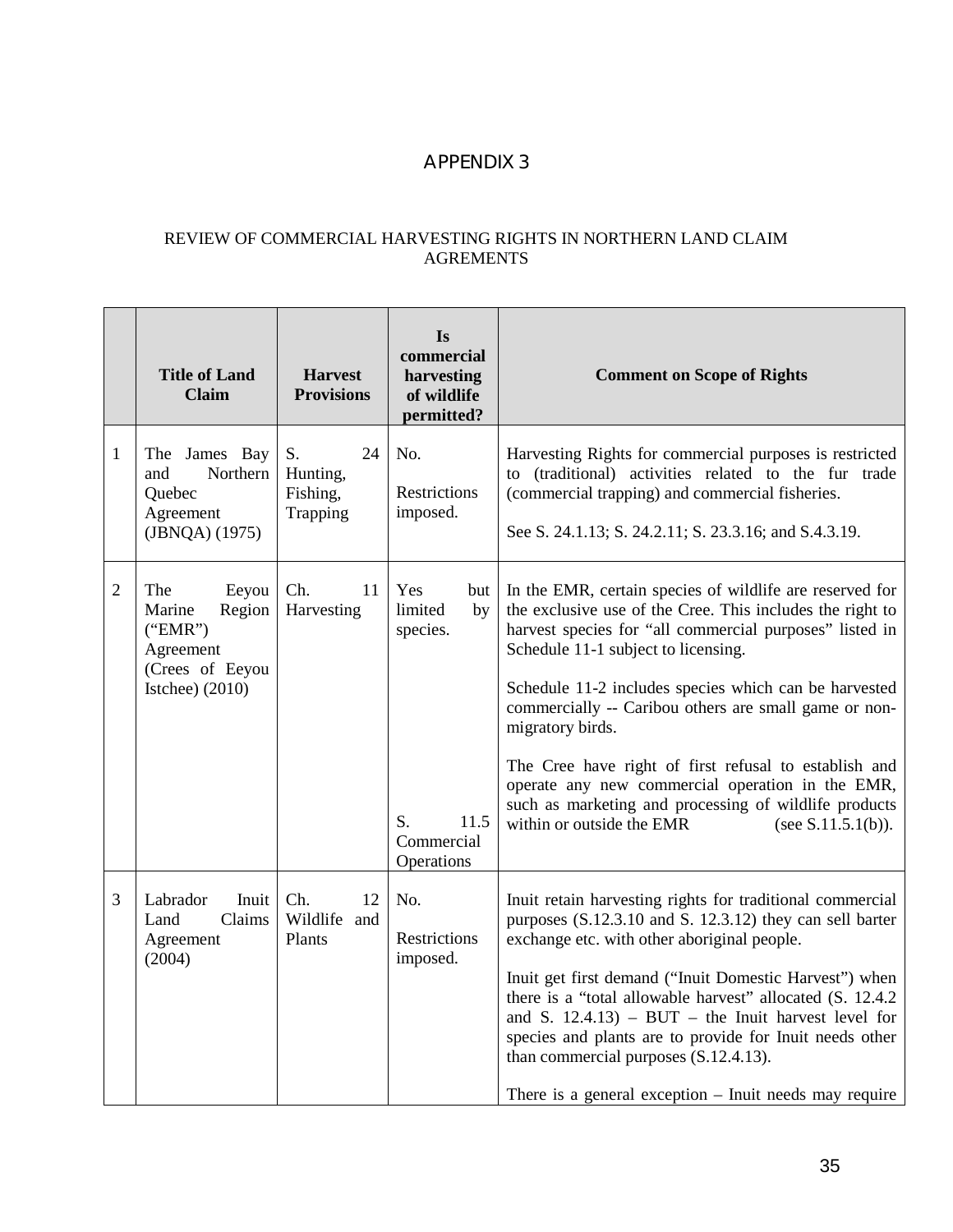|   | <b>Title of Land</b><br><b>Claim</b>                                             | <b>Harvest</b><br><b>Provisions</b>                        | <b>Is</b><br>commercial<br>harvesting<br>of wildlife<br>permitted? | <b>Comment on Scope of Rights</b>                                                                                                                                                                                                                                                                                                                                                                                                                                                                                                                                                                                                                                                                                                                                            |
|---|----------------------------------------------------------------------------------|------------------------------------------------------------|--------------------------------------------------------------------|------------------------------------------------------------------------------------------------------------------------------------------------------------------------------------------------------------------------------------------------------------------------------------------------------------------------------------------------------------------------------------------------------------------------------------------------------------------------------------------------------------------------------------------------------------------------------------------------------------------------------------------------------------------------------------------------------------------------------------------------------------------------------|
|   |                                                                                  |                                                            |                                                                    | the harvesting of plants for crafts, tools, artwork for all<br>purposes - including commercial purposes (S. 12.4.14)<br>(does not include wildlife).                                                                                                                                                                                                                                                                                                                                                                                                                                                                                                                                                                                                                         |
| 4 | Gwich'in<br>Comprehensive<br>Land<br>Claim<br>Agreement<br>(1992)                | Ch.<br>12<br>Wildlife<br>Harvesting<br>and Manage-<br>ment | No.<br>Restrictions<br>imposed.                                    | Gwich'in retains harvesting rights for traditional<br>commercial purposes (S.12.3.16) (e.g. trapping and<br>traditional trading/sharing with aboriginal people)<br>The Gwich'in get first demand when the total allowable<br>harvest is allocated (referred to as Gwich'in Needs<br>Level) (S. 12.5.3 and S. 12.5.5)<br>The Gwich'in have the exclusive right to be licensed<br>to conduct commercial wildlife activities (S.12.7.10)<br>$\rightarrow$ The Gwich'in Tribal Council have right of first<br>refusal with respect to Commercial Naturalist and<br>Commercial Guiding and Outfitting Licensing Activities<br>- when the Renewable Resources Board determines that<br>the species population (e.g. Caribou) can permit such<br>activities (S.12.7.1 and S.12.7.4) |
| 5 | Final<br>Umbrella<br>Agreement<br>Council of Yukon<br><b>Indians</b> (1993)      | Ch. 16 Fish<br>and Wildlife                                | No.<br>Restrictions<br>imposed.                                    | Yukon Indians retain wildlife harvesting rights for<br>subsistence<br>traditional<br>commercial<br>and<br>purposes<br>$(S.16.4.2$ and $S.16.4.4)$ trapping and sale and barter of<br>wildlife with other aboriginal peoples<br>When harvesting of wildlife is limited for conservation -<br>the total allowable harvest is allocated to give priority to<br>the subsistence needs of the Yukon Indians (S.16.9.1)<br>There are specific provisions for allocation of<br>commercial salmon fishery to the Yukon Indians<br>(S.16.10.15) but no provisions to allocate wildlife for<br>commercial purposes.                                                                                                                                                                    |
| 6 | Sahtu Dene and<br>Metis<br>Comprehensive<br>Land<br>Claim<br>Agreement<br>(1993) | Ch.<br>13<br>Wildlife<br>Harvesting<br>and Manage-<br>ment | No.<br>Restrictions<br>imposed.                                    | retain wildlife harvesting rights for<br>Participants<br>subsistence<br>traditional<br>and<br>commercial purposes<br>(S.13.4.16) sale, trade and barter among aboriginal<br>people<br>When harvesting of wildlife is limited for conservation -<br>the total allowable harvest is allocated to give priority to<br>the Sahtu Needs Level (S.13.5.3)                                                                                                                                                                                                                                                                                                                                                                                                                          |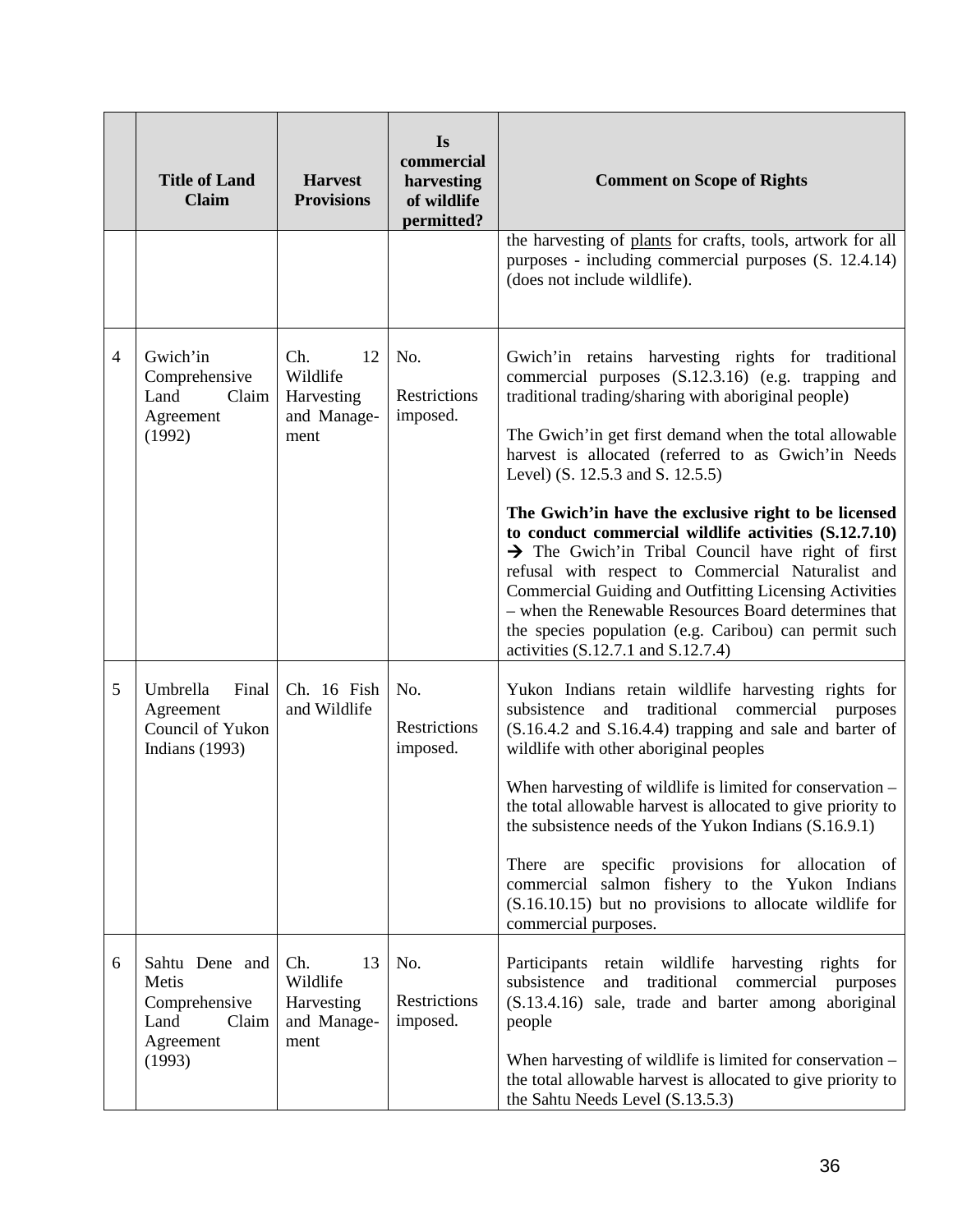|   | <b>Title of Land</b><br><b>Claim</b>                                           | <b>Harvest</b><br><b>Provisions</b>                                                                     | Is<br>commercial<br>harvesting<br>of wildlife<br>permitted? | <b>Comment on Scope of Rights</b>                                                                                                                                                                                                                                                                                                                                                                                                                                                                                                                                                                                                                                                                                                                                                                                                                                                                                                                                                           |
|---|--------------------------------------------------------------------------------|---------------------------------------------------------------------------------------------------------|-------------------------------------------------------------|---------------------------------------------------------------------------------------------------------------------------------------------------------------------------------------------------------------------------------------------------------------------------------------------------------------------------------------------------------------------------------------------------------------------------------------------------------------------------------------------------------------------------------------------------------------------------------------------------------------------------------------------------------------------------------------------------------------------------------------------------------------------------------------------------------------------------------------------------------------------------------------------------------------------------------------------------------------------------------------------|
|   |                                                                                |                                                                                                         |                                                             | The Sahtu have the exclusive right to be licensed to<br>conduct commercial wildlife activities (S. 13.7.10) $\rightarrow$<br>The Sahtu have right of first refusal with respect to<br>Commercial Naturalist and Commercial Guiding and<br>Outfitting Licensing Activities (S. 13.7.5 (a)), including<br>commercial Propagation, Cultivation, and Husbandry<br>Activities (S.13.7.7)                                                                                                                                                                                                                                                                                                                                                                                                                                                                                                                                                                                                         |
| 7 | Tlicho<br>Land<br>Claims<br>Agreement<br>(2003)                                | Ch.<br>10<br>Wildlife<br>Harvesting<br>Rights<br>Ch.<br>12<br>Wildlife<br>Harvesting<br>Manage-<br>ment | No.<br>Restrictions<br>Imposed.                             | Tlicho Citizens can trade or give edible wildlife to<br>aboriginal people. (S.10.3.1) Non-edible parts to<br>anyone.<br>Tlicho Government has the exclusive right to be<br>licensed to commercially harvest muskox or bison on<br>Tlicho lands, including provide guiding services and<br>harvesting opportunities with respect to muskox or<br>bison. (S.10.7.4)<br>However, when it comes to imposing limits on<br>harvesting, the Wek'eezhii Renewable Resources Board<br>will give priority to non-commercial harvesting over<br>commercial harvesting (S.12.6.5 and S.12.6.6)<br>The Wek'eezhii Renewable Resources Board makes<br>recommendations for regulations to NWT Government<br>respecting the "commercial processing, marketing and<br>sale of wildlife and wildlife products" $(S.12.10.1(c))$ .<br>Generally, the Tlicho Government and NWT<br>Government must consult each other before authorizing<br>commercial activities on Tlicho lands (S.12.10.2 and<br>S.12.10.4). |
| 8 | Inuvialuit<br>Final<br>(the<br>Agreement<br>Western<br>Arctic<br>Claim) (1984) | S. 12 and 14<br>Wildlife<br>Harvesting<br>and Manage-<br>ment                                           | No.<br>Restrictions<br>imposed.                             | Inuvialuit retain exclusive rights to harvest<br>furbearers they may only trade or barter game<br>products with other Inuvialuit beneficiaries<br>(s.12(31))<br>The Inuvialuit have "first priority in the<br>Western Arctic Region for guiding, outfitting or<br>other commercial activities related to wildlife as<br>authorized by governments from time to time".<br>$(S.14 (36)$ and $S.14.(42))$ .                                                                                                                                                                                                                                                                                                                                                                                                                                                                                                                                                                                    |